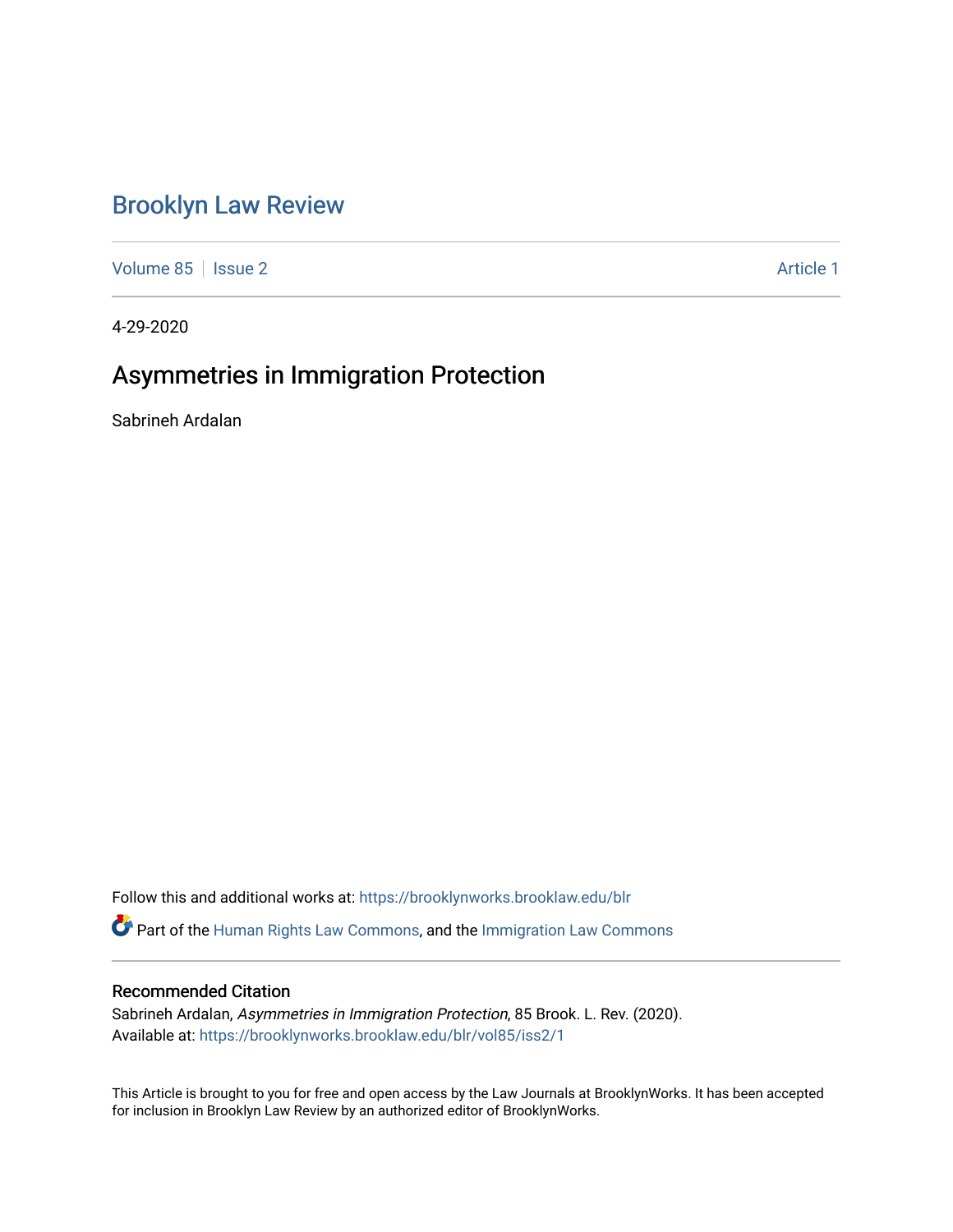# Asymmetries in Immigration Protection

### *Sabrineh Ardalan*†

#### INTRODUCTION

Current procedures afford immigrants in the United States with prior removal orders fewer protections than those who have already been deported and seek to reenter—ostensibly on the assumption that the former have had their day in court. Yet that is not often the case.

Indeed, immigrants are deported every day without having their potential claims to relief fully explored.<sup>1</sup> Many who fear persecution or torture in their home countries are ordered removed *in absentia*, meaning without their presence in court. Such deportations happen for a variety of reasons, including lack of proper notice of scheduled hearing dates or confusion and fear about the process of seeking protection in the United States.<sup>2</sup>

<sup>†</sup> Clinical Professor of Law, Harvard Law School and Director, Harvard Immigration and Refugee Clinical Program; B.A., Yale; J.D., Harvard Law School. I would like to thank the participants of the 2015 Emerging Immigration Law Scholars Conference, the 2015 Clinical Law Review Workshop, as well as the 2016 New England Clinical Conference. Special thanks to Muneer Ahmed, Susannah Barton Tobin, Richard Boswell, Jason Cade, Kate Evans, Johan Fatemi, Lindsay Harris, Mary Holper, Tally Kritzman-Amir, Shalini Bhargava Ray, Rachel Settlage, and Cara Solomon for their helpful feedback on earlier drafts of this article. I am grateful to Maria Manghi for her excellent research assistance.

<sup>&</sup>lt;sup>1</sup> This article will not focus on the flaws in the U.S. summary deportation system, given the robust scholarship and extensive human rights reporting on that topic. *See infra* Parts II, III. For further discussion of the numerous due process and human rights violations presented by summary deportation procedures, see, e.g., Jennifer Lee Koh, *When Shadow Removals Collide*, 96 WASH. U. L. REV 337 (2018) [hereinafter Koh, *When Shadow Removals Collide*]; Jennifer Lee Koh, *Removal in the Shadows of Immigration Court*, 90 S. CAL. L. REV. 181 (2017) [hereinafter Koh, *Removal in the Shadows*]; Shoba Sivaprasad Wadhia, *The Rise of Speed Deportation and the Role of Discretion*, 5 COLUM. J. RACE & L. 1 (2014); Jill E. Family, *A Broader View of the Immigration Adjudication Problem*, 23 GEO. IMMIGR. L.J. 595, 624–32 (2009).

<sup>2</sup> *See, e.g.*, Julia Preston, *Fearful of Court, Asylum Seekers Are Banished in Absentia*, MARSHALL PROJECT (July 30, 2017), https://www.themarshallproject.org/2017/ 07/30/fearful-of-court-asylum-seekers-are-deported-in-absentia [https://perma.cc/3AB8-94 VC] (noting that "[o]f nearly 100,000 parents and children who have come before the courts since 2014, most asking for refuge, judges have issued rulings in at least 32,500 cases"—of which "[t]he majority—[seventy] percent—ended with deportation orders in absentia, pronounced by judges to empty courtrooms" and explaining that "[m]any immigrants did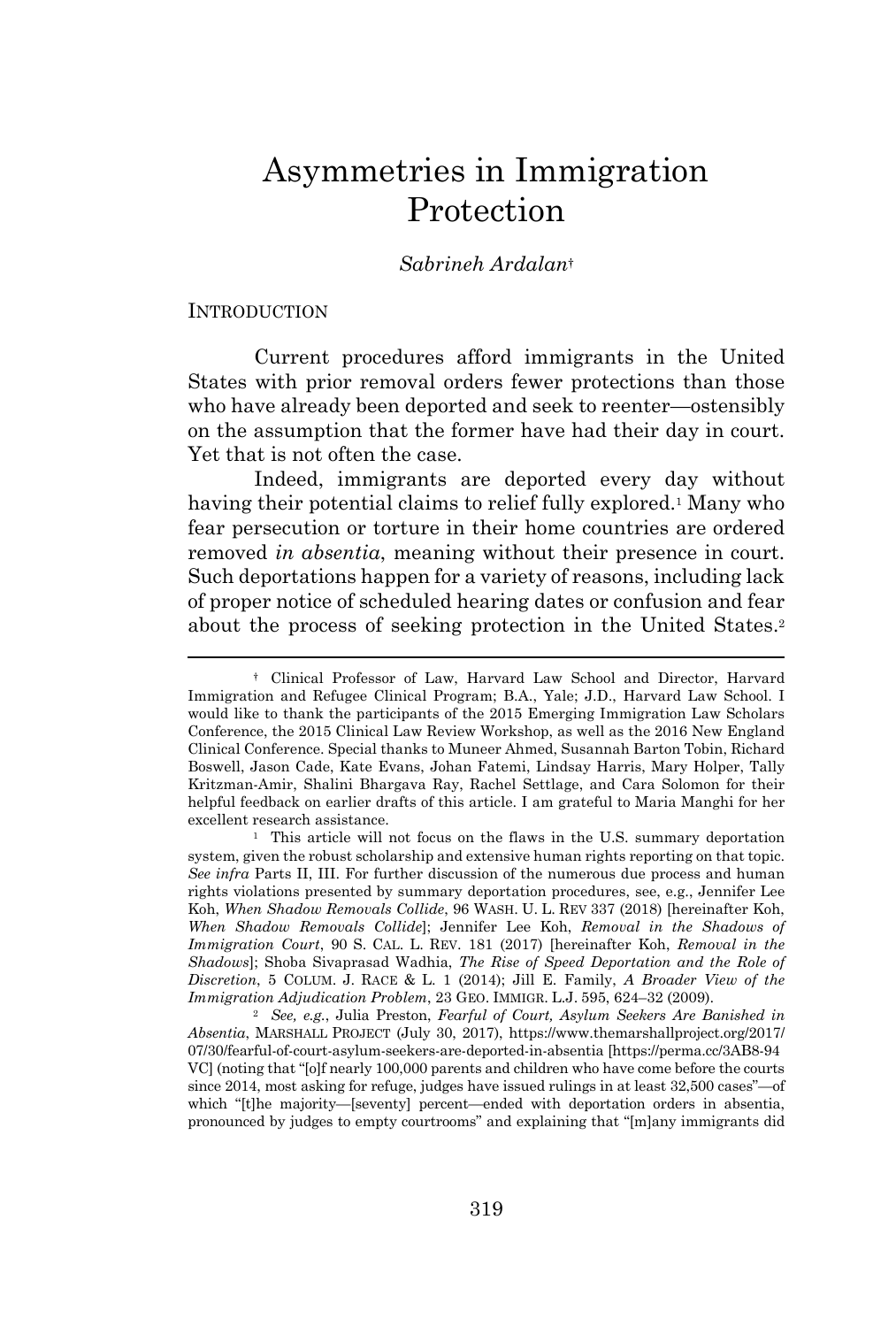Others are ordered removed without the opportunity to fully present their fears of return to an immigration judge due to trauma, lack of representation, or other barriers.<sup>3</sup>

Until recently, immigration officials had often allowed such immigrants with unexecuted removal orders to remain in the United States for years.<sup>4</sup> President Trump's January 25, 2017 Executive Order 13768, *Enhancing Public Safety in the Interior of the United States*, <sup>5</sup> along with his administration's subsequent rescission of the Obama-era "enforcement priorities"<sup>6</sup> in February 2017, upended that longstanding policy and practice.<sup>7</sup>

The Executive Order included in its expansive list of enforcement targets immigrants who are subject to final orders of removal but who have not yet departed. The memorandum implementing the order underscored that "prosecutorial discretion shall not be exercised in a manner that exempts or excludes a specified class or category of [individuals] from enforcement of the immigration laws."<sup>8</sup> The effects of these policy changes are now readily apparent: a 42% increase in immigration arrests from January 25, 2017 through the end of the fiscal year, September 30,

<sup>8</sup> Memorandum from John Kelly, *supra* note 7, at 4; *see* Exec. Order No. 13768, 82 Fed. Reg. at 8800.

not understand what they were supposed to do to pursue their claims and could not connect with lawyers to guide them").

<sup>3</sup> *See id.* (describing, *inter alia*, the case of Maria Arita, who fled Honduras in 2013 with her three-year-old son, because gang members had targeted her and her family because of her family membership, and noting that the lawyer she had found and paid several thousand dollars "dropped her case" so she represented herself and her son in court unsuccessfully).

<sup>4</sup> *See* Amy Taxin, *Under Trump, Old Deportations Orders Get New Life*, PBS NEWS HOUR (June 8, 2017, 10:36 AM), https://www.pbs.org/newshour/politics/trump-olddeportation-orders-get-new-life [https://perma.cc/JE9A-XDM6] ("For years, immigrants facing deportation have been allowed to stay in the U.S. provided they show up for regular check-ins with federal deportation agents and stay out of trouble. . . . Now, in cases spanning from Michigan to California, some of these immigrants are being told their time here is up. Immigrants who already have deportation orders and were allowed to stay in the country under the prior administration have become a target . . . .").

<sup>5</sup> Enhancing Public Safety in the Interior of the United States, Exec. Order No. 13768, 82 Fed. Reg. 8799 (Jan. 25, 2017).

<sup>6</sup> Memorandum from Jeh Charles Johnson, Sec'y, Dep't of Homeland Sec., to Thomas S. Winkowski, Acting Dir., U.S. Immigration and Customs Enf't, et al. at 5 (Nov. 20, 2014), https://www.dhs.gov/sites/default/files/publications/14\_1120\_memo\_prosecutorial\_disc retion.pdf [https://perma.cc/RZP9-LL4G]. The Obama administration's enforcement efforts focused on immigrants it identified as posing a threat to national or border security or public safety. Immigration officials considered mitigating factors such as presence in the U.S. from a young age, family and social ties, age, and health conditions in determining whether to exercise discretion in allowing immigrants to remain in the U.S. *See id.* at 1, 5–6.

<sup>7</sup> *See* Exec. Order No. 13768, 82 Fed. Reg. at 8800; Memorandum from John Kelly, Sec'y, Dep't of Homeland Sec., to Kevin McAleenan, Acting Comm'r, U.S. Customs and Border Prot., et al. at 2 (Feb. 20, 2017), https://www.dhs.gov/sites/default/files/publications/17\_022 0\_S1\_Implementing-the-Presidents-Border-Security-Immigration-Enforcement-Improveme nt-Policies.pdf [https://perma.cc/6YTQ-L6B4] [hereinafter Memorandum from John Kelly].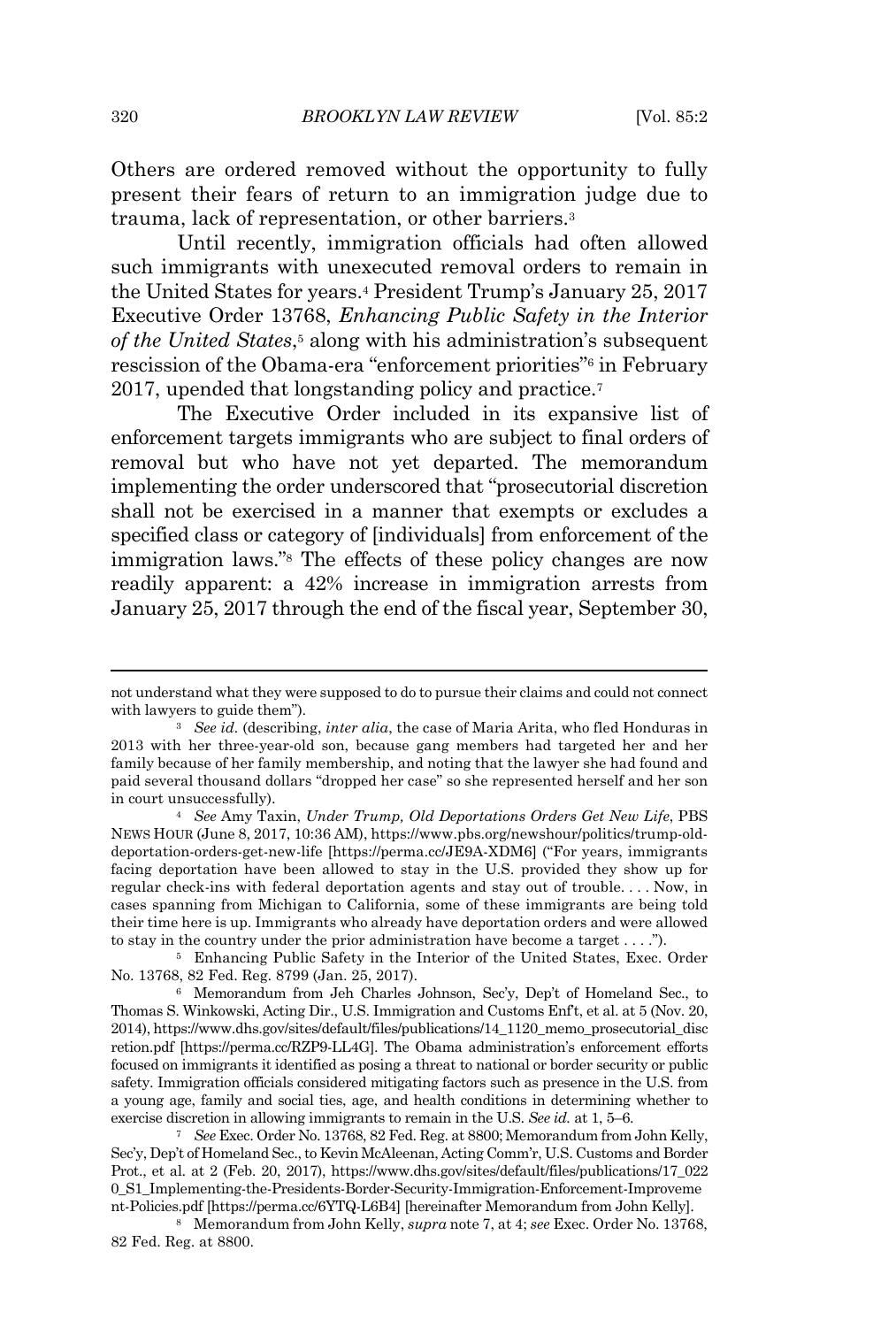2017,<sup>9</sup> and a 31% increase in the number of people ordered removed by federal immigration courts during the first six months of the Trump administration, as compared to the previous year.<sup>10</sup>

Across the country, news outlets are increasingly reporting the arrest and deportation of longtime community members.<sup>11</sup> In one case, a Yale College student's father, Melecio Andazola Morales, who had lived in the United States for almost twenty years, was deported to Mexico based on a prior removal order when his daughter petitioned for his green card;<sup>12</sup> in another, an Ohio businessman, Amer Adi Othman, husband of a U.S. citizen and father of four U.S. citizen daughters, who had lived in the United States for almost forty years, was deported to Jordan just two weeks after he was arrested based on a prior deportation order.<sup>13</sup> Under current procedures, Immigration and Customs Enforcement (ICE) can quickly remove such individuals from the country without a hearing.<sup>14</sup>

<sup>14</sup> For a discussion of "shadow removals" and "speed deportations," see generally Koh, *When Shadow Removals Collide*, *supra* note 1; Koh, *Removal in the Shadows*, *supra* note 1; Wadhia, *supra* note 1.

<sup>9</sup> U.S. IMMIGRATION & CUSTOMS ENF'T, FISCAL YEAR 2017 ICE ENFORCEMENT AND REMOVAL OPERATIONS REPORT, at 2–3 (2017). For an in-depth discussion of the changes in enforcement priorities and effects of the new policies under the Trump administration, see AM. IMMIGRATION COUNCIL, THE END OF IMMIGRATION ENFORCEMENT PRIORITIES UNDER THE TRUMP ADMINISTRATION (Mar. 7, 2018), https://www.americanimmigrationcouncil.org/ sites/default/files/research/the\_end\_of\_immigration\_enforcement\_priorities\_under\_the\_tru mp\_administration.pdf [https://perma.cc/7T3H-JQDS].

<sup>10</sup> Maria Sacchetti, *Deportation Orders Up Under Trump, Fewer Prevail in Immigration Court*, WASH. POST (Aug. 8, 2017), https://www.washingtonpost.com/local/ immigration/deportation-orders-up-under-trump-fewer-prevail-in-immigration-court/20 17/08/08/d3f0a6a6-7c74-11e7-9d08-b79f191668ed\_story.html [https://perma.cc/KAT4-Y YJS] (noting that during the period from February 1, 2017 to July 31, 2017, "judges issued 73,127 final immigration decisions, an increase of 14.5 percent over the same period in 2016. Of those decisions, 49,983 were deportation orders, an increase of nearly 28 percent from the same period in 2016" and "[t]he rest were orders to leave the United States voluntarily").

<sup>11</sup> *See, e.g.*, Taxin, *supra* note 4.

<sup>12</sup> *See* Britton O'Daly, *Melecio Deported to Mexico*, YALE DAILY NEWS (Dec. 18, 2017, 2:03 AM), https://yaledailynews.com/blog/2017/12/18/melecio-deported-to-mexico/ [https://perma.cc/N2ZX-R9CD]; Britton O'Daly, *Father of Yale Undergraduate Detained for Deportation*, YALE DAILY NEWS (Oct. 13, 2017, 10:32 PM), https://yaledailynews. com/blog/2017/10/13/father-of-yale-undergraduate-detained-for-deportation/ [https://per ma.cc/5P2Z-P7TL].

<sup>13</sup> *See* Tal Kopan, *How Trump Changed the Rules to Arrest More Non-Criminal Immigrants*, CNN (Mar. 2, 2018, 9:02 AM), https://www.cnn.com/2018/03/02/politics/iceimmigration-deportations/index.html [https://perma.cc/MM23-X3QT] ("A businessman and father from Ohio. An Arizona mother. The Indiana husband of a Trump supporter. They were unassuming members of their community, parents of US citizens and undocumented. And they were deported by the Trump administration."); *see also* Vivian Yee, *A Marriage Used to Prevent Deportation. Not Anymore*, N.Y. TIMES (Apr. 19, 2018), https://www.nytimes.com/ 2018/04/19/us/immigration-marriage-green-card.html [https://perma.cc/BNE9-5E2N] (noting that "[i]mmigration lawyers in New England, in particular, say there has been an unmistakable swell in the number of clients arrested at marriage interviews").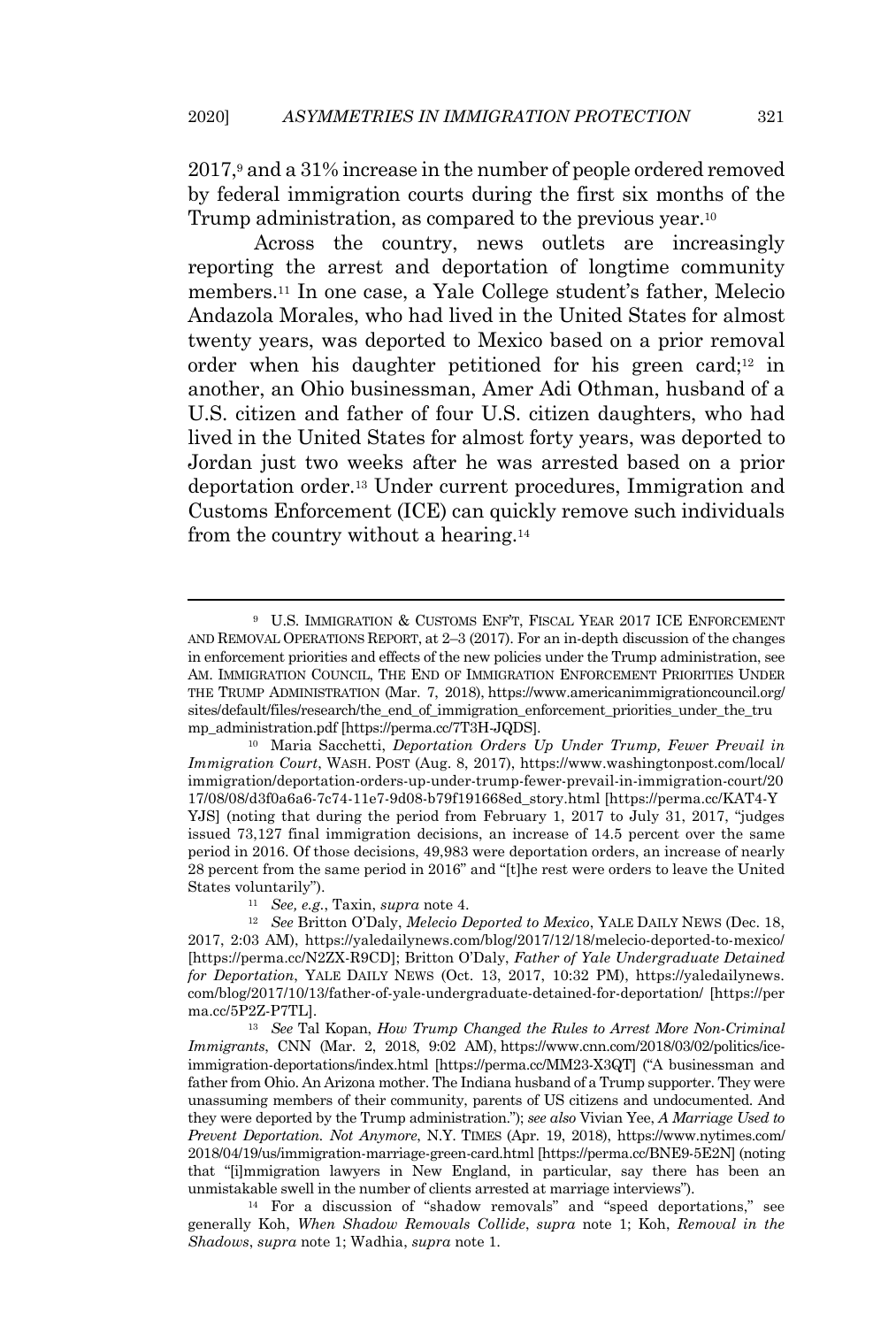This article identifies a critical gap in the existing doctrine on screening procedures and literature on enforcement and deportations, namely the lack of protections for those with prior unexecuted removal orders who fear return to their home countries. For these immigrants, the only recourse is a motion to reopen the prior removal case. Such motions are, however, subject to time and numeric limitations, as well as restrictions on the legal basis for filing. As a result, they are difficult, if not impossible, to win.<sup>15</sup> The current system thus improperly prioritizes efficiency and finality of proceedings over the United States' obligations under domestic and international law not to return people to countries where they face persecution or torture. In so doing, the system fails to safeguard due process rights, provide access to fundamentally fair proceedings, and ensure that equal protection principles are not violated for all immigrants.<sup>16</sup>

Take the cases of Alberto and Manuel.<sup>17</sup> Customs and Border Protection (CBP) officials arrested Alberto reentering the United States after having previously deported him to Honduras. When he expressed a fear of return to his home country, CBP sent him to a detention facility for a "reasonable fear" screening in order to determine whether he should be allowed to file for humanitarian protection in immigration court.<sup>18</sup> In contrast, when ICE officials apprehended Manuel, who had lived in the United States for years, based on an old unexecuted *in absentia* removal order, they did not screen him for a fear of return. They detained him and quickly prepared to deport him. His only option,

<sup>15</sup> ASYLUM SEEKER ADVOCACY PROJECT & CATHOLIC LEGAL IMMIGRATION NETWORK, INC., DENIED A DAY IN COURT: THE GOVERNMENT'S USE OF *IN ABSENTIA* REMOVAL ORDERS AGAINST FAMILIES SEEKING ASYLUM 10–11 (2018).

<sup>&</sup>lt;sup>16</sup> The immigration court backlog is a reason often cited by government officials for prioritizing efficiency and finality. Yet recent policy decisions have only exacerbated that backlog by attempting to eliminate immigration judges' authority to utilize basic docket management tools, such as continuing cases pending with the U.S. Citizenship and Immigration Service (USCIS) and administratively closing cases. *See Immigration Court Backlog Jumps While Case Processing Slows*, TRACIMMIGRATION (June 8, 2018), http://trac.syr.edu/immigration/reports/516/ [https://perma.cc/XAM5-YY4C] ("As of the end of May 2018, the number of cases waiting decision reached an all-time high of 714,067. This compares with a court backlog of 542,411 cases at the end of January 2017 when President Trump assumed office. During his term the backlog has increased by almost a third (32%) with 171,656 more cases added.").

<sup>&</sup>lt;sup>17</sup> These vignettes are based on experiences of Harvard Immigration and Refugee Clinical Program clients and their family members. Names, details, and identifying information have been changed to protect confidentiality.

<sup>18</sup> As noted *infra*, the reasonable fear screening process is itself flawed in practice and does not always function in this way, as the Immigration and Nationality Act and accompanying regulations dictate. *See infra* Part II; Lindsay M. Harris, *Withholding Protection*, COLUM. HUM. RTS. L. REV., Spring 2019, at 1, 8–10. Additionally, as explained *infra*, the reinstatement proceedings into which individuals are placed only provides an opportunity to apply for withholding of removal and protection under CAT, not asylum. *See infra* Part IV.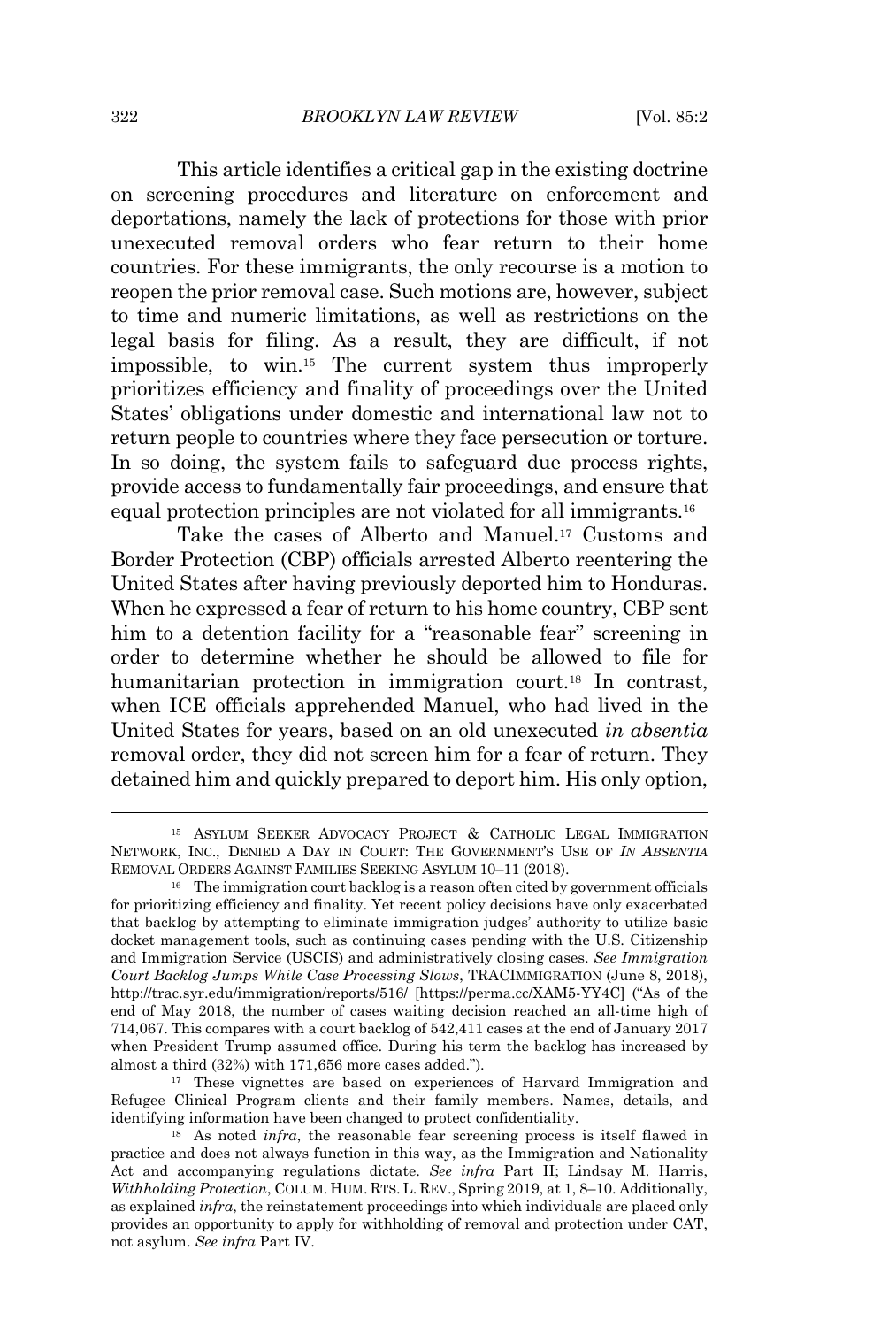given his fear of return to Guatemala as an indigenous man, was to file a motion to reopen—a long shot in most cases. Against all odds, he won and the immigration court reopened his case. Many do not and are deported to persecution, torture, or even death.<sup>19</sup> Because of how and when they are apprehended by immigration authorities, immigrants in Manuel and Alberto's positions are accorded starkly different protections. This article explores this unjustified distinction.

The United States implemented the reasonable fear screening procedure as a safety valve<sup>20</sup> in the draconian<sup>21</sup> reinstatement of removal context to bring the United States into compliance with its obligations under the Refugee Convention and Convention Against Torture (CAT).<sup>22</sup> However, this

 $^\mathrm{21}$  Those individuals who seek reentry after having been previously deported are improperly accorded more limited protections than first-time arrivals: they are only eligible for withholding of removal under the Refugee Convention and CAT, not asylum. As noted, *infra* Part II, this issue has been litigated. *See, e.g.*, Brief of Amicus Curiae American Immigration Lawyers Association et al., Perez-Guzman v. Holder, No. 13-70579 (9th Cir. Apr. 9, 2014) (arguing that individuals subject to reinstatement of removal should be allowed to apply for asylum, as well as withholding of removal and protection under CAT). An in-depth discussion of why the failure to afford individuals who go through the reasonable fear process access to asylum violates both international law and due process is, however, outside the scope of this article. *See* Harris, *supra* note 18, at 10–12.

<sup>22</sup> Although the current reasonable fear screening process is itself flawed in practice—a failure the government itself has recognized—it is nonetheless an important mechanism, even if it requires improvement. *See, e.g.*, OFFICE OF THE INSPECTOR GEN., OIG-15-95, STREAMLINE: MEASURING ITS EFFECT ON ILLEGAL BORDER CROSSING, at 16 (May 15, 2015) [hereinafter OIG REPORT] ("Border Patrol does not have guidance on whether to refer to Streamline prosecution aliens who express fear of persecution or fear of return to their home countries. As a result, Border Patrol agents sometimes use Streamline to refer aliens expressing such fear to DOJ for prosecution. Using Streamline to refer aliens expressing fear of persecution, prior to determining their refugee status, may violate U.S. obligations under the 1967 United Nations Protocol Relating to the Status of Refugees, which the United States ratified in 1968."); Notice of Proposed Settlement and Hearing in Class Action Involving Detained Non-Citizens Who Are Awaiting a "Reasonable Fear Determination," Alfaro Garcia v. Johnson, 14-cv-01775 (N.D. Cal. 2015) (determining that in compliance with regulations, ICE must refer individuals who qualify for reasonable fear determinations within five days on average, and USCIS must conduct the determination within ten days on average; if the government takes longer than twenty days, it must notify class counsel); *see also Practice Advisory for* Alfaro Garcia v. Johnson, NAT'L IMMIGR. JUST. CTR. (2015), https://www. aclunc.org/docs/20151027-summary\_of\_alfaro\_settlement\_practice\_advisory.pdf [https://perma.cc/22XN-8JTD]. An in-depth discussion of prolonged detention and other flaws in the reasonable fear process is outside the scope of this article. For further discussion, see Denise Gilman, *Realizing Liberty: The Use of International Human*

*Rights Law to Realign Immigration Detention in the United States*, 36 FORDHAM INT'L

<sup>19</sup> This article focuses on the reasonable fear process, not the credible fear process, given the extensive scholarship and advocacy to date on the credible fear process. *See generally* Memorandum from Bill Ong Hing, Professor of Law, Univ. of S.F. Sch. of Law, to John Lafferty, Chief, Asylum Div., U.S. Citizenship and Immigration Serv. (Apr. 21, 2014), http://static.squarespace.com/static/50b1609de4b054abacd5ab6c/ t/53558353e4b02071f74ee3c4/1398113107754/Re%20sponse%20to%20USCIS%20Credi ble%20Fear%20Memo,%20Bill%20Hing,%2004.21.2014.pdf [https://perma.cc/CR64-6 EMK] (critiquing USCIS's revised credible fear lesson plan).

<sup>20</sup> I have adopted this term from Jill Family's work. *See* Family, *supra* note 1.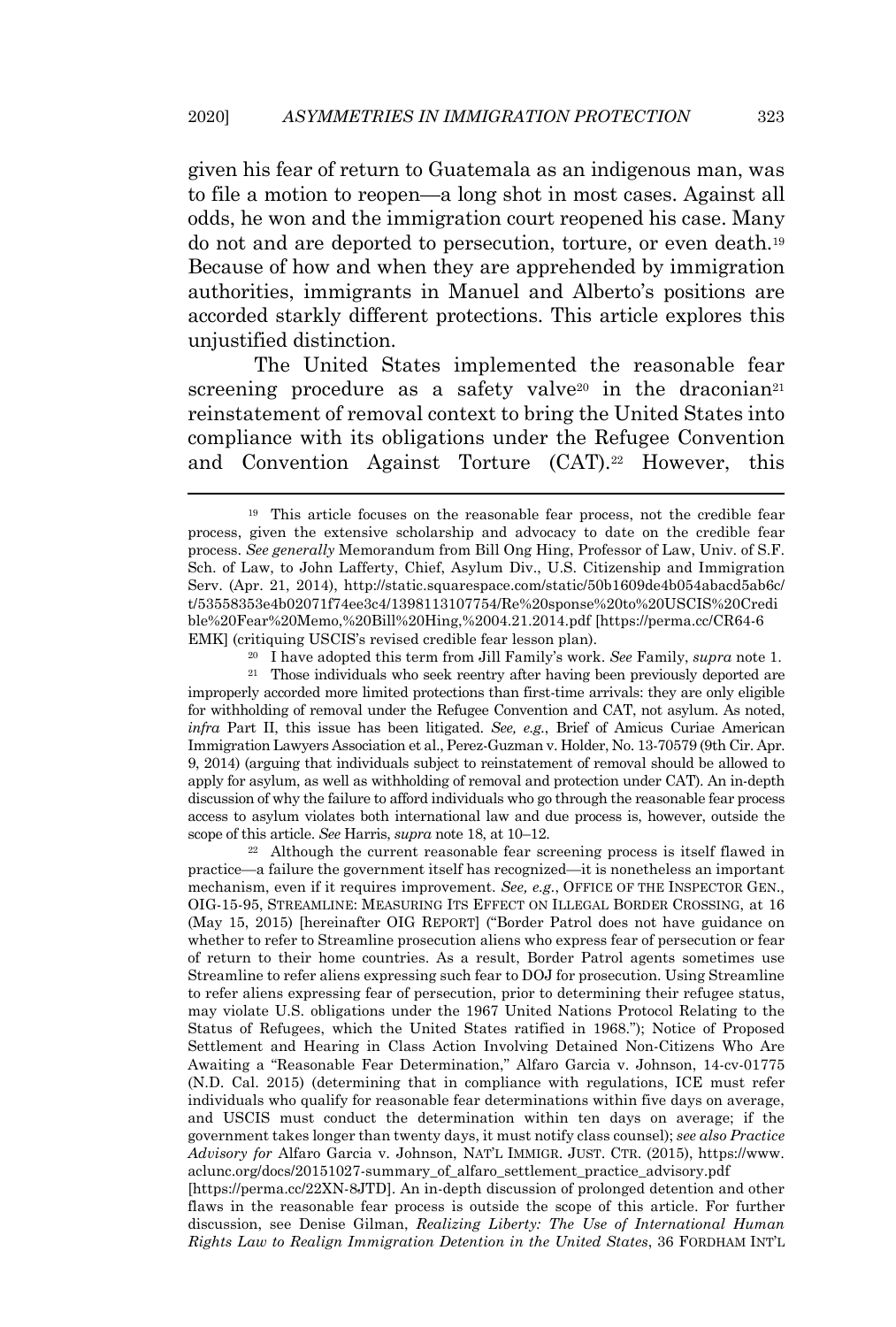procedure is not currently accessible to those like Manuel with unexecuted removal orders. This article highlights a pressing need to revisit this procedure in order to ensure it is applied equitably to both sets of people—those who were previously removed and reenter and those who reside in the United States with unexecuted removal orders—as a safeguard for the rights of all those who fear return to their home countries.

The article argues that before deporting individuals with unexecuted removal orders, the U.S. government should provide reasonable fear screenings in accordance with domestic and international law. Without such a screening mechanism, the United States risks returning such individuals to serious harm, torture, or even death. Other state parties to the Convention, including Canada, already engage in a type of pre-removal risk assessment. The addition of this type of screening mechanism to the U.S. system would be an important step toward adhering to *non-refoulement* obligations under domestic and international law.<sup>23</sup>

The article first explores U.S. obligations under domestic and international law to provide protection to those who fear return to persecution and torture. Next, the article highlights the shortcomings of the current system in meeting those obligations and suggests that due process and equal protection require expansion of current reasonable fear procedures to provide a uniform and equitable pre-removal risk assessment process. It concludes with prescriptions for amending the current reasonable fear screening process to improve its efficacy and expand its scope to allow all those with prior removal orders (whether apprehended after reentry or apprehended having never left) to apply for protection. Addressing the critical gap in U.S. regulations would bring the U.S. system into compliance with its longstanding duty not to return individuals to countries where they face persecution or torture.

L.J. 243, 309–10 (2013) ("[F]or individuals who claim persecution while awaiting deportation under reinstatement of removal, detention pending the reasonable fear interview violates international human rights standards, at least as the process is currently carried out. . . . Current practice regarding detention after a favorable reasonable fear interview also violates international human rights standards. Individuals who do not pass the reasonable fear interview might be detained, if execution of the confirmed removal order were rapid, without violating international law. However, individuals who have passed the reasonable fear interview fall clearly within the category of persons pending a determination of their immigration status and so may only be detained in limited circumstances.").

<sup>23</sup> *See infra* Part IV.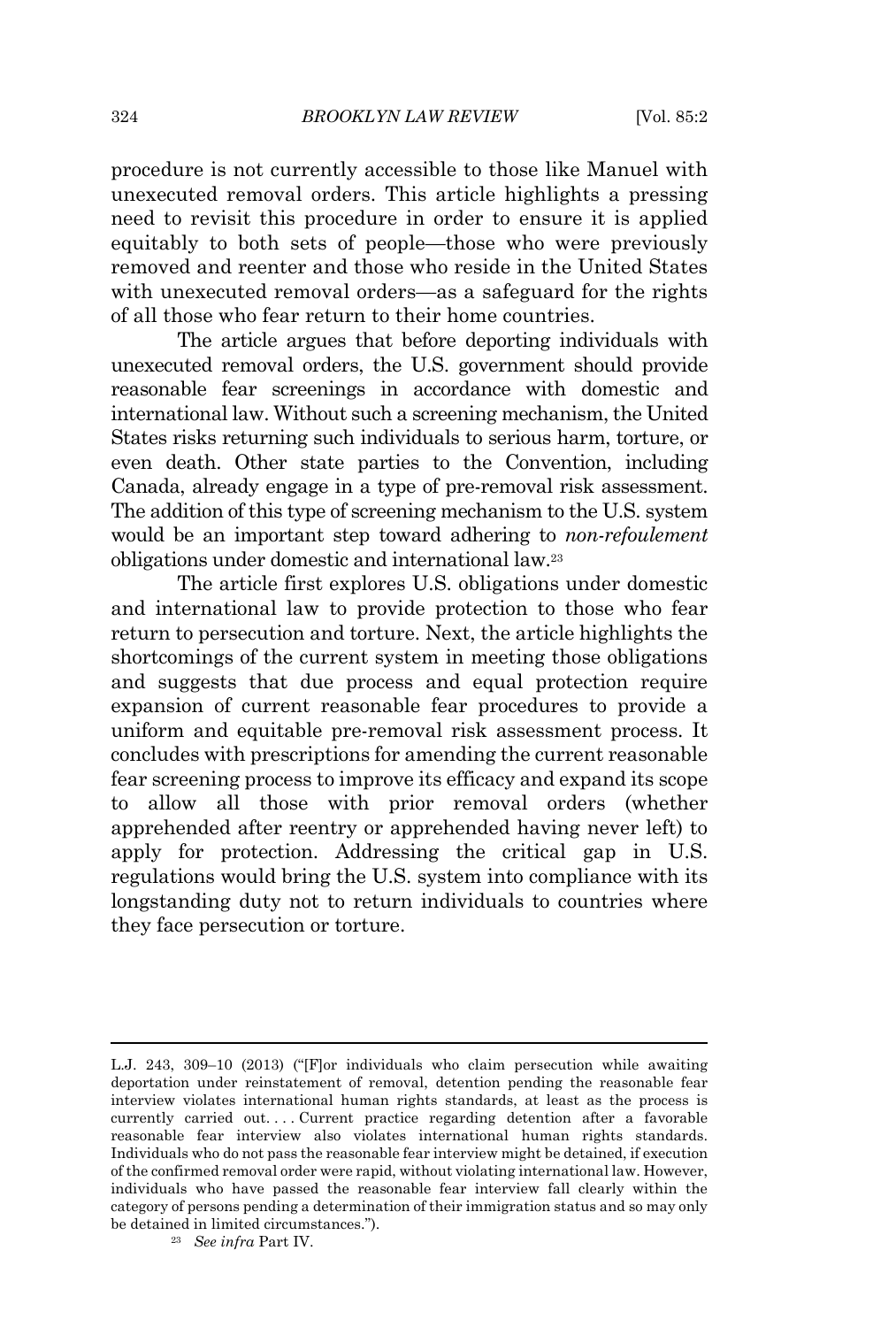## I. U.S. NON-REFOULEMENT OBLIGATIONS UNDER DOMESTIC AND INTERNATIONAL LAW

The current practice of deporting individuals with unexecuted removal orders absent a systematic mechanism for evaluating their fears of return contravenes longstanding U.S. obligations under both domestic and international law. In order to meet its obligations, the United States must implement procedures to screen for a fear of return prior to forcible return to countries where individuals face serious human rights violations, torture, or even death. This Part addresses, in turn, U.S. *non-refoulement* obligations under both domestic and international law, which can and should inform U.S. approaches to safeguarding immigrants.<sup>24</sup>

### *A. Non-Refoulement Obligations Under Domestic Law*

When the United States signed and ratified the 1967 Protocol to the Refugee Convention<sup>25</sup> over fifty years ago, it committed to provide surrogate protection to individuals whose home countries failed to provide them with the protection they needed.<sup>26</sup> Indeed, the United States enacted the 1980 Refugee Act to bring domestic law into compliance with international refugee law and in so doing, enshrined the obligation of *nonrefoulement*, the duty not to return a refugee to a country where

<sup>24</sup> *See* INS v. Cardoza-Fonseca, 480 U.S. 421, 436–37 (1987); *In re* Negusie, 27 I. & N. Dec. 347 (B.I.A. 2018) (drawing on international and comparative sources in interpreting the duress defense); Brief for the United Nations High Commissioner for Refugees as Amicus Curiae in Support of Petitioner at 6, N-A-M- v. Mukasey, No. 08-9527 & 07-9580 (June 19, 2008) ("The Supreme Court has ruled that international law, including both treaty and customary law, is 'part of our [United States] law,' and creates enforceable rights and obligations for individuals in United States courts." (alteration in original) (quoting The Paquete Habana, 175 U.S. 677, 700 (1900))); Fatma E. Marouf, *The Role of Foreign Authorities in U.S. Asylum Adjudication*, 45 N.Y.U. J. INT'L L. & POL. 391, 397–98 (2013).

<sup>25</sup> The United States has signed and ratified both the 1967 U.N. Protocol Relating to the Status of Refugees and the U.N. Convention Against Torture. *See* United Nations Convention relating to the Status of Refugees, *opened for signature* July 28, 1951, 19 U.S.T. 6259, 189 U.N.T.S. 137; United Nations Protocol relating to the Status of Refugees, *opened for signature* Jan. 31, 1967, 19 U.S.T. 6223, 606 U.N.T.S. 267 [together hereinafter Refugee Convention]; United Nations Convention Against Torture and Other Cruel, Inhuman, or Degrading Treatment or Punishment, *opened for signature* Dec. 10, 1984, 1465 U.N.T.S. 85 [hereinafter Convention Against Torture]; *see also* 1966 International Covenant on Civil and Political Rights, 999 U.N.T.S. 171 (entered into force Mar. 23, 1976) (signed and ratified by the United States) (setting forth the obligation not to return individuals to torture where they would suffer irreparable harm under Articles 6 and 7, protecting the right to life and the right to be free from torture or other cruel, inhuman or degrading treatment).

<sup>26</sup> DEBORAH E. ANKER, LAW OF ASYLUM IN THE UNITED STATES ch. 1 (West 2019).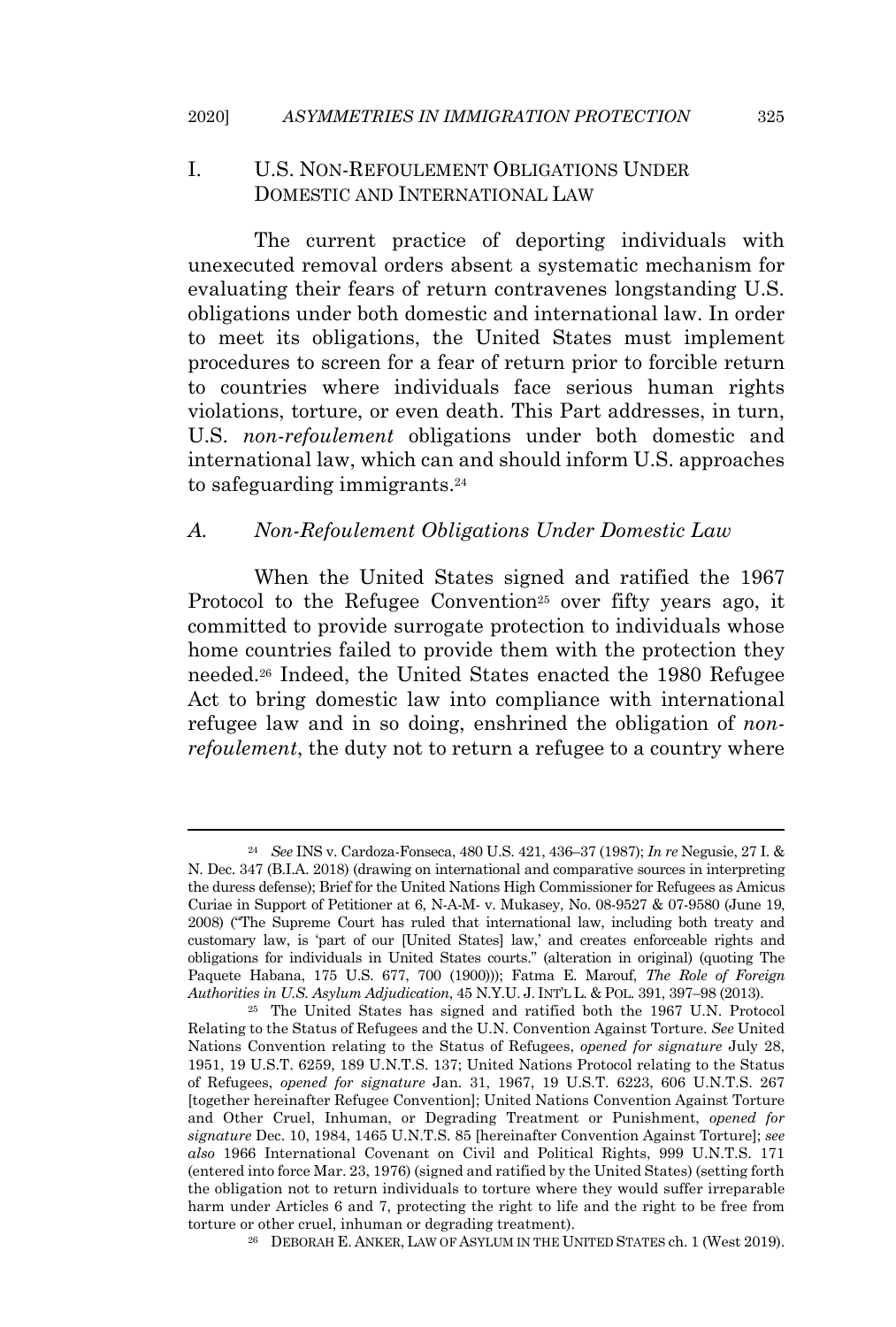her life or freedom would be threatened on the basis of certain grounds, as defined under the Refugee Convention.<sup>27</sup>

Under Article 33(1) of the Refugee Convention: "No Contracting State shall expel or return ('*refouler*') a refugee *in any manner whatsoever* to the frontiers of territories where his life or freedom would be threatened on account of his race, religion, nationality, membership of a particular social group or political opinion." <sup>28</sup> As explained further below, this *non-refoulement* obligation applies equally both to those already officially recognized as refugees and to those who have not yet been recognized.<sup>29</sup>

The U.S. Supreme Court explained back in 1987 in *INS v. Cardoza-Fonseca* the critical importance of the Refugee Convention to understanding U.S. law, emphasizing that "[i]f one thing is clear from the legislative history of the new definition of 'refugee,' and indeed the entire 1980 Act, it is that one of Congress' primary purposes was to bring United States refugee law into conformance with the [Protocol], to which the United States acceded in 1968."<sup>30</sup> Accordingly, the Refugee Act of 1980 contains the following nonreturn provision: "[T]he Attorney General may not remove an alien to a country if the Attorney General decides that the alien's life or freedom would be threatened in that country because of the alien's race, religion, nationality, membership in a particular social group, or political opinion."<sup>31</sup>

Additionally, the United States has adopted specific statutory and regulatory provisions incorporating Article 3 of CAT, the duty not to return an individual to a country where the person would likely face torture.<sup>32</sup> Article 3 provides that:

<sup>31</sup> 8 U.S.C. § 1231(b)(3)(A).

 $27$  Refugee Act of 1980, Pub. L. No. 96-212, 94 Stat. 102 (codified in scattered sections of 8 U.S.C.); *see* H.R. Rep. 96-781, at 19–20 (1980) (Conf. Rep.) (stating that both houses of Congress adopted the internationally-accepted definition of "refugee").

<sup>28</sup> Refugee Convention, *supra* note 25, at 176 (emphasis added). Although the United States is a party to the Protocol, not the Convention, the Protocol incorporates the operative parts of the Convention. AM. SOC'Y INT'L LAW, *Human Rights*, *in* BENCHBOOK ON INTERNATIONAL LAW § III.E-1, III.E-50 (Diane Marie Amann ed., 2014), www.asil.org/benchbook/humanrights.pdf [https://perma.cc/NFX5-X989].

<sup>29</sup> U.N. High Comm'r for Refugees, Note on *Non-Refoulement* (Submitted by the High Commissioner), U.N. Doc. EC/SCP/2 (Aug. 23, 1977) ("In evaluating the practice of States in regard to the principle of non-refoulement, it, should be emphasized that the principle applies irrespective of whether or not the person concerned has been formally recognized as a refugee.").

<sup>30</sup> INS v. Cardoza-Fonseca, 480 U.S. 421, 436–37 (1987) (citations omitted).

<sup>32</sup> *See* Foreign Affairs Reform and Restructuring Act of 1998, Pub. L. No. 105- 227, § 2242, 112 Stat. 2681–822 (codified at 8 U.S.C. § 1231 note); *see also* 8 C.F.R. §§ 208.16–.18. The Convention Against Torture prohibits state parties, like the United States, from returning an individual to a country "where there are substantial grounds for believing that he would be in danger of being subject to torture." Convention Against Torture, *supra* note 25, at art. 3. Where an applicant can show that it is more likely than not that she will be tortured if removed to another country, protection under CAT is mandatory. *See* 8 C.F.R. §§ 208.16–.17.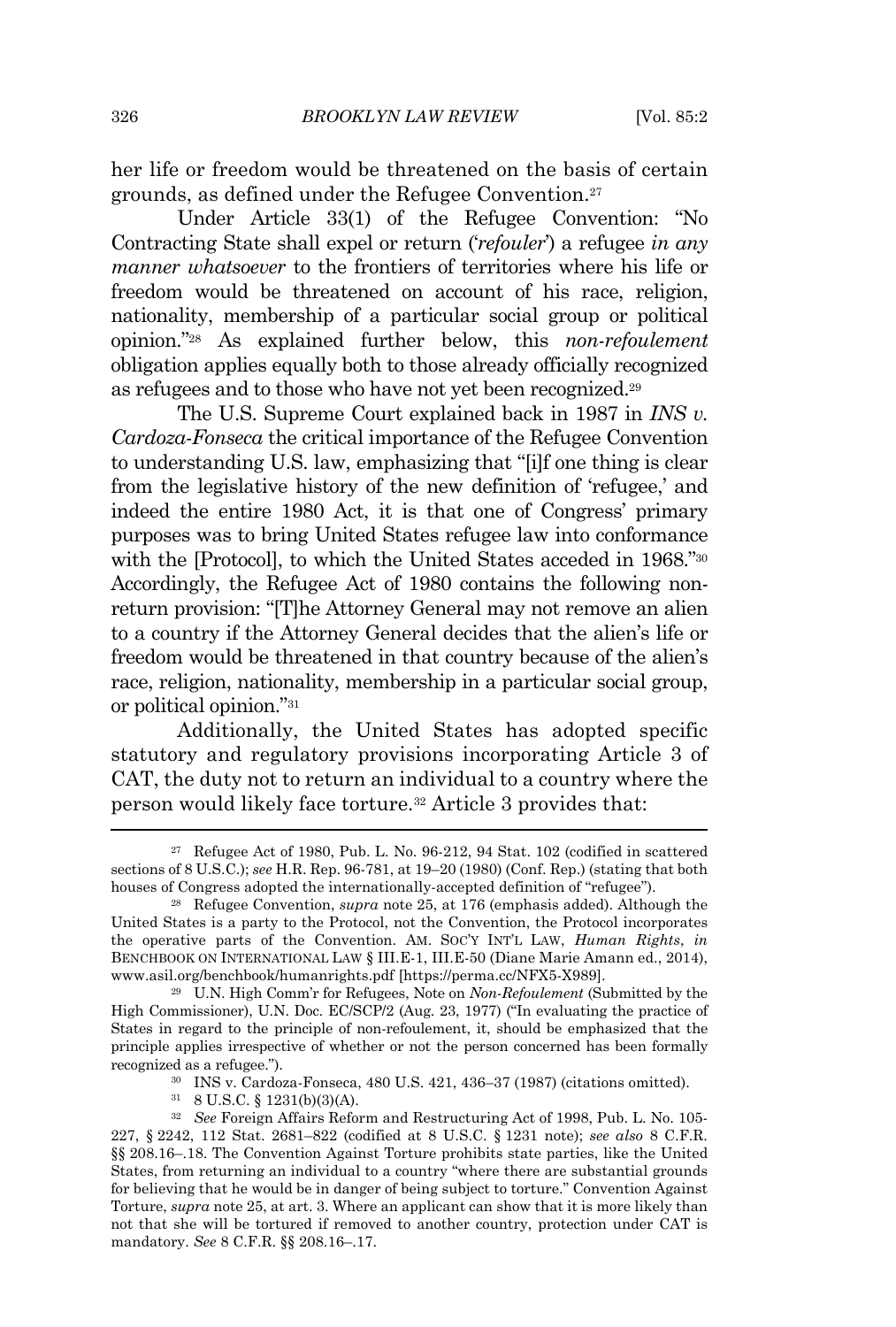1. No State Party shall expel, return ("*refouler*") or extradite a person to another State where there are substantial grounds for believing that he would be in danger of being subjected to torture.

2. For the purpose of determining whether there are such grounds, the competent authorities shall take into account all relevant considerations including, where applicable, the existence in the State concerned of a consistent pattern of gross, flagrant or mass violations of human rights. 33

When CAT was incorporated into U.S. law with the Foreign Affairs Reform and Restructuring Act of 1998, the implementing legislation emphasized that: "It shall be the policy of the United States not to expel, extradite, or otherwise effect the involuntary return of *any* person to a country" where the person "would be in danger of being subjected to torture." To do otherwise would violate U.S. obligations under Article 3 of CAT.<sup>34</sup>

Supplementary information to the interim rule establishing procedures for raising a claim for protection under CAT explained that "[t]he primary goals of this rule are to establish procedures that ensure that no alien is removed from the United States under circumstances that would violate Article 3 without unduly disrupting the issuance and execution of removal orders consistent with Article 3."<sup>35</sup> It further noted that "[t]o this end, we have designed a system that will allow aliens subject to the various types of removal proceedings currently afforded by the immigration laws to seek, and where eligible, to be accorded protection under Article 3."<sup>36</sup>

The interim rule sets forth screening procedures for expedited removal as well as administrative removal and reinstatement of removal<sup>37</sup> and explains that "[f]or aliens subject to removal proceedings under section 240 of the Act, . . . a claim to protection under the Convention Against Torture will be raised and considered, along with any other applications, during removal proceedings before an immigration judge."<sup>38</sup>

Although the supplementary information to the interim rule does not expressly address the situation of individuals who

<sup>33</sup> Convention Against Torture, *supra* note 25, at art. 3.

<sup>34</sup> Foreign Affairs Reform and Restructuring Act of 1998, § 2242, 112 Stat. 2681, 822–23 (emphasis added).

<sup>35</sup> Regulations Concerning the Convention Against Torture, 64 Fed. Reg. 8478, 8479 (Feb. 19, 1999). The legislation required that regulations implementing Article 3 be set forth within 120 days, and the interim rule was implemented without the prior notice and comment period ordinarily required due to this time constraint. *Id.* at 8478, 8486.

<sup>36</sup> *Id.* at 8479.

<sup>&</sup>lt;sup>37</sup> See *infra* Part II for a discussion of expedited removal, administrative removal, and reinstatement.

<sup>38</sup> Regulations Concerning the Convention Against Torture, 64 Fed. Reg. at 8480.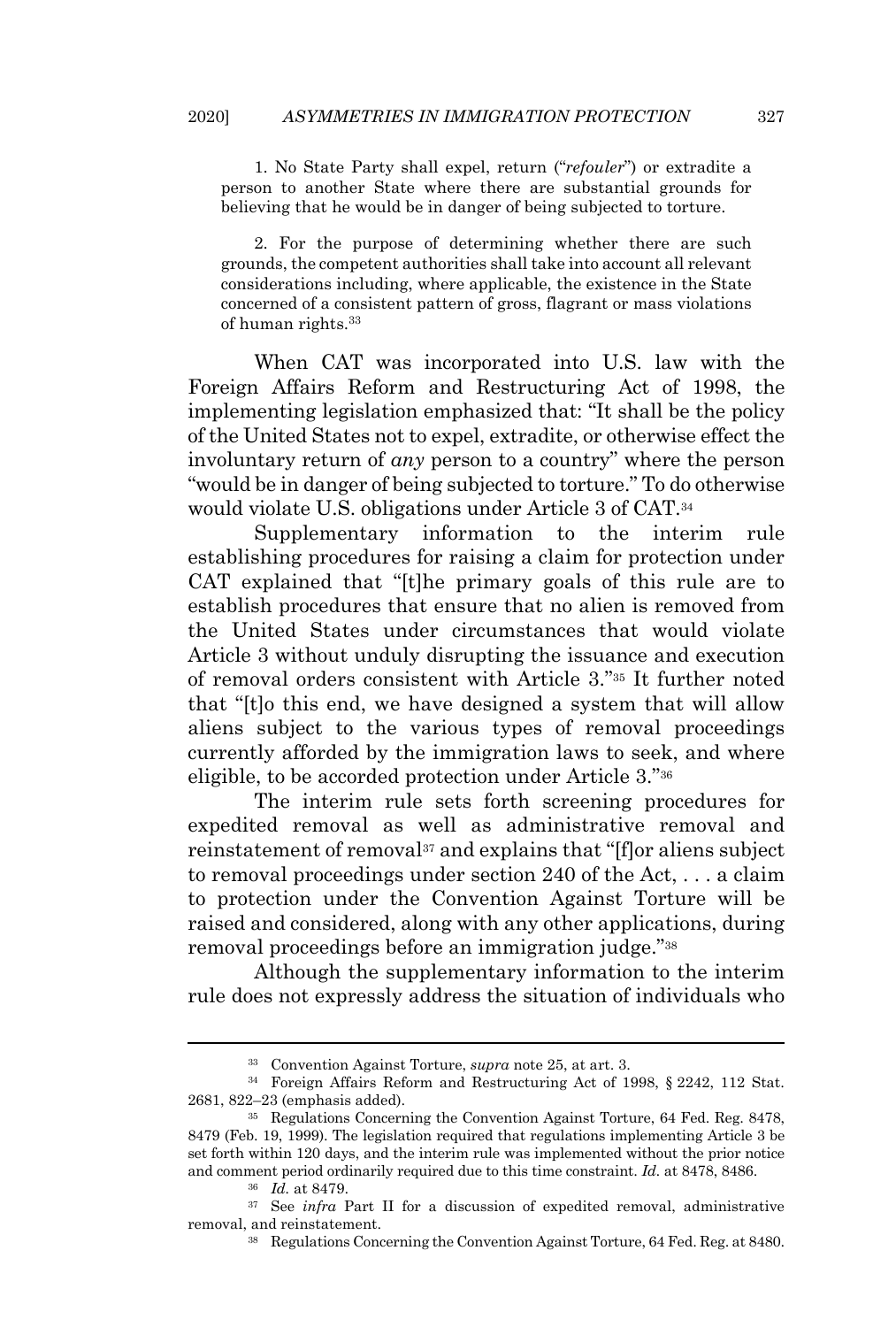are apprehended on unexecuted removal orders, the goals set forth in the supplementary information dictate the expansion of the reasonable procedures to protect such individuals who have legitimate fears of return but have never had the opportunity to fully express those fears of return to an adjudicator.<sup>39</sup>

The expansion and amendment of the reasonable fear process to allow individuals with prior unexecuted orders to access a reasonable fear screening procedure would thus be an important step in bringing the United States into compliance with its domestic and international obligations not to return individuals to persecution or torture.

#### *B. Non-Refoulement Obligations Under International Law*

International law and guidance from the Office of the United Nations High Commissioner for Refugees (UNHCR) can and should inform the United States' understandings of its *nonrefoulement* obligations under the Refugee Convention and CAT, which, as noted, the United States has incorporated into domestic law.<sup>40</sup> Indeed, the Supreme Court, federal courts, and the Board of Immigration Appeals have repeatedly invoked the relevance of international and comparative guidance and jurisprudence in defining the scope of U.S. obligations under the Refugee Convention and CAT.<sup>41</sup>

The Executive Committee of UNHCR, composed of member states, has emphasized that *non-refoulement* is part of customary international law and is not therefore subject to derogation.<sup>42</sup> Because of *non-refoulement*'s established and

<sup>39</sup> The United States also has obligations to protect individuals from return to torture, as well as to safeguard the rights to life and liberty of all those in its jurisdiction under the 1966 International Covenant on Civil and Political Rights (ICCPR), which the United States signed in 1977 and ratified in 1992. *See* 1966 International Covenant on Civil and Political Rights, 999 U.N.T.S. 171 (entered into force Mar. 23, 1976) (signed and ratified by the United States). In ratifying the ICCPR, the United States "declare[d] that the provisions of Articles 1 through 27 of the Covenant are not self-executing," 138 CONG. REC. S4781-01 (daily ed., Apr. 2, 1992), but no implementing legislation has been passed. AM. SOC'Y OF INT'L L*.*, *supra* note 28, at III.E-52.

<sup>40</sup> *See supra* note 24.

<sup>41</sup> *See supra* note 24.

<sup>42</sup> *See* Alice Farmer, *Non-Refoulement and* Jus Cogens*: Limiting Anti-Terror Measures That Threaten Refugee Protection*, 23 GEO. IMMIGR. L.J. 1, 2–3, 20, 26 (2008) (noting that the 1984 Cartagena Declaration on Refugees signed by Latin American countries also recognizes *non-refoulement* as a rule of *jus cogens*); *see also* U.N. High Comm'r for Refugees & Lauterpacht Research Ctr. for Int'l Law, Summary Conclusions: The Principle of *Non-Refoulement* ¶ 1 (July 2001), http://www.unhcr.org/en-us/protection/ globalconsult/3baf3117f/summary-conclusions-principle-non-refoulement.html [https://per ma.cc/37Q5-BFB9]; U.N. High Comm'r for Refugees, The Principle of *Non-Refoulement* as a Norm of Customary International Law. Response to the Questions Posed to UNHCR by the Federal Constitutional Court of the Federal Republic of Germany in Cases 2 BvR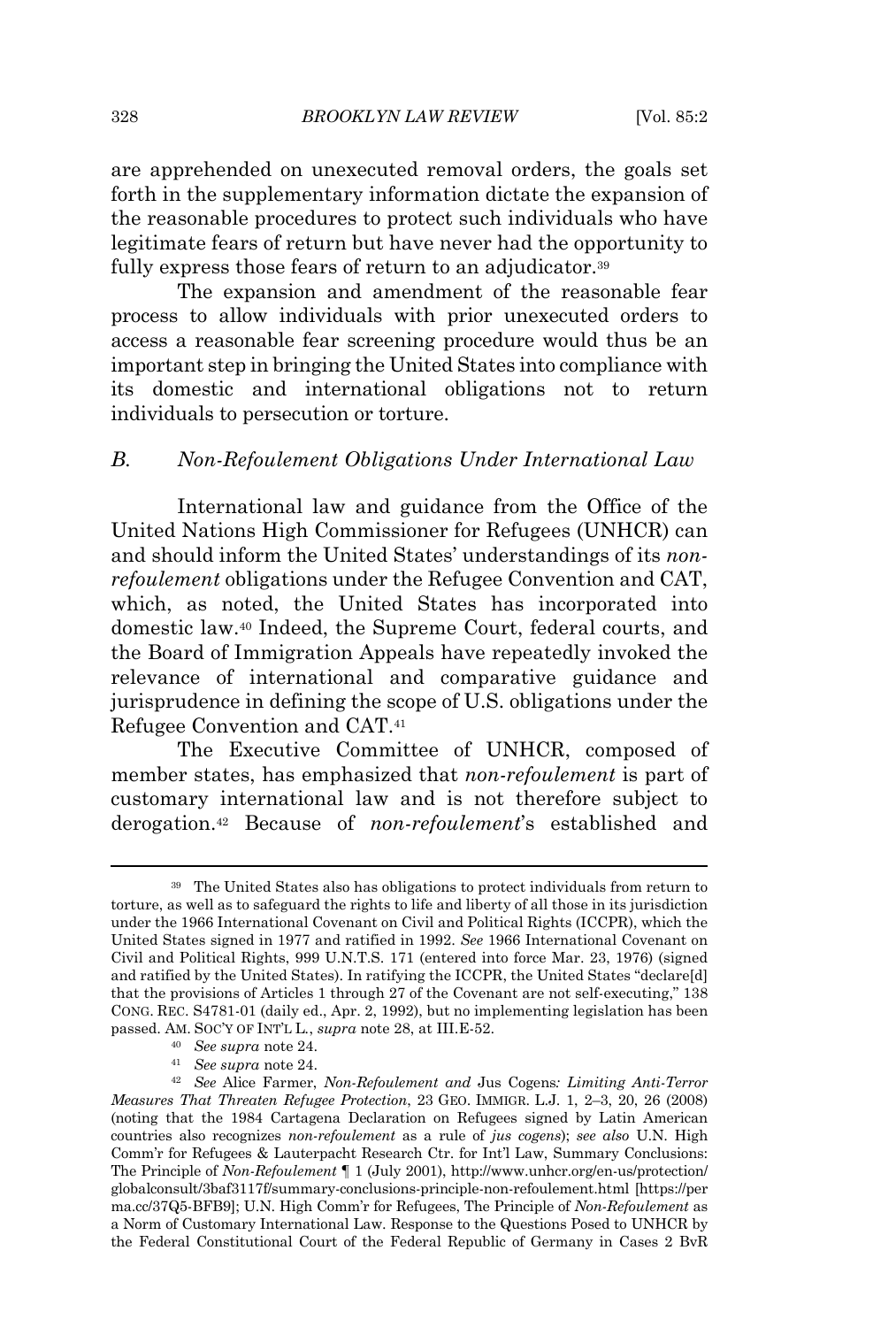recognized *jus cogens* status, any relevant policies cannot return a person to face persecution or torture.<sup>43</sup> This *non-refoulement* obligation applies whether or not an individual has already obtained protection or has already been recognized as a refugee or asylee—meaning that an adjudicator has determined that the individual meets the refugee definition—because the duty against *refoulement* is absolute.<sup>44</sup> As the UNHCR explained in its Handbook on Procedures:

A person is a refugee within the meaning of the 1951 Convention as soon as he fulfills the criteria contained in the [refugee] definition. This would necessarily occur prior to the time at which his refugee status is formally determined. Recognition of his refugee status does not therefore make him a refugee but declares him to be one. He does not become a refugee because of recognition, but is recognized because he is a refugee.<sup>45</sup>

This guidance reflects an understanding of the barriers to applying for refugee protection, including information gaps, trauma, and inability to find legal representation.<sup>46</sup>

Furthermore, Article 32 of the Refugee Convention prohibits state parties from expelling refugees except under highly limited circumstances and requires that expulsion procedures

<sup>44</sup> U.N. High Comm'r for Refugees, Advisory Opinion on the Extraterritorial Application of *Non-Refoulement* Obligations Under the 1951 Convention Relating to the Status of Refugees and its 1967 Protocol *¶¶* 6–7, 12 (Jan. 26, 2007), http://www. refworld.org/docid/45f17a1a4.html [https://perma.cc/264N-6B3X] [hereinafter UNHCR Advisory Opinion] (noting that "the principle of *non-refoulement* constitutes an essential and non-derogable component of international refugee protection"); Note on *Non-Refoulement* (Submitted by the High Commissioner), *supra* note 29, ¶ 15.

<sup>45</sup> U.N. High Comm'r for Refugees, Handbook on Procedures and Criteria for Determining Refugee Status Under the 1951 Convention and the 1967 Protocol Relating to the Status of Refugees, ¶ 28, U.N. Doc. HCR/IP/4/Eng/REV.1 (Jan. 1992, reissued 2019); *see also* Exec. Comm. of the High Comm'r's Programme, *Non-Refoulement* No. 6 (XXVIII), U.N. Doc. 12A (A/32/12/Add. 1) (Oct. 12, 1977) (emphasizing "the fundamental importance of the principle of *non-refoulement* . . . of persons who may be subjected to persecution if returned to their country of origin irrespective of whether or not they have been formally recognized as refugees"). Under Article 14 of the Universal Declaration of Human Rights, all individuals have the right "to seek asylum from persecution, and the fundamental principle of *non-refoulement* requires that States not return refugees to territories where their lives or freedom may be endangered." Guy S. Goodwin-Gill, *Article 31 of the 1951 Convention Relating to the Status of Refugees: Non-penalization, Detention, and Protection*, *in* REFUGEE PROTECTION IN INTERNATIONAL LAW: UNHCR'S GLOBAL CONSULTATIONS ON INTERNATIONAL PROTECTION 185, 231 (Erika Feller et al. eds., 2001).

<sup>46</sup> *See* Preston, *supra* note 2.

<sup>1938/93,</sup> 2 BvR 1953/93, 2 BvR 1954/93 ¶¶ 1, 17 (Jan. 31, 1994), http://www.refworld. org/docid/437b6db64.html [https://perma.cc/A3GK-CWBW] [hereinafter The Principle of *Non-Refoulement*] (noting that "[n]o consideration of public order should be allowed to overrule that guarantee" that a refugee "must not be turned back to a country where his life or freedom would be threatened").

<sup>43</sup> *See* Farmer, *supra* note 42, at 2, 20; *see also* U.N. High Comm'r for Refugees & Lauterpacht Research Ctr. for Int'l Law, *supra* note 42, ¶ 7; The Principle of *Non-Refoulement*, *supra* note 42, ¶ 2.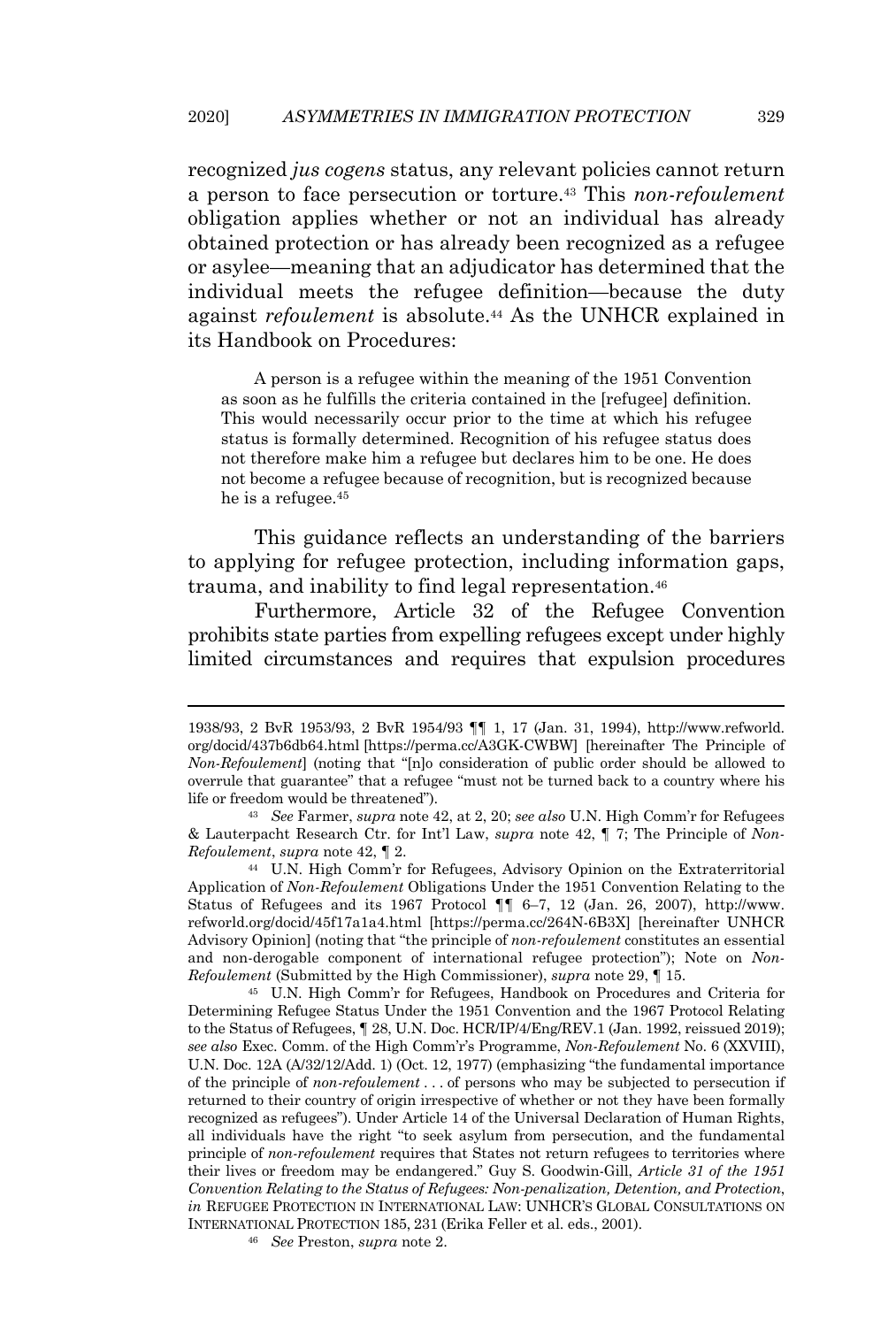comport with due process principles.<sup>47</sup> Specifically Article 32 mandates that "[t]he Contracting States shall not expel a refugee lawfully in their territory save on grounds of national security or public order" and emphasizes that "[t]he expulsion of such a refugee shall be only in pursuance of a decision reached in accordance with due process of law."<sup>48</sup> Scholars have argued that the term "lawful" in Article 32 should be interpreted broadly to encompass individuals who the state has previously decided not to expel given the state's acquiescence to the presence of the individual.<sup>49</sup> Under Article 32, individuals whose claims for protection were never processed, or were not timely or fairly processed, should therefore be afforded greater protections and rights, including against expulsion.<sup>50</sup>

The UNHCR Advisory Opinion on the Extraterritorial Application of *Non-Refoulement* Obligations under the 1951 Convention emphasizes that "[the duty is on the state to establish], *prior to implementing any removal measure*, that the person whom it intends to remove from their territory or their jurisdiction would not be exposed to a danger of serious human rights violations[.]"<sup>51</sup> States that ratify the Refugee Convention and the 1967 Protocol must "necessarily undertake to implement those instruments in good faith," with attention to "situations where the system of administration may produce results incompatible with the applicable principle or standard of international law."<sup>52</sup>

The UNHCR has underscored the need to provide "[a]ll applicants for international protection . . . the same procedural safeguards and rights"—including the provision of a personal interview—to ensure that their fears of return are fully heard and adjudicated. <sup>53</sup> When, after a decision has been made, an applicant cites new or previously unheard facts or evidence related to their claim for protection, an applicant for protection cannot be

<sup>47</sup> Refugee Convention, *supra* note 25, at art. 32 (expulsion); *see* JAMES C. HATHAWAY, THE RIGHTS OF REFUGEES UNDER INTERNATIONAL LAW 154–92 (2005).

<sup>48</sup> Refugee Convention, *supra* note 25, at art. 32 (expulsion); *see* HATHAWAY, *supra* note 47, at 669–72.

<sup>49</sup> HATHAWAY, *supra* note 47, at 173–86, 659–66.

<sup>50</sup> *See id.* at 667.

<sup>51</sup> UNHCR Advisory Opinion, *supra* note 44, ¶ 22 (emphasis added); *see* Sir Elihu Lauterpacht & Daniel Bethlehem, *The Scope and Content of the Principle of Non-Refoulement*, *in* REFUGEE PROTECTION IN INTERNATIONAL LAW: UNHCR'S GLOBAL CONSULTATIONS ON INTERNATIONAL PROTECTION, *supra* note 45, *¶¶* 20, 44, 73–76 (noting that a denial of protection in the absence of a review of individual circumstances is inconsistent with the prohibition of refoulement).

<sup>52</sup> Goodwin-Gill, *supra* note 45, at 216, 218.

<sup>53</sup> U.N. High Comm'r for Refugees, Improving Asylum Procedures: Comparative Analysis and Recommendations for Law and Practice, at 242 (Mar. 2010), https://www.unhcr.org/4c7b71039.pdf [https://perma.cc/7K2F-RWB9].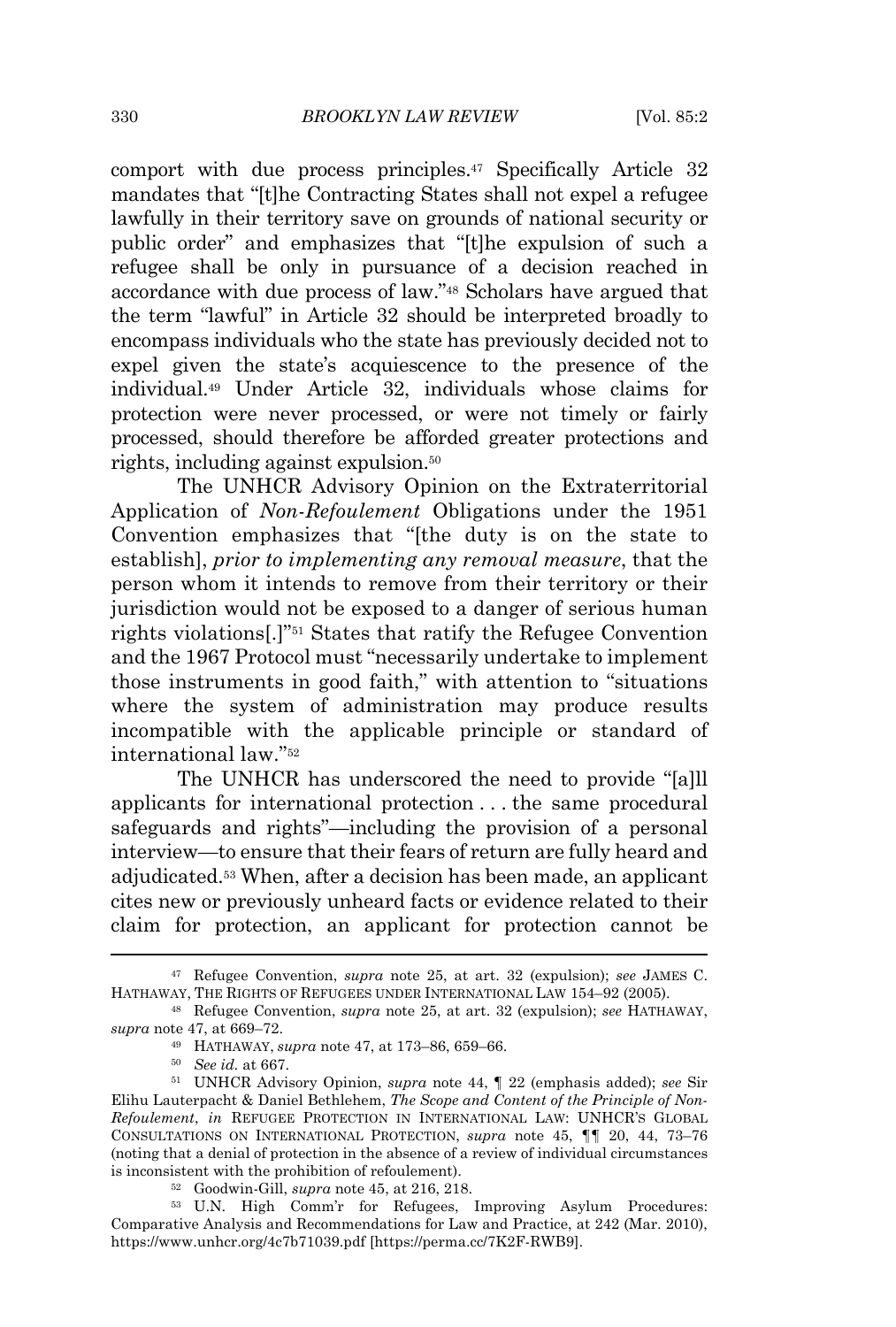"removed to his/her country of origin until and unless it is established, following rigorous scrutiny of the new elements or findings together with the previous application, that there is no real risk of persecution or serious harm to the applicant if returned."<sup>54</sup> Yet the U.S. system includes no systematic mechanism for such rigorous scrutiny, leaving bona fide refugees in real danger of forced return to persecution or torture.

II. FAILURES OF PROCEDURAL PROTECTIONS FROM REMOVAL AND VIOLATIONS OF U.S. NON-REFOULEMENT **OBLIGATIONS** 

The procedural protections against *refoulement* implemented in the U.S. system fall short in many ways.

In most cases the only recourse available to an individual with a prior unexecuted removal order is filing a motion to reopen. Yet, seasoned attorneys and immigrants alike face hurdles in satisfying the stringent legal requirements for motions to reopen.<sup>55</sup> Indeed, as one scholar emphasized, "the circumstances that allow reopening are so specific and rare that they are virtually impossible to attain."<sup>56</sup> Considered in light of the *nonrefoulement* obligation, the current motion to reopen process does not adequately safeguard the rights of individuals who face deportation based on prior unexecuted removal orders to countries where they will be persecuted or tortured. Neither does the current reasonable fear process, which in practice, only provides a limited and flawed screening to those who were previously deported and attempt to reenter the United States.

### *A. The Motion to Reopen Process and its Shortcomings*

Courts have repeatedly proclaimed that "[m]otions to reopen . . . are generally disfavored" in an effort to protect the finality of proceedings and deter unnecessary delays of removal

<sup>54</sup> *Id.* at 392.

<sup>55</sup> *See, e.g.*, Kristin Macleod-Ball, *Supreme Court to Decide Whether It's Okay to Deprive a Person of His Day in Immigration Court*, IMMIGR. IMPACT (Apr. 30, 2015), http://immigrationimpact.com/2015/04/30/supreme-court-to-decide-whether-its-okay-todeprive-a-person-of-his-day-in-immigration-court/ [https://perma.cc/D3SM-B65B]; *see also* Robert L. Koehl, *Perpetual Finality: In Immigration Removal Proceedings, Motions to Reopen Create More Problems Than They Solve*, TEX. A&M L. REV., Fall 2014, at 107, 121 ("Some bases [for motions to reopen] have been subject to inconsistent application and definition, leading to confusion among immigration lawyers and courts alike as to their requirements.").

<sup>56</sup> Koehl, *supra* note 55, at 121.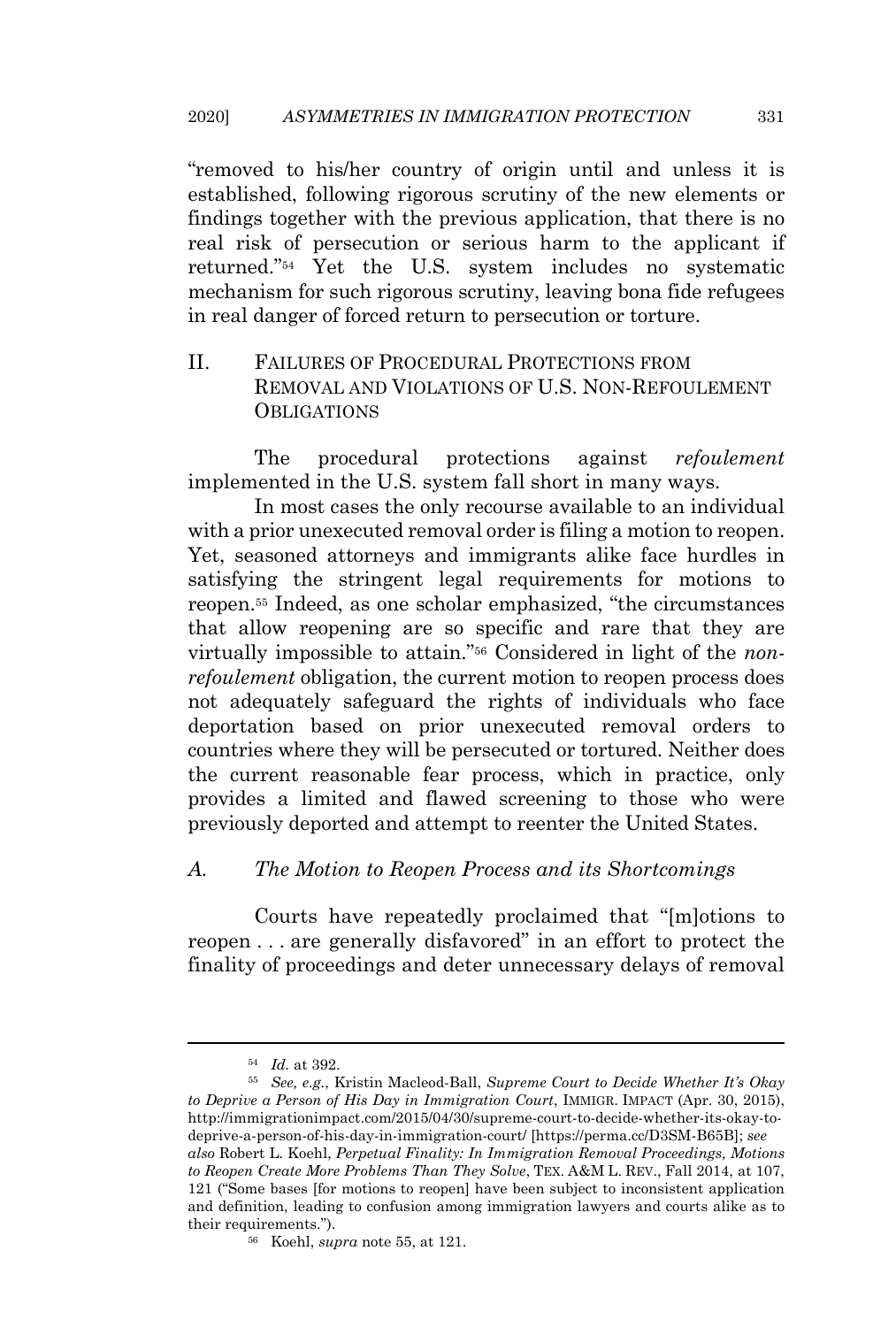without cause.<sup>57</sup> Yet, the need for finality must be balanced against the need for justice and the need to protect individuals from *refoulement*—which the very limited motion to reopen procedures generally fail to do.<sup>58</sup>

First, most motions to reopen are subject to strict numerical limitations and deadlines.<sup>59</sup> Except in limited circumstances, individuals can only file a single motion to reopen or reconsider immigration proceedings. <sup>60</sup> The time frame for filing is similarly restrictive, as motions to reconsider must be filed within thirty days from when a final administrative order of removal is entered, and motions to reopen must be filed within ninety days of a final order. Such severe limitations and restrictions make it exceedingly difficult for people to have access to this procedural avenue.<sup>61</sup>

Second, although motions to reopen in order to apply for asylum, withholding of removal, and protection under CAT based on changed country conditions are exempt from these time and numeric restrictions,<sup>62</sup> even when exempted from time and numeric restrictions, such motions are nonetheless often difficult to win.<sup>63</sup> The evidence of changed conditions presented must be "material" and "not available" or discoverable at a previous proceeding.<sup>64</sup> Individuals must also show prima facie eligibility for the relief sought.<sup>65</sup> Additionally, it is important to

<sup>61</sup> *Id.*

<sup>57</sup> Balyan v. Holder, 575 F. App'x 763, 767 (9th Cir. 2014); *see* Polyakov v. U.S. Att'y Gen., 297 F. App'x 844, 845 (11th Cir. 2008) ("Motions to reopen are disfavored . . . ."); *see also* EXEC. OFFICE FOR IMMIGRATION REV., IMMIGRATION COURT PRACTICE MANUAL, at ch. 5.7, https://www.justice.gov/eoir/page/file/1084851/download [https://perma.cc/V8JN-HDJ7] (describing the narrow circumstances under which motions to reopen may be granted).

<sup>58</sup> *See* Rachel E. Rosenbloom, *Remedies for the Wrongly Deported: Territoriality, Finality, and the Significance of Departure*, 33 U. HAW. L. REV. 139, 178–79 (2010) (noting the tension between finality concerns and the "important safeguard" against deportation that motions to reopen can provide (citations omitted)).

<sup>59</sup> *See* 8 C.F.R. § 1003.23(b)(1).

<sup>60</sup> *Id.*

<sup>62</sup> This too is arguably a violation of international law and due process but is outside the scope of this article.

<sup>63</sup> *See* 8 C.F.R. § 1003.23(b)(1); INA § 240(c)(7)(C)(ii) (codified as 8.U.S.C. § 1229a (c)(7)(c)(ii)); 8 C.F.R. § 1003.2(c)(3)(ii); 8 C.F.R. § 1003.23(b)(4)(i).

<sup>64</sup> 8 C.F.R. § 1003.23(b)(4)(i); *see also* INS v. Doherty, 502 U.S. 314, 324 (1992).

<sup>65</sup> INS v. Wang, 450 U.S. 139, 141 (1981) (per curiam); Lopez-Vasquez v. Holder, 706 F.3d 1072, 1080 (9th Cir. 2013); 8 C.F.R. § 1003.23(b)(3) ("Any motion to reopen for the purpose of acting on an application for relief must be accompanied by the appropriate application for relief and all supporting documents.").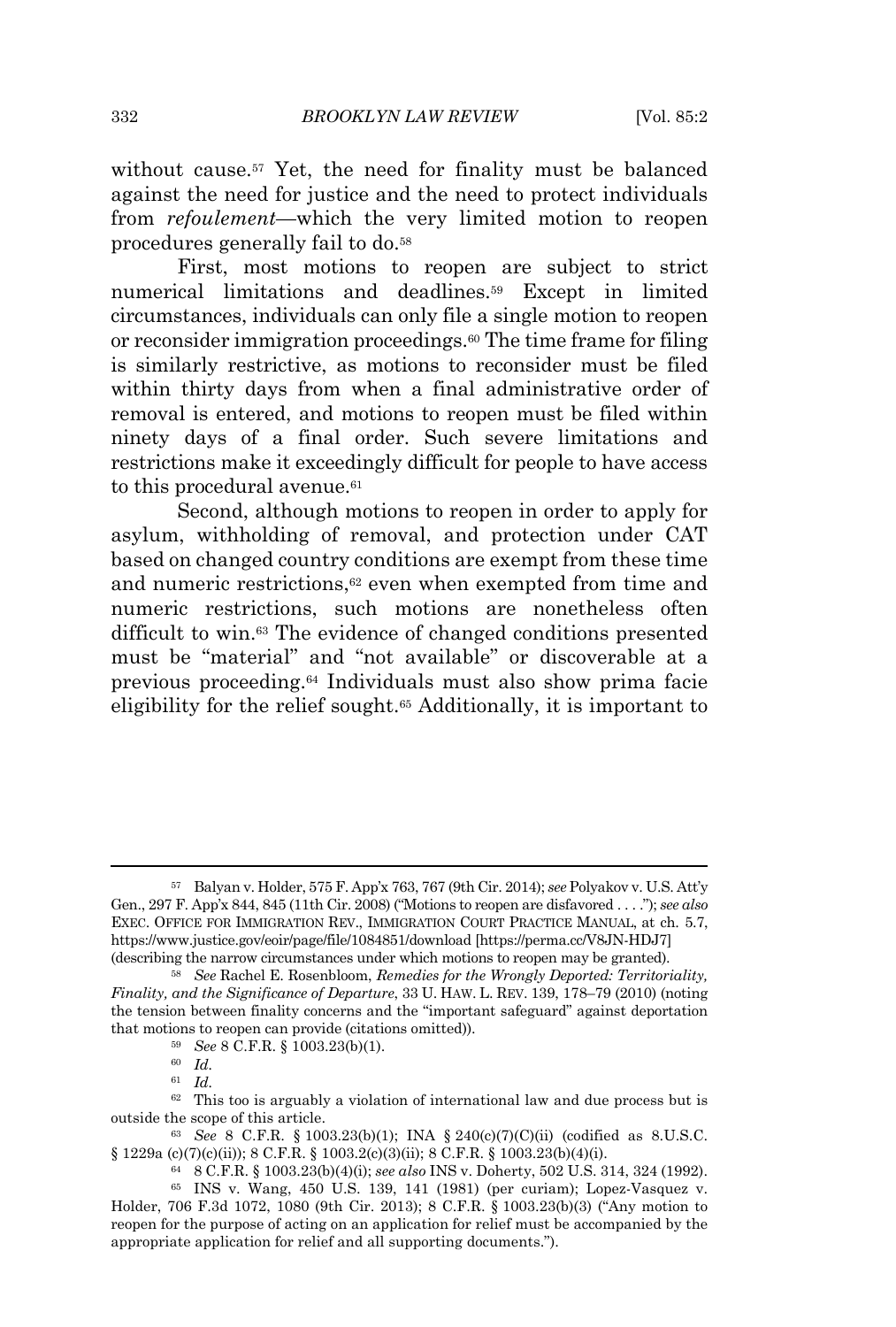note that the filing of a motion to reopen does not generally stay removal,<sup>66</sup> except in certain limited circumstances.<sup>67</sup>

Third, while courts may rescind *in absentia* orders and reopen cases, if individuals can establish that the court should excuse their failure to appear due to "exceptional circumstances" that are beyond the individual's control, courts have interpreted the avenues to rescinding *in absentia* orders narrowly.<sup>68</sup> Courts have found, for example, a car's mechanical failure alone insufficient to meet the exceptional circumstance exception and have entered *in absentia* orders of removal against individuals who arrive late or fail to find the courtroom even if they are in the courthouse.<sup>69</sup> Exceptional circumstances may include serious health conditions, "battery or extreme cruelty," or ineffective assistance of counsel. <sup>70</sup> Motions may also be based on lack of notice of the hearing or the fact that the individual was in federal or state custody at the time of the hearing.<sup>71</sup>

The limitations of these procedural protections are particularly glaring in the *in absentia* context given that individuals ordered removed *in absentia* are not afforded an opportunity to be heard by an immigration judge.<sup>72</sup> Professor Jennifer Lee Koh aptly terms these proceedings, "Removal at the Peripheries of Immigration Court," given that *in absentia* removal orders "involve token adjudication by [immigration judges]"—although "the orders are signed by [immigration judges] and take place under the auspices of the immigration courts, . . . [they] involve no actual merits-based assessment." 73 As Koh notes, such proceedings are "part of [the] immigration

<sup>66</sup> *See* 8 C.F.R. §§ 1003.2(f), 1003.23(b)(4)(i); *see also* BETHWERLIN, AM. IMMIGRATION COUNCIL, PRACTICE ADVISORY: RESCINDING AN *IN ABSENTIA* ORDER OF REMOVAL 2 (Mar. 2010), https://www.americanimmigrationcouncil.org/sites/default/files/practice\_advisory/lac\_pa\_09210 4.pdf [https://perma.cc/FZK9-ZAK2]; Maria Baldini-Potermin, *It's Time to Consider Automatic Stays of Removal: Petitions for Review, Motions to Reopen, BIA Regulations, and the Race to the Courthouse*, 10-01 IMMIGR. BRIEFINGS 1 (2010).

<sup>67</sup> *See* 8 C.F.R. § 1003.2(f); INA § 240(b)(5)(C) (codified as 8 U.S.C. 1229a(b)(5)(C)); 8 C.F.R. § 1003.23(b)(4)(ii).

<sup>68</sup> Koh, *Removal in the Shadows*, *supra* note 1, at 219.

<sup>69</sup> *Id.* at 219–20 (citing Perez v. Mukasey, 516 F.3d 770, 772–73 (9th Cir. 2008); Thomas v. INS, 976 F.2d 786, 788, 790 (1st Cir. 1992) (per curiam); *In re* Chaman Singh, No. A72-567-465, 2004 WL 3187212, at \*1–2 (B.I.A. Dec. 20, 2004); Arredondo v. Lynch, 824 F.3d 801, 806 (9th Cir. 2016)).

<sup>70</sup> INA § 240(e)(1) (codified as 8 USC 1229a(e)(1)); *see* WERLIN, *supra* note 66, at 8, 10–11.

<sup>&</sup>lt;sup>71</sup> INA § 240(b)(5)(C)(ii) (codified as 8 U.S.C. 1229a(b)(5)(C)(ii)). The Immigration Judges and the Board may also sua sponte reopen cases as a last resort; there is however limited judicial review of such motions. Vikram K. Badrinath et al., *Time-Barred Motions to Reopen—Tips and Tricks for Success*, AILA IMMIGR. PRAC. POINTERS 801 (2015), https://www.aila.org/File/Related/14072246b.pdf [https://perma.cc/9MGD-T4Z4].

<sup>72</sup> *See* Wadhia, *supra* note 1, at 7 (noting the minimal procedural safeguards in the stipulated removal and *in absentia* removal context).

<sup>73</sup> Koh, *Removal in the Shadows*, *supra note* 1, at 214–15.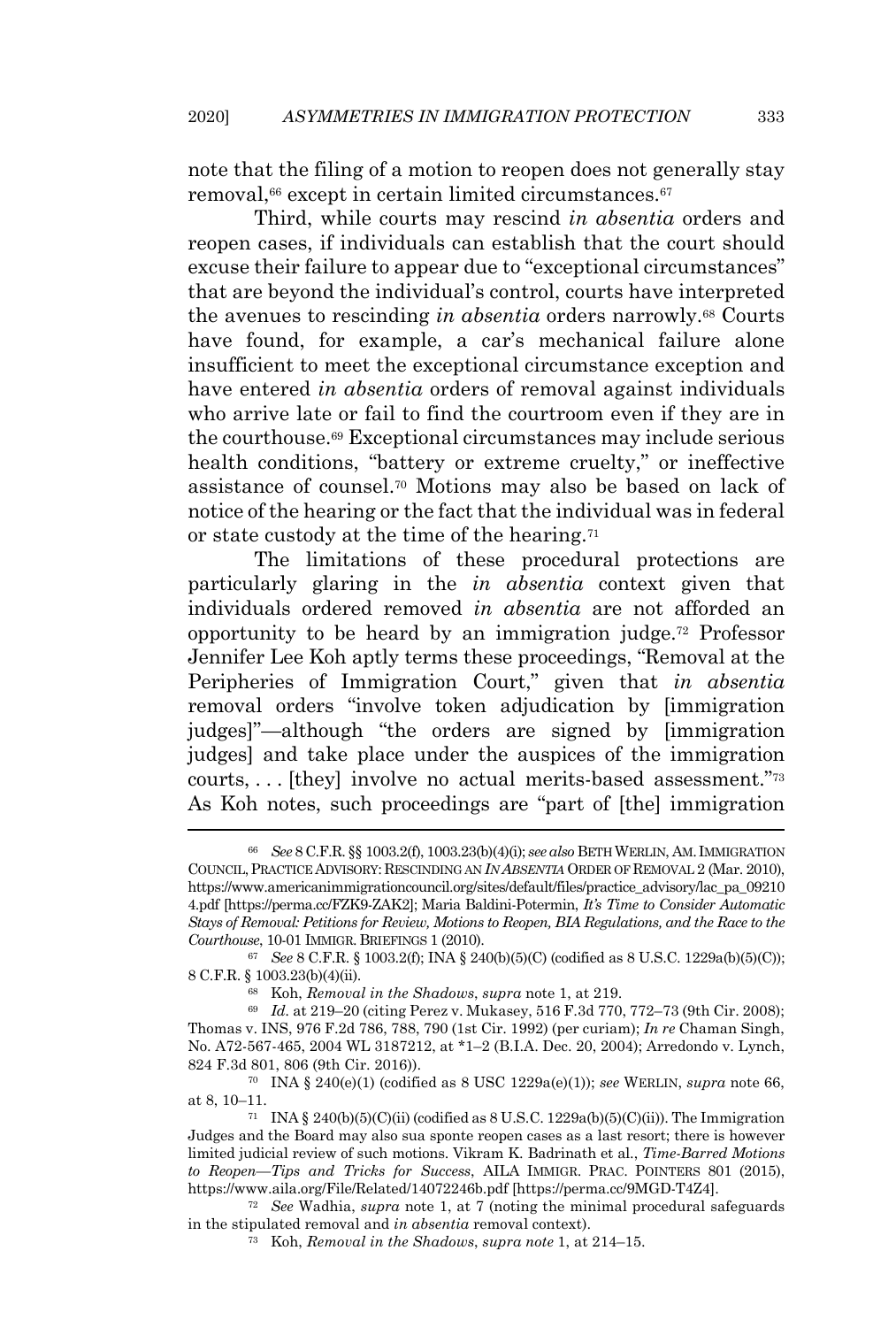court's shadows."<sup>74</sup> Under U.S. law, if an individual misses even one court hearing, regardless of whether the individual appeared at prior hearings, the court "shall" order her removal as long as the government provides evidence that notice was given and the individual is removable.<sup>75</sup> *In absentia* removals, which accounted for about 40% of court-ordered removals in non-detained cases in fiscal year 2016,<sup>76</sup> as well as other unexecuted prior removal orders, thus require a failsafe mechanism—a reasonable fear screening prior to removal—to ensure that individuals are not removed without having their fears of return heard.

For example, consider the barriers facing Manuel, the indigenous Guatemalan man apprehended by ICE based on a decade-old *in absentia* removal order.<sup>77</sup> Manuel did not meet any of the exceptional circumstances necessary to rescind his order and his only option was therefore to try to reopen his prior order based on changed circumstances to then apply for asylum, withholding of removal, and protection under CAT. Manuel had fled to the United States from Guatemala in the 1990s due to ongoing violence and discrimination against his family because of his race and his union organizing efforts. He was caught crossing the border and ordered to appear in immigration court, but he was unrepresented and too scared to go by himself, so he missed his court date and was ordered removed *in absentia*, without ever having his fear of return to Guatemala adjudicated.

<sup>74</sup> *Id.* at 215; *see also* Illegal Immigration Reform and Immigrant Responsibility Act of 1996, Pub. L. No. 104-828, 110 Stat. 3008 (establishing different forms of non-judicial removal including expedited removal, administrative voluntary departure, reinstatement, administrative removal, and stipulated orders of removal). For further information on the various summary deportation procedures, see ACLU, AMERICAN EXILE*:* RAPID DEPORTATIONS THAT BYPASS THE COURTROOM 10–12 (2014), https://www.aclu.org/files/assets/120214-expeditedremoval\_0.pdf [https://perma.cc/Z7E U-DBY4] [hereinafter ACLU, AMERICAN EXILE]; 8 C.F.R. § 235.3 (describing expedited removal proceedings). Although reasonable fear screenings should occur within ten days under current regulations, *see* 8 C.F.R. § 208.31(b), the process in practice is often much slower. *See* Complaint at 2, Garcia v. Johnson, 14-cv-01775 (N.D. Cal. Apr. 17, 2014), http://www.immigrantjustice.org/sites/immigrantjustice.org/files/RFI%20brief%20FIN AL%20filed.pdf [https://perma.cc/F9FB-XU64]. Individuals subject to reinstatement of removal are generally detained for the duration of the reasonable fear screening, and subsequent immigration court hearing process (if they pass the initial screening). *See* Gilman, *supra* note 22, at 308–13.

<sup>75</sup> Koh, *Removal in the Shadows*, *supra* note 1, at 218 (citing 8 U.S.C. § 1229a(b)(5)(A)). There is a presumption that any properly addressed, stamped, and mailed hearing notice was received by the addressee. *See In Re* M-R-A-, 24 I. & N. Dec. 665, 671 (B.I.A. 2008).

<sup>76</sup> EXEC. OFFICE FOR IMMIGRATION REVIEW, DEP'T OF JUSTICE, FY 2016: STATISTICS YEARBOOK, at P4 (2017), https://www.justice.gov/eoir/page/file/fysb16/down load [https://perma.cc/3SL3-ETQ4].

<sup>77</sup> "Of the immigration judge decisions rendered in Fiscal Year (FY) 2016, [twenty-five] percent involved *in absentia* orders. The *In Absenti*a rate dramatically increased from FY 2012 ([eleven] percent) to FY 2015 ([twenty-eight] percent) but has shown a slight decline from FY 2015 to FY 2016 ([twenty-five] percent)." *Id.* at P1.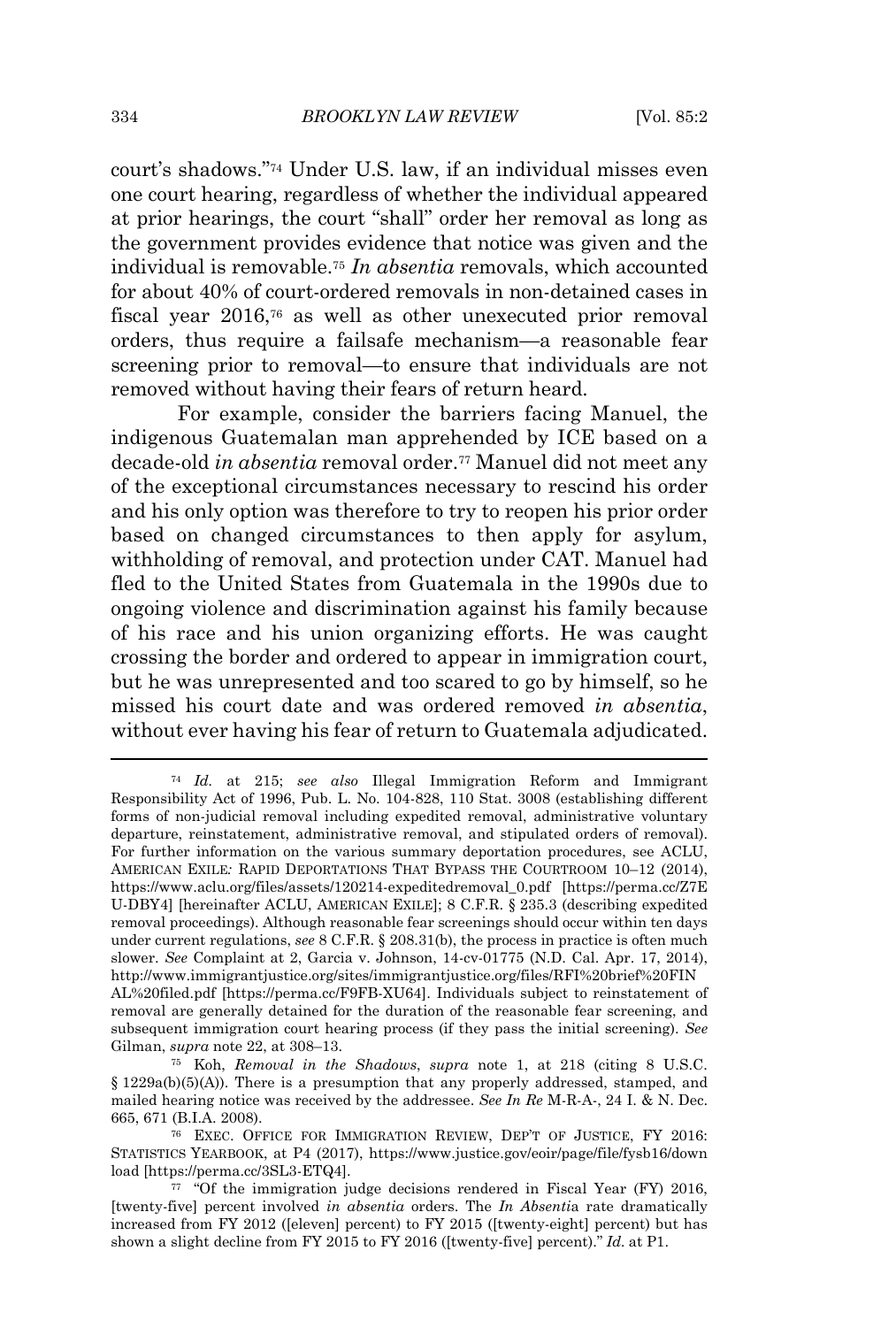Manuel did not know about this *in absentia* order and never left the country. A decade later, he was picked up by ICE during a workplace raid and held in detention, pending removal.

Manuel was lucky that he could afford an attorney who could file a motion to reopen on his behalf based on changed country conditions, namely the resurgence of persecution of indigenous people in Guatemala. However, many who are apprehended on prior removal orders have no access to counsel and are deported without having their fears of return assessed. Although there is a right to counsel in immigration proceedings, the U.S. government does not supply representation, and immigrants facing removal must either find the funds to pay an attorney or find pro bono representation through a nonprofit, law school clinic, or law firm. <sup>78</sup> Indeed, a recent national study found that fewer than 40% of immigrants facing removal were represented by an attorney in cases decided on the merits,<sup>79</sup> and approximately 86% of immigrants in detention facilities went unrepresented.<sup>80</sup>

Given that motions to reopen require submission of a written argument along with supporting documentation, $s<sup>1</sup>$  it is very difficult, if not impossible, for unrepresented individuals to

<sup>81</sup> *See* 8 U.S.C. § 1229a(c)(7)(B); 8 C.F.R. § 1003.2(c)(1); *see also* Patel v. INS, 741 F.2d 1134, 1137 (9th Cir. 1984) ("[I]n the context of a motion to reopen, the BIA is not required to consider allegations unsupported by affidavits or other evidentiary material.").

<sup>78</sup> *See* INA § 240(b)(4)(A) (codified as 8 U.S.C. § 1229a(b)(4)) ("[T]he alien shall have the privilege of being represented, at no expense to the Government, by counsel of the alien's choosing who is authorized to practice in such proceedings  $\dots$ "); 8 C.F.R. § 1003.16(b). Immigration proceedings are considered civil proceedings, and asylum seekers who face removal from the United States do not have the same constitutional protections as defendants in criminal proceedings. Scholars have, however, repeatedly argued that due process requires the provision of counsel to indigent immigrants who cannot afford representation. *See, e.g.*, Peter L. Markowitz, *Deportation Is Different*, 13 U.PA. J. CONST.L. 1299 (2011); John R. Mills et al., *"Death Is Different" and a Refugee's Right to Counsel*, 42 CORNELL INT'L L.J. 361 (2009); Beth J. Werlin, *Renewing the Call: Immigrants' Right to Appointed Counsel in Deportation Cases*, 20 B.C. THIRD WORLD L.J. 393 (2000).

<sup>79</sup> Although the study does not specifically address motions to reopen, the results are nonetheless informative in considering the motion to reopen context. *See* Ingrid V. Eagly & Steven Shafer, *A National Study of Access to Counsel in Immigration Court*, 164 U. PA. L. REV. 1, 57 (2016) ("[R]emoval respondents were significantly more likely to obtain successful outcomes when represented by counsel. Specifically, after controlling for all of the factors just described (detention status, region of nationality, charge, year, and base city), the odds were fifteen times greater that immigrants with representation, as compared to those without, sought relief, five-and-a-half times greater that they obtained relief from removal, and almost two times greater that they had their case terminated"); *id.* at 7 ("By looking at individual removal cases decided on the merits, we find that only 37% of immigrants had counsel during our study period . . . .").

<sup>80</sup> *Id.* at 8; *see also* ARNOLD & PORTER LLP, AM. BAR ASS'N COMM'N ON IMMIGRATION, REFORMING THE IMMIGRATION SYSTEM: PROPOSALS TO PROMOTE INDEPENDENCE, FAIRNESS, EFFICIENCY, AND PROFESSIONALISM IN THE ADJUDICATION OF REMOVAL CASES, at ES-7, http://www.americanbar.org/content/dam/aba/migrated/ media/nosearch/immigration\_reform\_executive\_summary\_012510.authcheckdam.pdf [https://perma.cc/U3N7-9QQ9].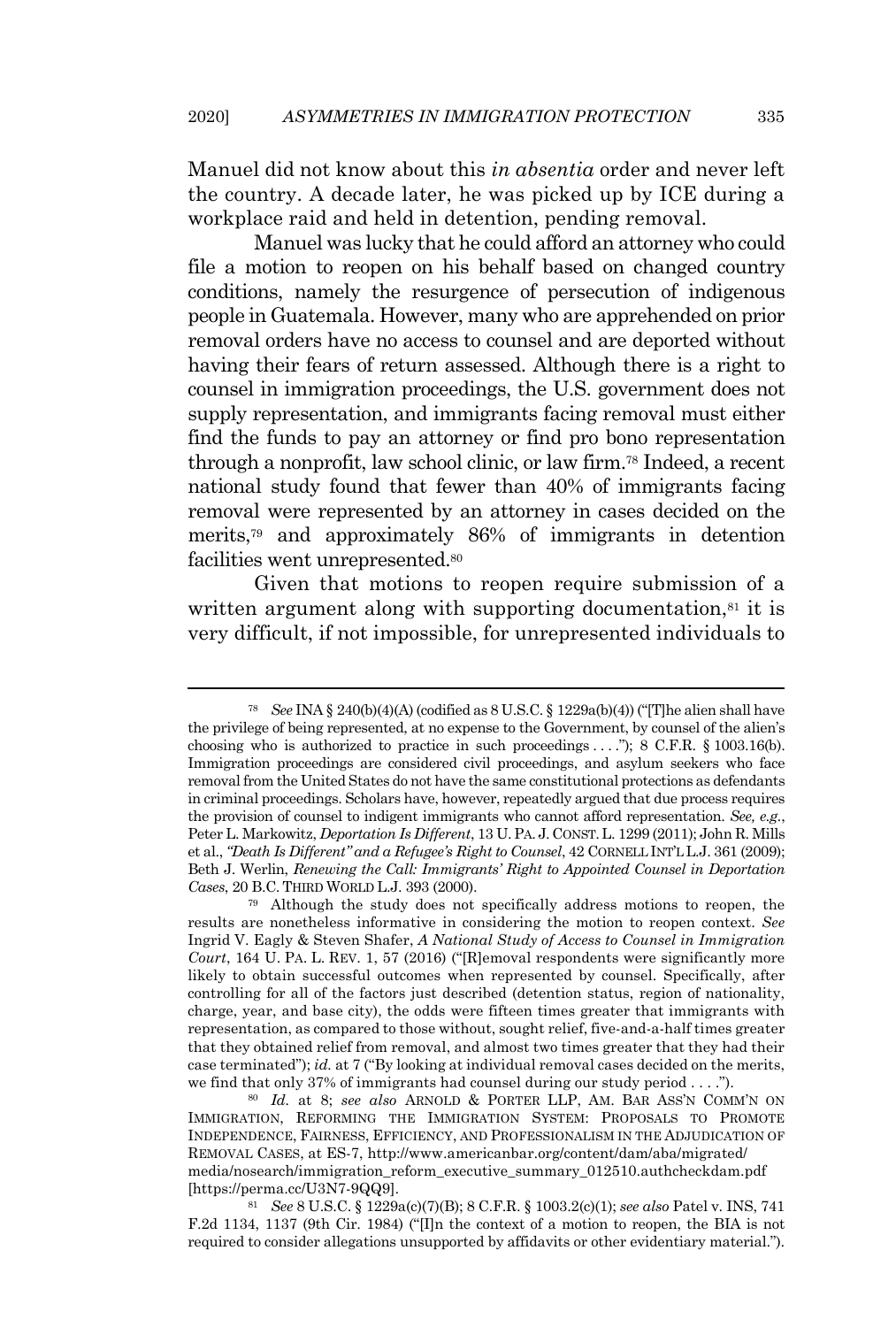file the papers necessary to succeed in reopening their claims.<sup>82</sup> Moreover, although "[j]udicial review of a motion to reopen serves as a 'safety valve' in the asylum process,"<sup>83</sup> appealing to circuit courts of appeal may be out of reach for some pro se applicants, and individuals may face deportation before their appeals are heard.<sup>84</sup>

Execution of a prior removal order in a case like that of Manuel thus violates U.S. obligations against *non-refoulement* under both domestic and international law. To the extent that such prior removal orders are executed, at a minimum individuals must be afforded due process and equal protection. Specifically, the reasonable fear screening process, described further below, should be expanded and implemented pre-removal for all those with prior, unexecuted removal orders, given how similarly situated they are to those who have been deported and reenter.

# *B. Reinstatement of Removal, the Reasonable Fear Process, and its Shortcomings*

Although an extensive discussion of non-judicial removal is outside the scope of this article, a brief overview is necessary to contextualize the reasonable fear process.<sup>85</sup> In short, prior to the Illegal Immigration Reform and Immigrant Responsibility Act of 1996 (IIRIRA), noncitizens in the United States were generally accorded full hearings before an immigration judge who determined, for example, whether they feared return to their home countries and should be allowed to remain in the United States and afforded protection under the Refugee Convention and CAT.<sup>86</sup> Following IIRIRA, however, Congress created and

<sup>82</sup> *See, e.g.*, James F. Smith, *United States Immigration Law as We Know It:* El Clandestino*, The American Gulag, Rounding Up the Usual Suspects*, 38 U.C. DAVIS L. REV. 747, 754 n.16 (2005) ("To seek to reopen the matter now, [the noncitizen defendant] or his attorney would have to overcome very difficult legal hurdles such as filing a motion to reopen the order of removal on grounds of ineffective assistance of counsel. But, even if well-presented, it is highly likely that the BIA would deny the motion on the grounds that it was not filed within [ninety] days of the order of removal. While the Ninth Circuit might reverse through the doctrine of equitable tolling, such litigation is far too complex and expensive for most noncitizen defendants." (citations omitted)).

<sup>83</sup> Salim v. Lynch, 831 F.3d 1133, 1137 (9th Cir. 2016) (noting that "[s]uch oversight 'ensure[s] that the BIA lives by its rules and at least considers new information' bearing on applicants' need for and right to relief" (quoting Pilia v. Ashcroft, 388 F.3d 941, 948 (6th Cir. 2004))).

<sup>84</sup> *See* Baldini-Potermin, *supra* note 66.

<sup>85</sup> For an in-depth discussion, see, e.g., Jennifer Lee Koh, *Waiving Due Process (Goodbye): Stipulated Orders of Removal and the Crisis in Immigration Adjudication*, 91 N.C. L. REV. 475 (2013) [hereinafter Koh, *Waiving Due Process*]; Family, *supra* note 1; Wadhia, *supra* note 1.

<sup>86</sup> Immigration and Nationality Act of 1965, § 10, Pub. L. No. 89-236, 79 Stat. 911, 917–18; *see also* ACLU, AMERICAN EXILE, *supra* note 74, at 3.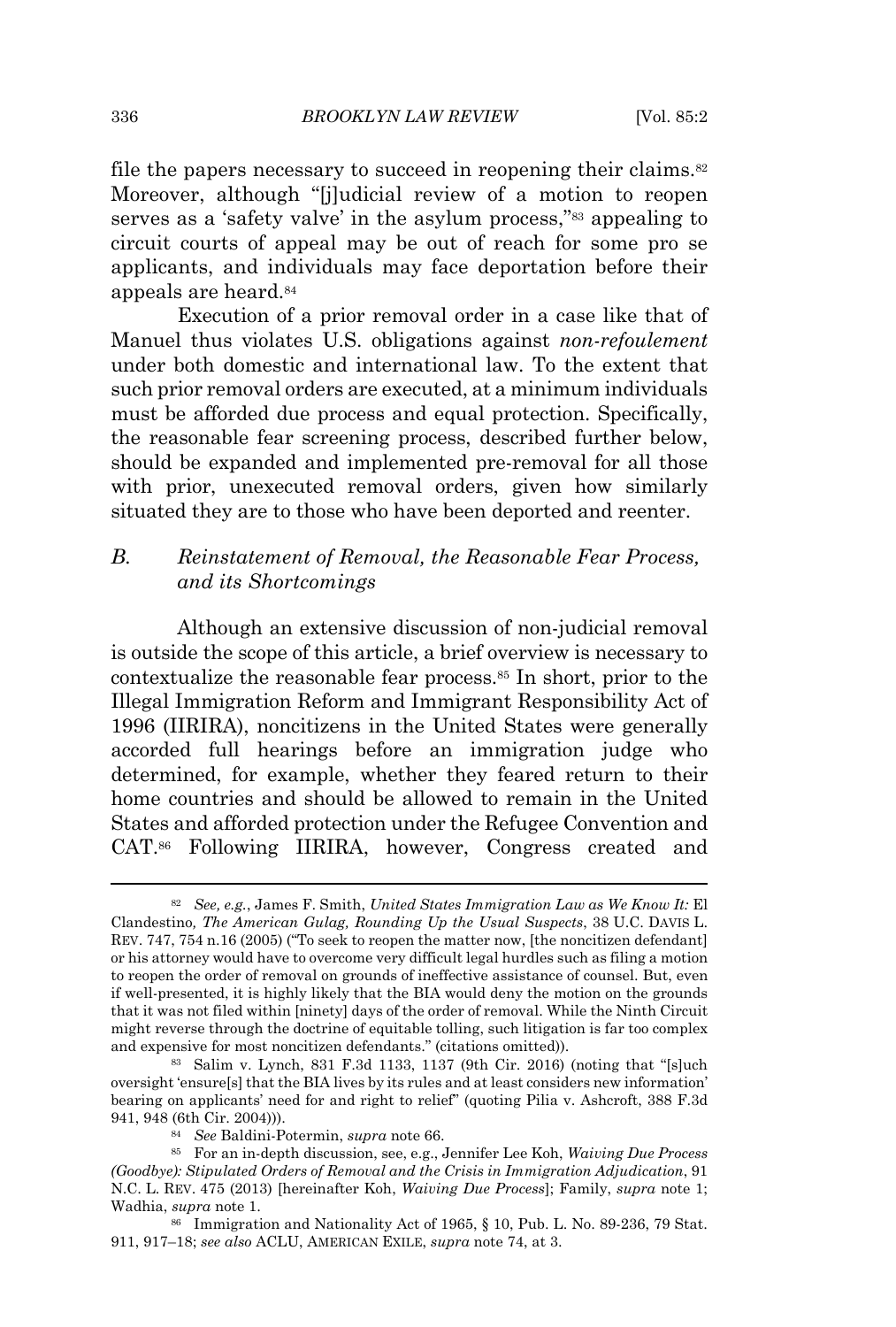expanded a series of mechanisms to allow for summary deportations of certain individuals without full hearings in front of an immigration judge. <sup>87</sup> The summary removal procedures permit immigration officers to issue removal or deportation orders, bypassing the courtroom hearing process. 88

These summary removal procedures include: expedited removal, stipulated orders of removal, administrative removal, and reinstatement of removal, which is the focus of this article. In recent years, the majority of those deported from the United States have been sent back to their home countries through these summary procedures—most through expedited removal or reinstatement of removal.<sup>89</sup> Expedited removal allows the Department of Homeland Security (DHS) to order removal of certain noncitizens who do not have valid entry documents, with bars on readmission to the United States of five years or more.<sup>90</sup> Reinstatement of removal allows DHS to order removal of noncitizens who were previously deported and reentered without permission.<sup>91</sup> DHS "reinstates" or, in other words reactivates, the prior removal order, making these individuals "forever deportable" with no statute of limitations.<sup>92</sup> These prior orders may themselves have been issued *in absentia*, without a hearing on the merits, or in summary proceedings by a DHS official rather than by an

<sup>87</sup> Illegal Immigration Reform and Immigrant Responsibility Act of 1996, §§ 302, 304(d), 305(a)(5), 379(a), Pub. L. No. 104-828, 110 Stat. 3008; ACLU, AMERICAN EXILE, *supra* note 74, at 3.

<sup>88</sup> ACLU, AMERICAN EXILE, *supra* note 74, at 3.

<sup>89</sup> BRYAN BAKER, DEP'T OF HOMELAND SEC., IMMIGRATION ENFORCEMENT ACTIONS: 2016, at 9 (Dec. 2017), https://www.dhs.gov/sites/default/files/publications/Enf orcement\_Actions\_2016.pdf [https://perma.cc/ZAM6-MJZ6] (noting that "nearly [eightyfive] percent were expedited removals or reinstatement of prior removal orders"); *see also* ACLU, AMERICAN EXILE, *supra* note 74, at 3.

<sup>&</sup>lt;sup>90</sup> INA  $\S 235(b)(1)$ . Prior to July 2019, expedited removal was only applied to those who were found without proper documentation in the United States within one hundred miles of the border, within fourteen days of entering the country. DHS changed its policy in July 2019, announcing an expansion of expedited removal to encompass any individual found within any part of the United States without valid documentation, within two years of their entry into the country. This expansion was, however, stayed through litigation in federal district court. *See* HILLEL R. SMITH, CONG. RESEARCH SERV., R45314, EXPEDITED REMOVAL OF ALIENS: LEGAL FRAMEWORK 1–2 (2019), https://fas.org/ sgp/crs/homesec/R45314.pdf [https://perma.cc/PJ6B-EM2F].

<sup>91</sup> *See* BAKER, *supra* note 89, at 8–9; *see also* Illegal Immigration Reform and Immigrant Responsibility Act of 1996 § 305(a)(5).

<sup>92</sup> Koh, *When Shadow Removals Collide*, *supra* note 1, at 357; Koh, *Removal in the Shadows*, *supra* note 1, at 202–06; *see* Illegal Immigration Reform and Immigrant Responsibility Act of 1996 § 305(a)(5).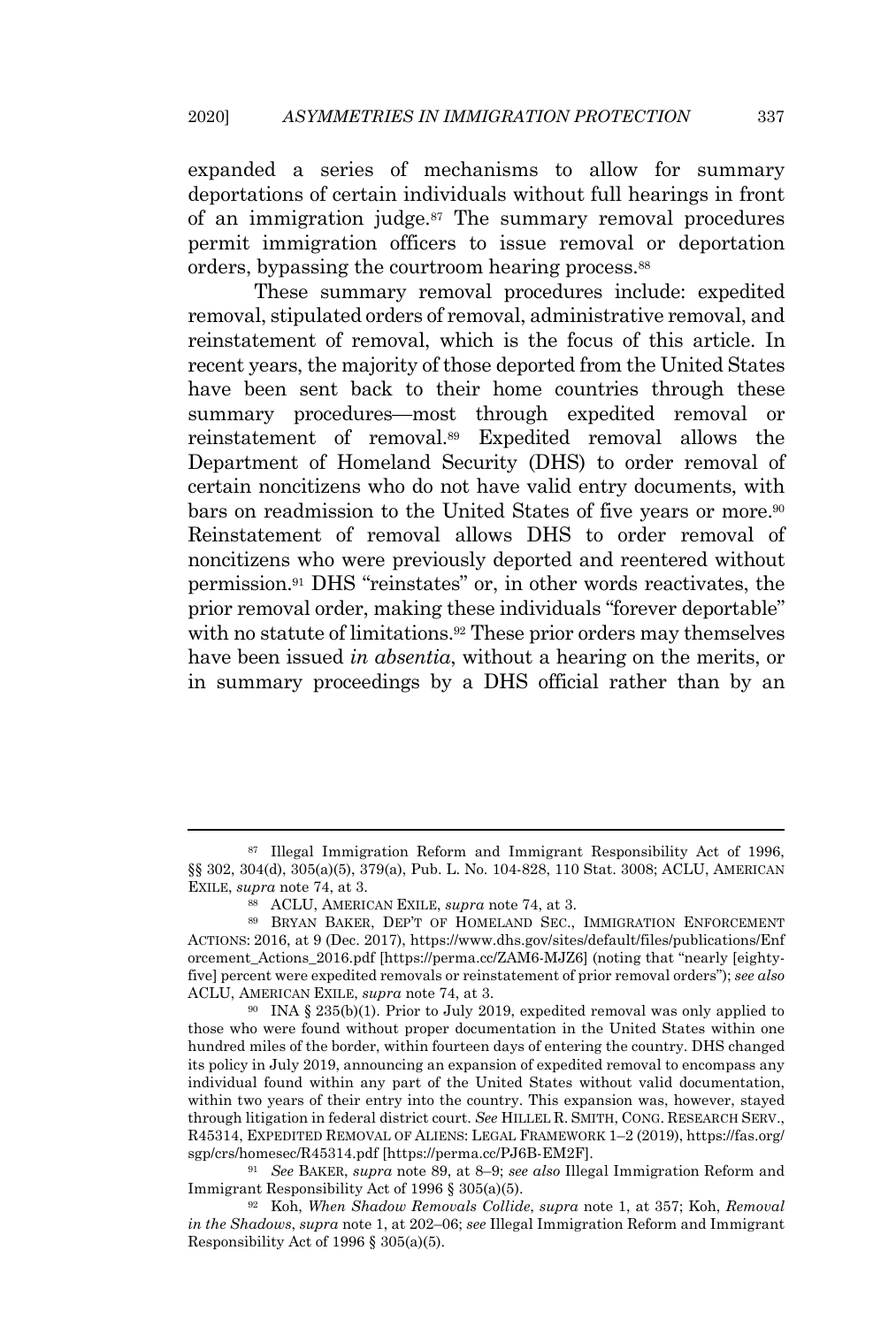immigration judge.<sup>93</sup> Reinstatement of removal thus allows for immediate deportation without a hearing in immigration court. 94

In an effort to safeguard noncitizens against return to persecution or torture, the U.S. government created a "safety valve" or "safety hatch"<sup>95</sup> in some of these summary proceedings, aptly termed "shadow removals" by Jennifer Lee Koh. <sup>96</sup> For each type of non-judicial removal, the law provides specific procedural protections to screen individuals for fears of return to their home countries. The credible fear process is, for example, the safety valve in expedited removal,<sup>97</sup> and the reasonable fear process is the safety valve for individuals in reinstatement proceedings and certain types of administrative removal. <sup>98</sup> Congress established

<sup>96</sup> Koh, *When Shadow Removals Collide*, *supra* note 1, at 337. Yet, even with these safety valves, summary deportation processes are nonetheless improperly punitive and deny due process to individuals with legitimate claims to protection in the United States. For example, the 2015 Office of the Inspector General report on the Streamline Initiative found that individuals expressing a fear of return to persecution or torture are nonetheless prosecuted, in many cases before the asylum seeker is able to apply for or receive asylum, in violation of U.S. obligations under the Refugee Convention and CAT. OIGREPORT, *supra* note 22, at 16–17 (recommending that Border Patrol "develop, and implement processing and referral guidance for aliens who express a fear of persecution or return to their country of origin at any time during their Border Patrol processing for Streamline" and noting that CBP issued "a guidance memorandum and muster modules to the field to emphasize and further address credible fear determinations in expedited removal cases").

<sup>97</sup> *See* Illegal Immigration Reform and Immigrant Responsibility Act of 1996 § 302(a). The credible fear process requires border officials placing immigrants in expedited removal to screen for fears of return to persecution or torture and then refer those individuals to USCIS for a credible fear interview with a trained asylum officer. If the immigrant receives a negative credible fear determination, he or she may appeal to an immigration judge for a reinterview. ACLU, AMERICAN EXILE, *supra* note 74, at 33–43.

<sup>98</sup> *See* 8 C.F.R. § 208.31(c); ACLU, AMERICAN EXILE, *supra* note 74, at 2 ("For many individuals facing reinstatement of a prior order, the only relief they can apply for—assuming they are made aware of it—is mandatory protection for individuals who can demonstrate a reasonable fear of torture or persecution in their country of origin. Again, DHS has the option of using its discretion to terminate the reinstatement process

 $93 \text{ } 8 \text{ C.F.R. }$  §§ 241.8(a)–(b), 1241.8(b). Judges and scholars alike have decried the due process concerns raised by reinstatement proceedings. *See, e.g.*, Koh, *Removal in the Shadows*, *supra* note 1, at 202–06; Koh, *When Shadow Removals Collide*, *supra* note 1, at 358; *see also* Garcia v. Sessions, 856 F.3d 27, 43 (1st Cir. 2017) (Stahl, J., dissenting) (noting that the majority "ignor[es] the fact that [the noncitizen] was denied due process in his initial removal proceedings").

<sup>&</sup>lt;sup>94</sup> INA § 241(a)(5) (codified as  $8 \text{ U.S.C.}$  § 1231(a)(5)). Reinstatement only requires that an immigration officer determine (1) the identity of the person in question; (2) whether the person was subject to a prior order of removal, exclusion, or deportation; and (3) whether the person unlawfully reentered the United States. 8 C.F.R. §§ 241.8(a), 1241.8(a). The immigration officer must provide the person with written notice of the reinstatement and allow the person to make a statement contesting the decision. 8 C.F.R. §§ 241.8(b), 1241.8(b). Reinstatement proceedings, unlike expedited removal, may be initiated anywhere in the country. ACLU, AMERICAN EXILE, *supra* note 74, at 19 n.94 (citing a study documenting 8,300 ICE reinstatements in the Chicago area between FY 2007 and FY 2011). DHS can also return people to their home countries under stipulated orders of removal and administrative removal applied throughout the country to bypass the immigration court hearing system. For further discussion of stipulated removals, see Koh, *Waiving Due Process*, *supra* note 85.

<sup>95</sup> Family, *supra* note 1, at 643.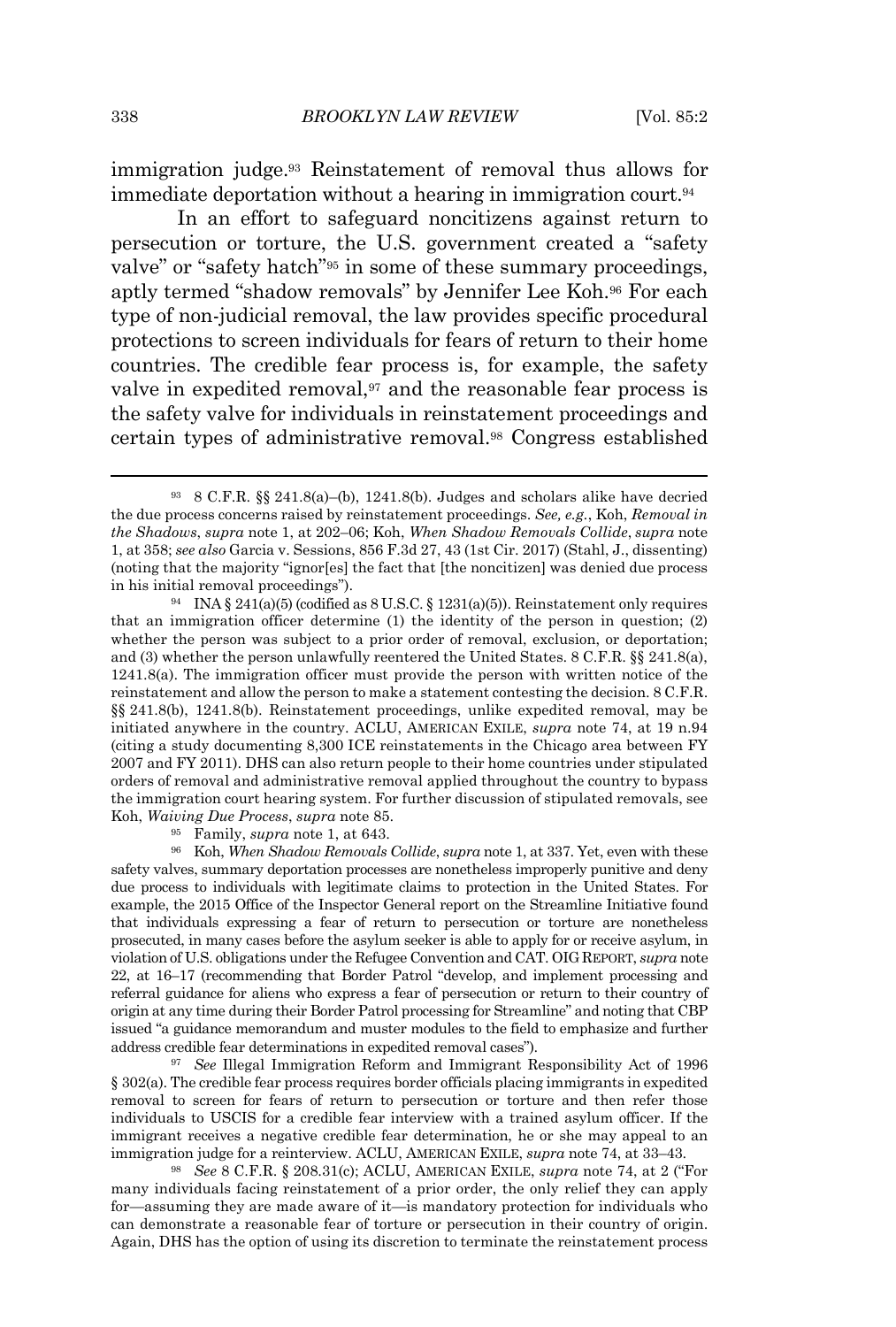these safety valves to safeguard individuals, at least in theory, from return to countries where they fear persecution or torture.<sup>99</sup>

Many who undergo the reasonable fear process are individuals with prior removal orders who have returned to the United States for a variety of reasons, including fleeing serious human rights violations in their home countries.<sup>100</sup> Although, as compared to the number of individuals seeking asylum in the United States each year—over 330,000 first time applicants in 2017—<sup>101</sup> the number of people who go through the reasonable fear screening process is small, it is nevertheless on the rise. In Fiscal Year 2017, U.S. Citizenship and Immigration Service (USCIS) "clocked in" 10,273 reasonable fear cases102—over ten times as many as in Fiscal Year 2008, when 741 were "clocked in."<sup>103</sup> USCIS

<sup>100</sup> *See* Complaint at 1–2, Garcia v. Johnson, 14-cv-01775 (N.D. Cal. Apr. 17, 2014), http://www.immigrantjustice.org/sites/immigrantjustice.org/files/RFI%20brief%2 0FINAL%20filed.pdf [https://perma.cc/3VPX-FSZU]; *see also* ACLU, AMERICAN EXILE, *supra* note 74, at 3, 19 (noting that "'reinstatement of removal,' issued to individuals previously deported who reenter without permission, accounts for the largest single number of deportations ([thirty-nine] percent)" with 159,634 people deported through Reinstatement in FY 2013).

<sup>101</sup> U.N. HIGH COMM'R FOR REFUGEES, GLOBAL TRENDS: FORCED DISPLACEMENT IN 2017, at 40 (2017), https://www.unhcr.org/en-us/statistics/unhcrstats/5b27be547/unh cr-global-trends-2017.html [https://perma.cc/ZRW5-H2CK] ("This represents a [twentyseven] percent increase from 2016 (262,000) and nearly double the number in 2015 (172,700), and is consistent with a steadily increasing number of asylum claims in the United States of America since 2013.").

<sup>102</sup> ASYLUM OFFICE DIV., U.S. CITIZENSHIP & IMMIGRATION SERVS, FY2017 REASONABLE FEAR WORKLOAD SUMMARY (2017), https://www.uscis.gov/sites/default/file s/USCIS/Outreach/Upcoming%20National%20Engagements/PED\_FY17\_CFandRFstats Thru09302017.pdf [https://perma.cc/29R7-G38C].

<sup>103</sup> ASYLUM OFFICE DIV., U.S. CITIZENSHIP & IMMIGRATION SERVS., REP. APCLS344, ASYLUM PRE-SCREENING SYSTEM (Dec. 11, 2014), [hereinafter APSS] (on file with author). The numbers are still low as compared to those who go through the credible fear screening process. For example, from July 2014 to March 2015, USCIS conducted a total of 118 reasonable fear interviews at family detention centers in the United States and reached a decision in 109 cases, with a finding of a reasonable fear of return in 78.9% of cases. By contrast, during that same period, USCIS conducted and decided over 3,400 credible fear interviews at family detention centers, with a finding of a credible fear in 75.3% of cases. *See* ASYLUM OFFICE DIV., U.S. CITIZENSHIP & IMMIGRATION SERVS, FAMILY FACILITIES REASONABLE FEAR/CREDIBLE FEAR (Apr. 27, 2015), http://www.uscis. gov/sites/default/files/USCIS/Outreach/PED-CF-RF-familiy-facilities-FY2015Q2.pdf [https://perma.cc/Y7A8-NJHN].

<sup>(</sup>and either cancel the reinstatement order, refer the person to a full immigration court hearing, or defer the deportation).").

<sup>99</sup> *See* U.S. Citizenship & Immigration Servs, *Reasonable Fear Screenings: Overview* (Mar. 16, 2011), http://www.uscis.gov/humanitarian/refugees-asylum/asylum/ reasonable-fear-screenings [https://perma.cc/JPQ6-UBWK]; *see also* Am. Immigration Council, *Removal Without Recourse: The Growth of Summary Deportations from the United States* (Apr. 28, 2014), https://www.americanimmigrationcouncil.org/research/ removal-without-recourse-growth-summary-deportations-united-states [https://perma. cc/J3XV-RC3L]; Family, *supra* note 1, at 643.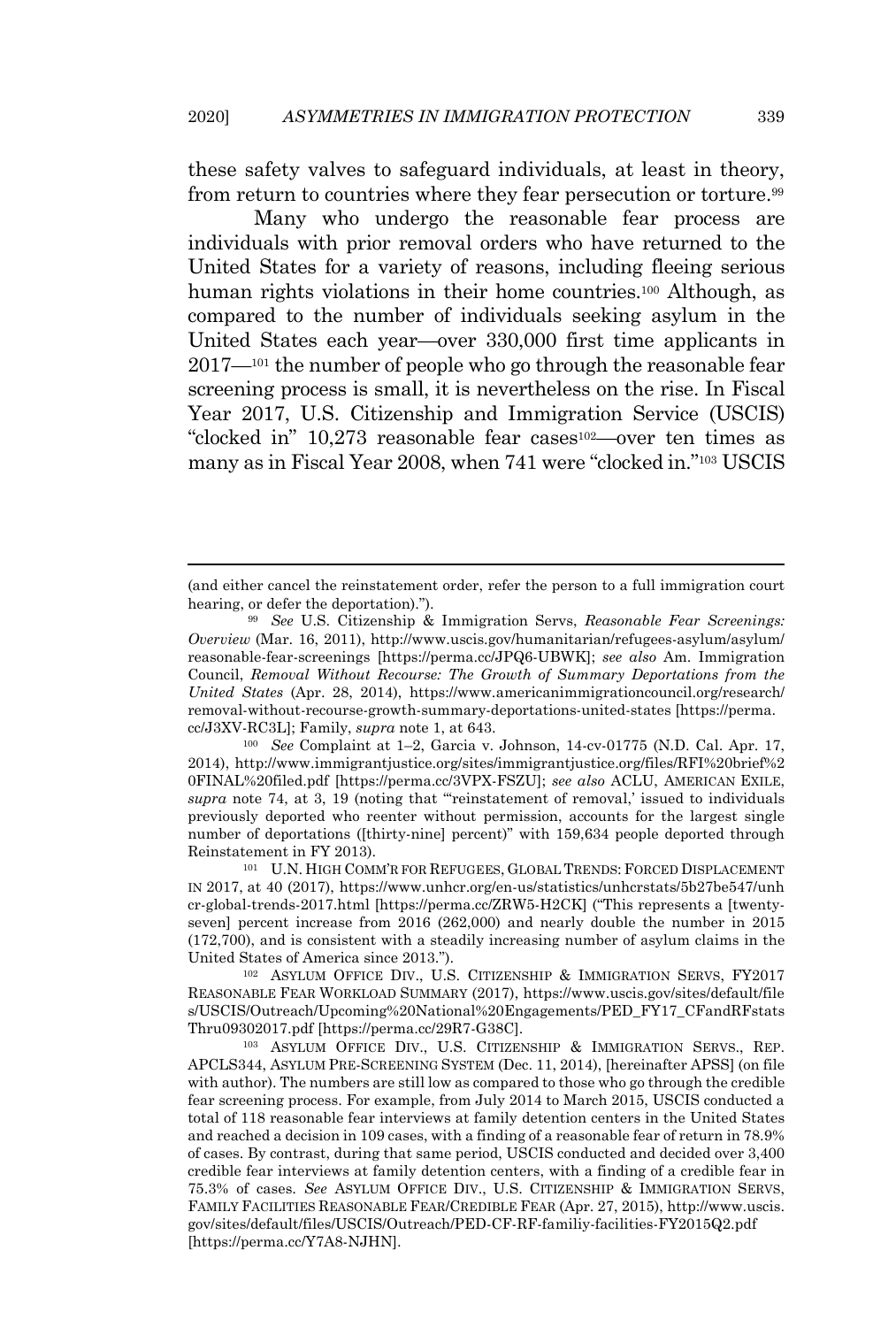found a reasonable fear of persecution or torture in approximately 3,000 cases in FY 2017.<sup>104</sup>

Yet, the current fear screening procedures are both unnecessarily narrow and seriously flawed. Reasonable fear interviews, for example, are limited to two types of cases: individuals subject to reinstatement of a prior removal order when found to have "reentered the United States illegally after having been removed or having departed voluntarily, under an order of removal, [deportation, or exclusion]" <sup>105</sup> and individuals who are not lawful permanent residents and are convicted of certain aggravated felonies in the United States, who are subject to administrative removal.<sup>106</sup>

Moreover, both the credible fear and reasonable fear screening processes are rife with errors, including failures to properly screen for, or listen to, fears of return and pressure to abandon claims for protection.<sup>107</sup> In the reasonable fear

<sup>105</sup> 8 U.S.C. § 1231(a)(5). In this article, I focus on this first category—individuals with prior removal orders caught attempting to reenter the United States, given the similarity of their circumstances to those with unexecuted, outstanding removal orders apprehended within the United States. For comprehensive description ofthe reinstatement of removal process and requirements for reinstatement of removal, see TRINA REALMUTO, NAT'L IMMIGRATION PROJECT, PRACTICE ADVISORY: REINSTATEMENT OF REMOVAL 4 (2013), https://www.nationalimmigrationproject.org/PDFs/practitioners/practice\_advisories/gen/ 2013\_29Apr\_reinstate-removal.pdf [https://perma.cc/848N-JEN8] (noting that "[t]he plain language of  $\S 241(a)(5)$  requires an illegal reentry 'after having been removed or having departed voluntarily, under an order of removal.' If the client has not departed the country since the removal order, the statute does not apply. However, in this situation, DHS could attempt to execute the outstanding order" (emphasis omitted)).

<sup>106</sup> *See* 8 U.S.C. § 1228; 8 C.F.R. § 208.31.

<sup>107</sup> Numerous reports have cited flaws in the system, with CBP officers actively discouraging applicants from expressing fears of return and failing to heed the fears articulated. *See, e.g.*, Letter from Keren Zwick et al., Nat'l Immigrant Justice Ctr.,to Megan H. Mack, Officer of Civil Rights & Civil Liberties, Dep't of Homeland Sec., and John Roth, Inspector Gen., Dep't of Homeland Sec., on Inadequate U.S. Customs and Border Protection screening practices block individuals fleeing persecution from access to the asylum process 10–12 (Nov. 13, 2014), http://immigrantjustice.org/sites/immigrantjustice.org/files/images/ Right%20to%20Asylum%20-%20CRCL%20Complaint%20Cover%20Letter%20-%2011.13. 14%20FINAL%20PUBLIC.pdf [https://perma.cc/M5DS-4XP6] (detailing intimidation

tactics by CBP officers and failures to properly acknowledge fears of return); *see also* "*You Don't Have Rights Here*,*"* HUM. RTS. WATCH (Oct. 16, 2014), http://www.hrw.org/es/node/ 129878/section/6 [https://perma.cc/53E6-WMZ4] (noting that "[b]etween October 2010 and September 2012, the vast majority of Hondurans, 81 percent, were placed in the fast-track expedited removal and reinstatement of removal proceedings; [but] only a miniscule

<sup>104</sup> ASYLUM OFFICE DIV., U.S. CITIZENSHIP & IMMIGRATION SERVS, FY2017 REASONABLE FEAR WORKLOAD SUMMARY (2017), https://www.uscis.gov/sites/default/files/ USCIS/Outreach/Upcoming%20National%20Engagements/PED\_FY17\_CFandRFstatsTh ru09302017.pdf [https://perma.cc/922T-PJB8]. An analysis of data received in a Freedom of Information Act (FOIA) request regarding reasonable fear determinations from January 1, 2013 to December 2014 revealed that out of 9,811 cases decided, women were found to have a reasonable fear of persecution more often than men: 65% of the time, as compared to 51%. FOIA request and results on file with author. The results were analyzed using Stata. During this period, 2,900 reasonable fear of persecution claims involved membership in a particular social group—the most-represented reason for filing a claim—and approximately 78% of these individuals were found to have a reasonable fear. *Id.*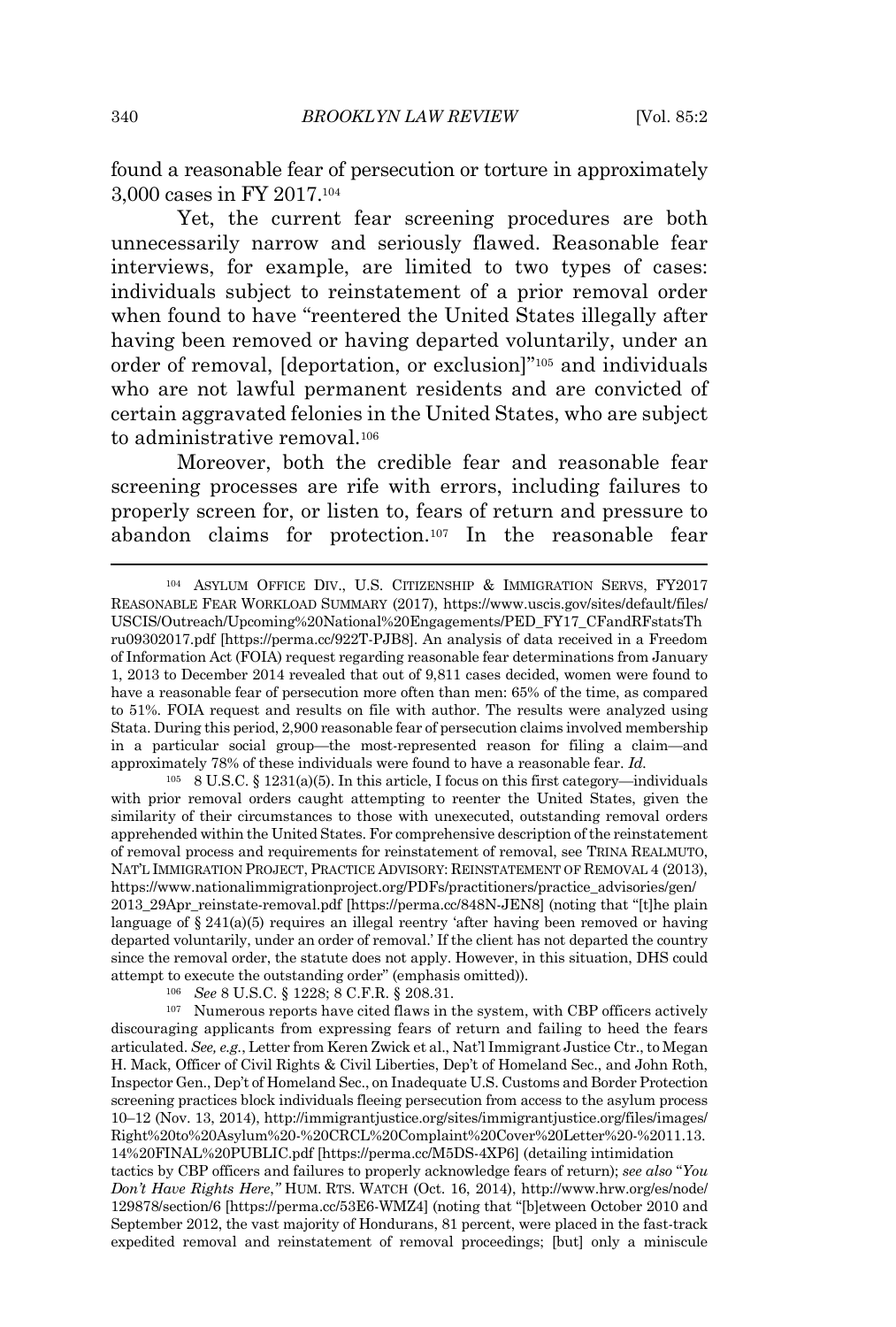interview, an asylum officer must assess whether an individual has "a reasonable fear of persecution or torture."<sup>108</sup> Under the regulations, asylum officers must conduct reasonable fear interviews in "a non-adversarial manner, separate and apart from the general public" and must make sure that the individual being interviewed "has an understanding of the reasonable fear determination process."<sup>109</sup> The asylum officer must "create a summary of the material facts as stated by the applicant," which the officer must review with the individual at the end of the interview to provide the individual "with an opportunity to correct errors therein."<sup>110</sup>

If an asylum officer determines that an individual has a reasonable fear, then the individual is placed in "withholding only" proceedings and allowed the opportunity to have his or her claim for withholding of removal under section 241(b)(3) of the Immigration and Nationality Act (INA) or for protection under CAT adjudicated in immigration court. <sup>111</sup> If an asylum officer

<sup>110</sup> *Id.* USCIS recently changed its practice with respect to note-taking in the reasonable fear process. Previously, immigrants had to review and sign a sworn statement, which the asylum officer read back to them, and allowed them to correct. Now, asylum officers take interview notes in a question and answer format. In keeping with the regulations, the asylum officer must give the immigrant "a summary of the claim to . . . provide an opportunity [for the immigrant] to correct errors," as well as an opportunity to "explain any inconsistencies" and "provide more detail concerning material issues." Memorandum from John Lafferty Chief, Asylum Div., to Asylum Div. Dir's et al., on Updated Guidance on Reasonable Fear Note-Taking (May 9, 2014), http://www.uscis.gov/sites/default/files/USCIS/Outreach/Notes%20from%20Previous%2 0Engagements/2014/MEMO\_Updated\_Guidance\_on\_Reasonable\_Fear\_Note\_Taking.pd f [https://perma.cc/B8V5-NSDR] [hereinafter Lafferty Memo].

<sup>111</sup> *See* 8 C.F.R. §§ 208.31(e), 1208.31(e). Although advocates have repeatedly challenged the limitations inherent in withholding only proceedings, arguing that individuals eligible for asylum should be able to apply for asylum protection as well, multiple circuits have upheld the prohibitions on applying for asylum in withholding only proceedings. *See, e.g.*, Garcia v. Sessions, 856 F.3d 27, 30 (1st Cir. 2017) (declining to overturn the Attorney General's interpretation of the regulations); R-S-C v. Sessions, 869 F.3d 1176, 1117 (10th Cir. 2017) (same); Cazun v. Att'y Gen. U.S., 856 F.3d 249, 251 (3d Cir. 2017) (same); Perez-Guzman v. Lynch, 835 F.3d 1066, 1070 (9th Cir. 2016) (same); *see also* Garcia v. Sessions, 873 F.3d 553, 557 (7th Cir. 2017) (pointing to the plain language of 8 U.S.C. § 1231(a)(5)); Mejia v. Sessions, 866 F.3d 573 (4th Cir. 2017) (same); Jimenez-Morales v. U.S. Att'y Gen*.*, 821 F.3d 1307 (11th Cir. 2016) (same); Ramirez-Mejia v. Lynch, 794 F.3d 485 (5th Cir. 2015) (same); Herrera-Molina v*.* Holder, 597 F.3d 128 (2d Cir. 2010) (same). A discussion of the arguments in support of and against eligibility for applying for asylum in the context of withholding only proceedings is outside the scope of this article.

minority, 1.9 percent, were flagged for credible fear assessments by CBP"). Under the regulations, absent "exceptional circumstances," this screening interview must take place within ten days. 8 C.F.R. § 208.31(b). Yet, in practice, many wait weeks or even months and sometimes more than a year, before such a screening takes place and even longer before a decision is reached. Complaint at 2, 7–8, Garcia v. Johnson, 14-cv-01775 (N.D. Cal. Apr. 17, 2014), http://www.immigrantjustice.org/sites/immigrantjustice.org/files/RFI%20 brief%20FINAL%20filed.pdf [https://perma.cc/W65H-82ST].

<sup>108</sup> 8 C.F.R. § 208.31(c).

<sup>109</sup> *Id.*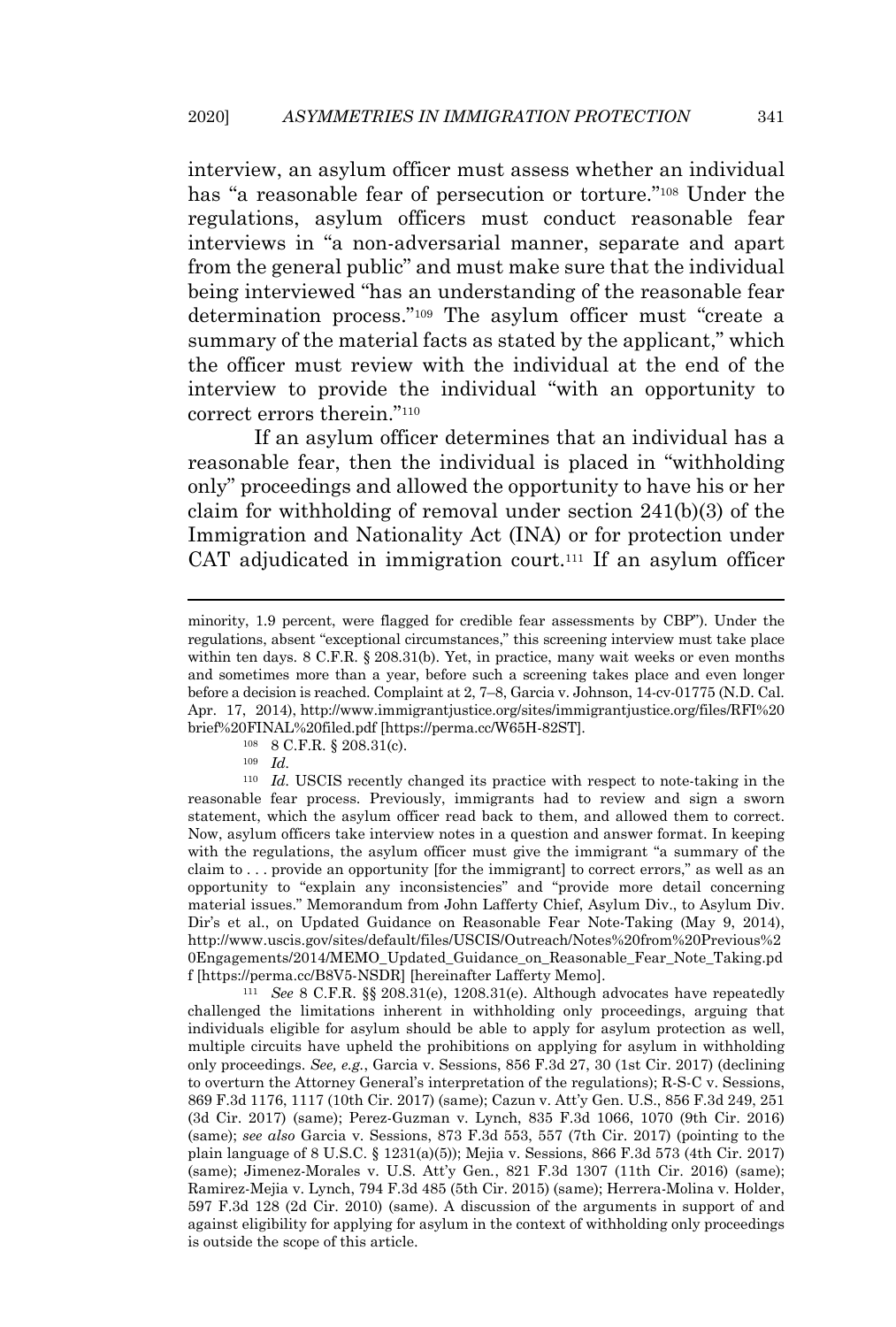does not find a reasonable fear of persecution or torture, the individual either is ordered removed or can apply for review of the decision by an immigration judge.<sup>112</sup> The immigration judge can then reverse the negative reasonable fear determination and allow the case to go forward for a full hearing in immigration court.<sup>113</sup> The immigration judge can also affirm the negative decision, in which case the applicant can submit a request for reinterview with the Asylum Office, or face removal.<sup>114</sup>

In order to adequately safeguard all noncitizens against return to persecution or torture, robust fear screening mechanisms need to be applied both to noncitizens who were deported and attempt to reenter and to noncitizens with prior removal orders who were never deported. As set forth in Parts III and IV *infra*, due process and equal protection considerations, as well as U.S. obligations under international law, dictate expansion and amelioration of the reasonable fear process to adequately safeguard the rights of all those who fear removal to a country where they would face persecution or torture.<sup>115</sup>

III. WHAT CONSTITUTES A MEANINGFUL OPPORTUNITY TO BE HEARD? DUE PROCESS AND EQUAL PROTECTION CONSIDERATIONS

The Supreme Court has repeatedly recognized that "the Fifth Amendment entitles aliens to due process of law in

<sup>112</sup> 8 C.F.R. §§ 208.13(f); 1208.31(g); *see also* U.S. Citizenship & Immigration Servs, *Questions & Answers: Reasonable Fear Screenings* (June 8, 2013), https://www. uscis.gov/humanitarian/refugees-and-asylum/asylum/questions-and-answers-reason able-fear-screenings [https://perma.cc/TWX8-TPB5]. For a full discussion of the ways in which withholding only grantees are disadvantaged as compared to asylum seekers, see Harris, *supra* note 18.

<sup>113</sup> 8 C.F.R. §§ 208.13(g)(2), 1208.31(g)(2). USCIS adopted new quality assurance measures in 2014 in an effort to promote consistent decision-making in credible and reasonable fear cases. Prior to 2014, USCIS headquarters reviewed cases with a negative reasonable fear determination; as a result of this new quality assurance measure, headquarters reviews a random sampling of all cases—positive and negative determinations—to promote uniform and unbiased adjudication. *See* Lafferty Memo, *supra* note 110.

<sup>114</sup> *See* 8 C.F.R. §§ 208.31(g)(1), 1208.31(g)(1); *see also* Memorandum from Office of Chief Immigration Judge to All Immigration Judges et al., on Implementation of Article 3 of the UN Convention Against Torture 8 (May 14, 1999) (noting the negative RFI review process in immigration court allows for attorney representation, but the role of counsel is limited and at the judge's discretion).

<sup>115</sup> *See, e.g.*, Won Kidane, *Procedural Due Process in the Expulsion of Aliens Under International, United States, and European Union Law: A Comparative Analysis*, 27 EMORY INT'L L. REV. 285, 328 (2013) (noting that the "international standard does not make a distinction between legal and illegal or short-term and long-term residents" in the right to a hearing; "[i]t envisions a situation whereby every alien may be given a right to a hearing before she is expelled").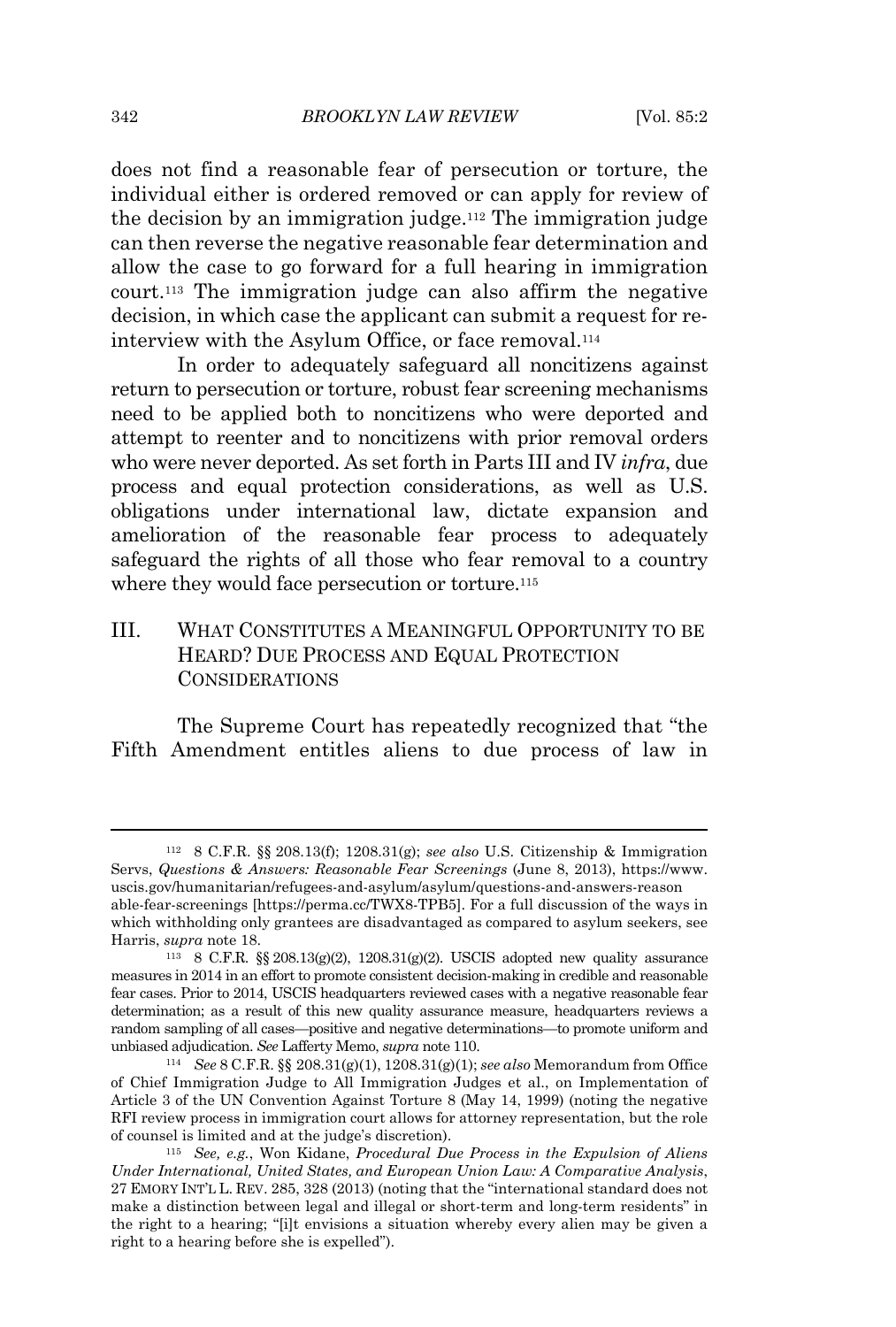deportation proceedings."<sup>116</sup> Noncitizens like Manuel are thus entitled to due process, including an opportunity "to make arguments on [their] own behalf" <sup>117</sup> and a "fundamentally fair removal hearing."<sup>118</sup> In addition, noncitizens like Manuel should be afforded equal treatment under the law and should not be subjected to arbitrary and capricious decision-making. In keeping with these principles, noncitizens like Manuel should thus be provided with access to a reasonable fear screening.

# *A. Due Process Requires a Meaningful Opportunity to Be Heard*

As the Supreme Court explained in *Mathews v. Eldridge*, "[t]he fundamental requirement of due process is the opportunity to be heard 'at a meaningful time and in a meaningful manner."<sup>119</sup> The Court stressed that "[d]ue process is flexible and calls for such procedural protections as the particular situation demands," weighing three factors: (1) the private interest affected, (2) the risk of deprivation of this interest under existing procedures and the value of any additional procedural safeguards, and (3) the interest of the government, including the financial and administrative costs of additional procedural requirements. 120

Where individuals with prior unexecuted removal orders face summary deportation years after the removal order was entered, the private interest affected by the official action is clear, since individuals may face torture or even death if forcibly returned to their countries of origin. The Supreme Court itself has emphasized that "deportation is a drastic measure and at times the equivalent of banishment or exile." <sup>121</sup> In the *in absentia* removal context, particularly, the risk is high that the

<sup>116</sup> Reno v. Flores, 507 U.S. 292, 306 (1993); *see* Zadvydas v. Davis, 533 U.S. 678, 693 (2001) ("[O]nce an alien enters the country, the legal circumstance changes, for the Due Process Clause applies to all 'persons' within the United States, including aliens, whether their presence here is lawful, unlawful, temporary, or permanent."); Bridges v. Wixon, 326 U.S. 135, 154 (1945); United States v. Lopez-Chavez, 757 F.3d 1033, 1041 (9th Cir. 2014); *see also* Koh, *Waiving Due Process*, *supra* note 85, at 487–88.

<sup>117</sup> Abdulai v. Ashcroft, 239 F.3d 542, 549 (3d Cir. 2001).

<sup>118</sup> Leslie v. Att'y Gen., 611 F.3d 171, 181 (3d Cir. 2010) (holding that Fifth Amendment and immigration statute allow for right to counsel of choice); Ibarra-Flores v. Gonzales, 439 F.3d 614, 620 (9th Cir. 2006) ("The Fifth Amendment guarantees due process in deportation proceedings[, and therefore] an alien who faces deportation is entitled to a full and fair hearing of his claims and a reasonable opportunity to present evidence on his behalf." (citations omitted)); Amadou v. INS, 226 F.3d 724, 726–27 (6th Cir. 2000) (noting that noncitizens have a "due process right to a full and fair hearing").

<sup>119</sup> Mathews v. Eldridge, 424 U.S. 319, 333 (1976) (quoting Armstrong v. Manzo, 380 U.S. 545, 552 (1965)).

<sup>120</sup> *Id.* at 334–35 (quoting Morrissey v. Brewer, 408 U.S. 471, 481 (1972)).

<sup>121</sup> Fong Haw Tan v. Phelan, 333 U.S. 6, 10 (1948).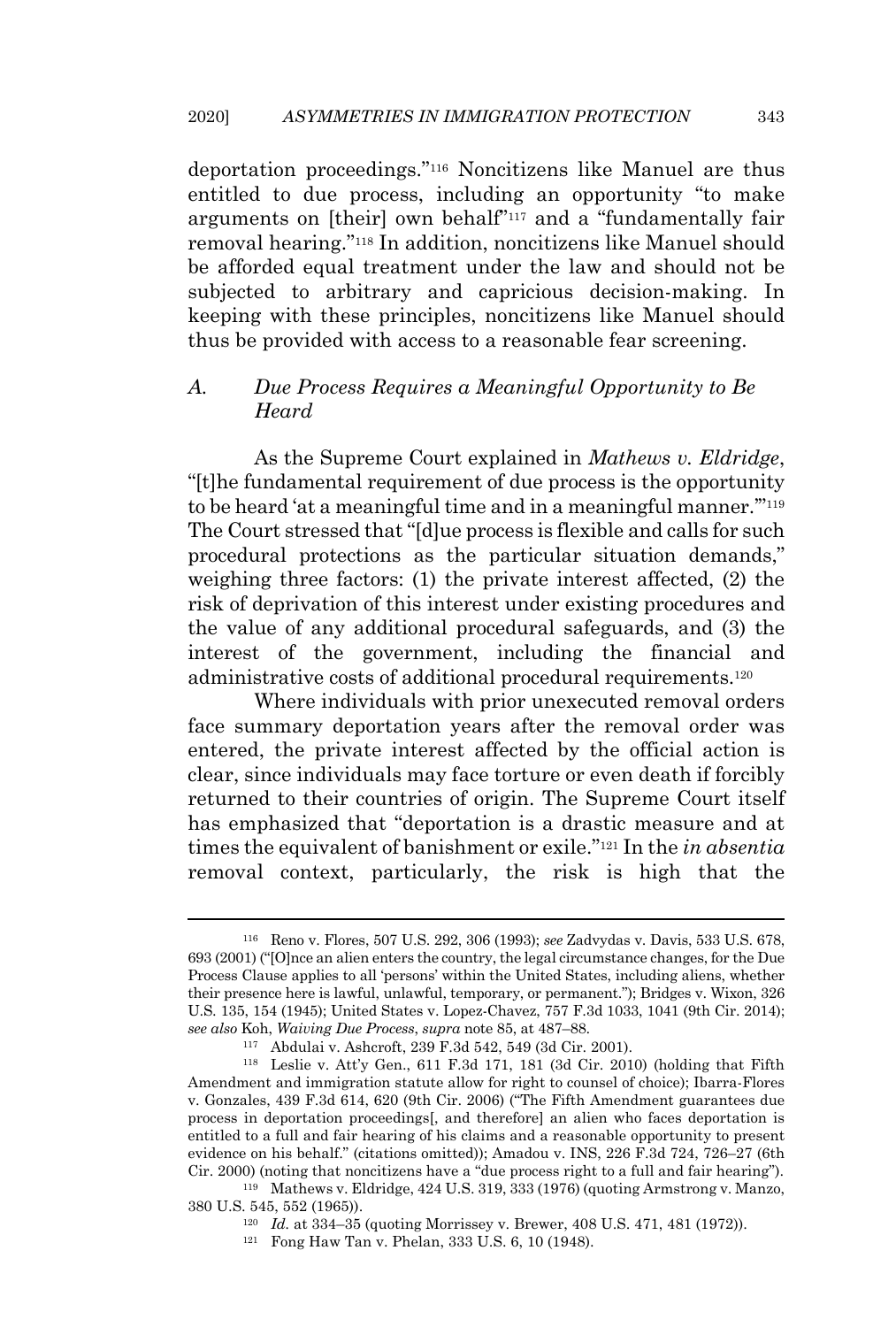government will deport individuals eligible for protection under the Refugee Convention or CAT, without giving them the opportunity to apply for these or other forms of relief.<sup>122</sup>

The government's interest in preserving finality, efficiency, and not accruing additional costs with the adoption of new procedures in an already backlogged and overburdened system is clear as well.<sup>123</sup> Yet in *Mathews*, the Court emphasized that "[f]inancial cost alone is not a controlling weight in determining whether due process requires a particular safeguard prior to some administrative decision." <sup>124</sup> Although the Court noted that the cost of an additional safeguard can at times outweigh the benefit, <sup>125</sup> the Court focused its analysis on times when judicial procedures are necessary to ensure that procedures are fair.<sup>126</sup> Federal circuit courts of appeal have echoed this reasoning when reviewing immigration judge decisions, noting the importance of hearing "claims out fully and fairly." 127

However, unlike in *Mathews*, where established procedures provide a "meaningful opportunity" to be heard as well as "an effective process" and "assure a right to an evidentiary hearing,"<sup>128</sup> no such assurances or evidentiary hearings are available to individuals with prior unexecuted removal orders. As Jennifer Lee Koh has noted, the statutory rights that apply to immigration proceedings "only become a reality when the immigrant appears for a court hearing."<sup>129</sup>

The Court in *In re Gault* warned of the consequences of failing to safeguard due process, and the "instances, which might

<sup>122</sup> *See* Koh, *Waiving Due Process*, *supra* note 85, at 528 (applying *Mathews* and describing the risks of deportation in the stipulated removal context). Although it is difficult to know exactly how many of those with prior, unexecuted removal orders might be eligible for immigration relief, in FY 2016, approximately forty percent of cases presented in immigration court resulted in either a grant of immigration relief, voluntary departure, or termination. *See* FY 2016: STATISTICS YEARBOOK, *supra* note 76, at C2, C4, O1 (twelve percent of cases in FY 2016 resulted in relief from removal, eight percent in voluntary departure, and twenty percent were terminated). In the stipulated removal context, Jennifer Lee Koh calculated that EOIR's statistics suggested that almost fortyfive percent of those who pursued their cases in front of an IJ received "an outcome better than a formal removal order." Koh, *Waiving Due Process*, *supra* note 85, at 536.

<sup>123</sup> *See* TRACIMMIGRATION, *supra* note 16.

<sup>124</sup> *Mathews*, 424 U.S. at 348.

<sup>125</sup> *Id.*

<sup>126</sup> *Id.*

<sup>127</sup> Colmenar v. INS, 210 F.3d 967, 973 (9th Cir. 2000); *see also* Ibarra-Flores v. Gonzales, 439 F.3d 614, 620–21 (9th Cir. 2006) ("The BIA's decision will be reversed on due process grounds if (1) the proceeding was so fundamentally unfair that the alien was prevented from reasonably presenting his case, and (2) the alien demonstrates prejudice, which means that the outcome of the proceeding may have been affected by the alleged violation." (internal quotation marks and citations omitted)).

<sup>128</sup> *Matthews*, 424 U.S. at 349.

<sup>129</sup> Koh, *Waiving Due Process*, *supra* note 85, at 488.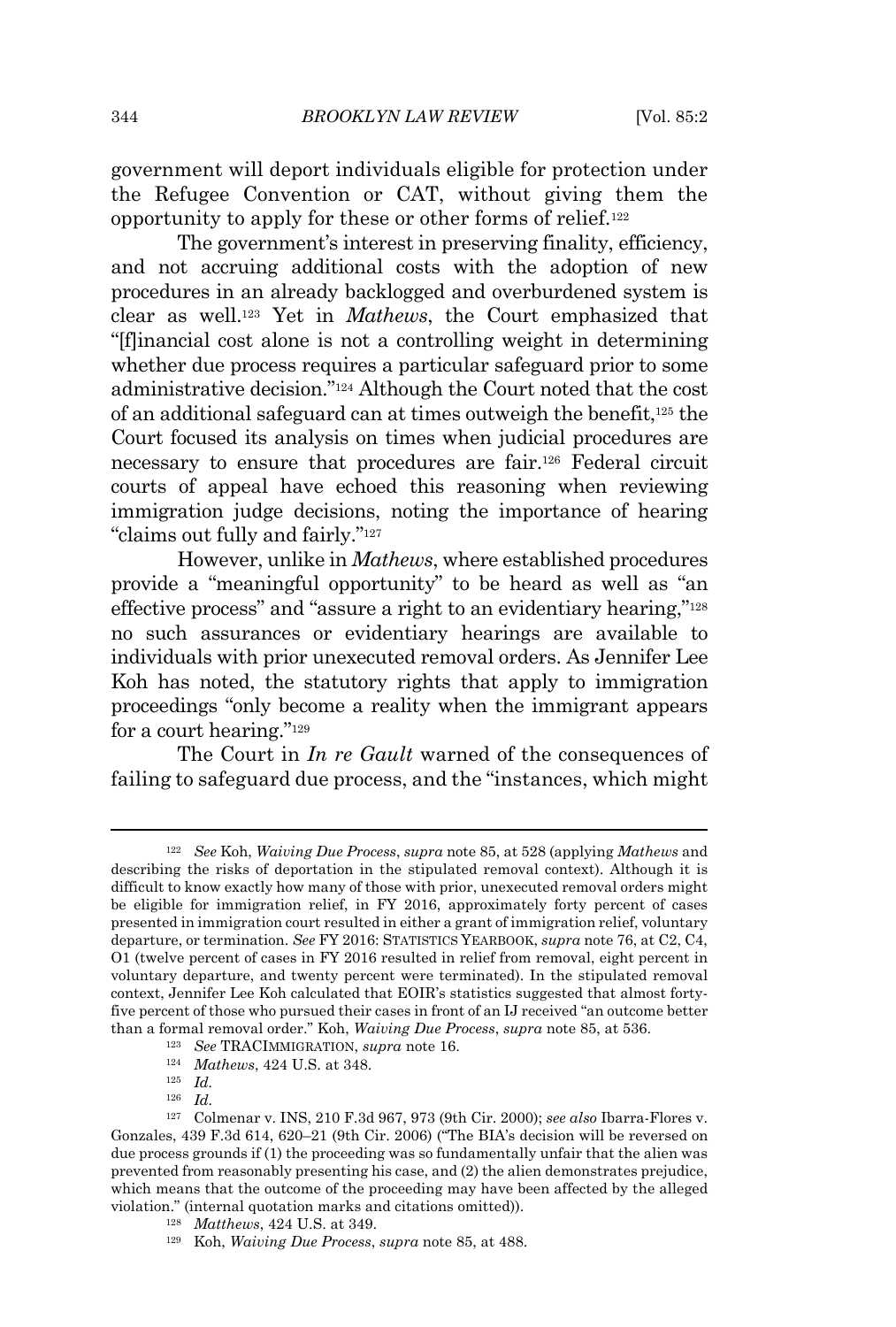have been avoided, of unfairness to individuals<sup>"130</sup>—unfairness epitomized by the summary removal of individuals with unexecuted removal orders entered in absentia or without a full understanding of the situation facing the individual if forced to return. As the Court noted in *Gagnon v. Scarpelli*, the "loss of liberty entailed is a serious deprivation requiring that the [individual] be accorded due process."<sup>131</sup>

Individuals the government apprehends based on prior unexecuted removal orders despite living in the United States for years generally do not have the opportunity to present their fears of return to an adjudicator. Such would have been the case with hundreds of Iraqis and Somalis summarily targeted for deportation in 2017 and 2018, if the ACLU and the University of Miami Immigration Clinic, among others, had not filed legal challenges to stay their removal. District courts in Michigan and Florida recognized the irreparable harm these individuals faced and stayed their deportations to provide them with time to submit motions to reopen. 132

Yet, even with the additional time, the cumbersome motion to reopen process does not provide a "meaningful" opportunity to be heard. <sup>133</sup> Accordingly, additional protections in the form of a pre-removal screening procedure, discussed further below, offer the government significant benefits in terms of the "*accurate* and *lawful* adjudication of removal cases" that outweigh any costs.<sup>134</sup> As Professor Jill E. Family has noted,

<sup>132</sup> *See* Plaintiffs/Petitioners' Emergency Motion to Expand Order Staying Removal to Protect Nationwide Class of Iraqi Nationals Facing Imminent Removal to Iraq at 2, Hamama v. Adducci, 258 F. Supp. 3d 828 (E.D. Mich. 2017) (No. 17-cv-11910- MAG-DRG), http://www.aclumich.org/sites/default/files/Hamama\_Motion\_to\_Expand\_ Stay\_of\_Removal.pdf [https://perma.cc/V2RK-HZXS] (noting that "the Petitioners face irreparable harm given the 'significant chance of loss of life and lesser forms of persecution' which 'far outweighs any conceivable interest the Government might have in the immediate enforcement of the removal orders'"); Order Extending Stay of Enforcement of Removal Orders Pending Court's Review of Jurisdiction, 258 F. Supp. 3d 828 (E.D. Mich. 2017), https://www.aclu.org/sites/default/files/field\_document/17-1 1910\_hamama\_order\_extending\_stay.pdf [https://perma.cc/NLD7-BYAQ]; *see also* Mila Koumpilova, *Case of Botched ICE Flight to Somalia Signals Legal Shift on Deportations*, STAR TRIBUNE (Feb. 7, 2018), http://www.startribune.com/case-of-botched-ice-flight-tosomalia-signals-legal-shift-on-deportations/473252303/ [https://perma.cc/32GG-848L]; *Class Action for 92 Somalis – Immigration Clinic Files Suit*, MIAMI U. SCH. L. (May 16, 2018), law.miami.edu/news/2018/may/class-action-92-somalis-immigration-clinic-filessuit [https://perma.cc/3BD3-2RBF].

<sup>133</sup> *See supra* Section II.A.

<sup>134</sup> Koh, *Waiving Due Process*, *supra* note 85, at 538 (noting that "the government has a strong interest in the *accurate* and *lawful* adjudication of removal cases," as well as in principles of "family unity, economic growth, and humanitarian concerns" and

<sup>130</sup> *In re* Gault, 387 U.S. 1, 19 (1967).

<sup>131</sup> Gagnon v. Scarpelli, 411 U.S. 778, 781, 790–91 (1973) (noting that "fundamental fairness" is "the touchstone of due process" and finding that that where there was neither a preliminary nor a final hearing, revocation of probation did not meet due process standards).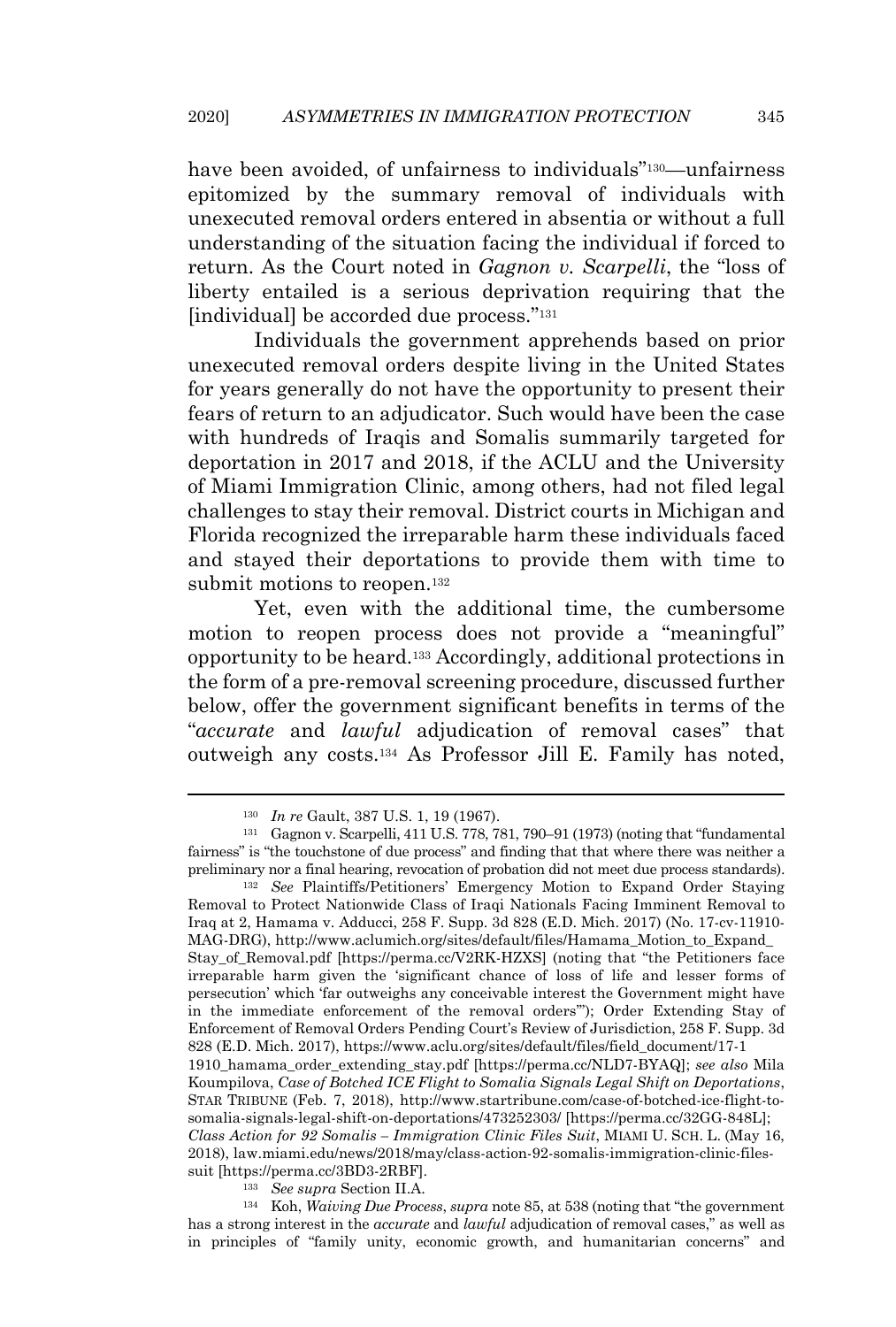"[a]voiding adjudication devalues the accuracy objective," and "[t]he search for truth" necessarily "take[s] the backseat in a process that steers individuals away from ever accessing the adjudication system."<sup>135</sup>

To be sure, courts have found that *in absentia* removal proceedings do not violate principles of due process,<sup>136</sup> and people living in the United States for years with unexecuted removal orders could have attempted to reopen their cases earlier, potentially leading individuals to express a fear of return where they may not have one. But statute and regulations impose harsh penalties, including fines, potential jail time, as well as a bar to eligibility for any immigration relief, on individuals who file frivolous asylum claims, which should deter misuse of the screening mechanism. In any event, the costs of violating the *non-refoulement* principle by deporting refugees to torture or death far outweigh the costs incurred from any potential misuse of the additional procedures.

# *B. Equal Protection Principles and the Administrative Procedures Act Require Access to Reasonable Fear Screenings for Individuals with Unexecuted Removal Orders*

The arbitrary distinctions drawn between those with removal orders who have been deported and reenter and those who reside in the United States with prior orders but have never left violate equal protection principles. Federal courts have noted that "individuals within a particular group"—in this case those with prior removal orders—"may not be subjected to disparate treatment on criteria wholly unrelated to any legitimate governmental interest."<sup>137</sup> In the situations at hand, there is no legitimate government interest in drawing distinctions between those with prior orders who left and reentered and those who remained.

As the Second Circuit noted in *Francis*, "[r]eason and fairness would suggest that an alien whose ties with this country are so strong that he has never departed after his initial entry should receive at least as much consideration as an individual

emphasizing that "[o]nce the costs of the current stipulated removal procedure are exposed, it becomes clear that the alternatives are far less costly").

<sup>135</sup> Family, *supra* note 1, at 635.

<sup>136</sup> *See, e.g.*, Shah v. INS, 788 F.2d 970, 971–72 (4th Cir. 1986) (upholding immigration judge's in absentia removal of a Pakistani, reasoning, *inter alia*, that petitioner had a reasonable opportunity to be present at the deportation hearing); Patel v. INS, 803 F.2d 804, 805–07 (5th Cir. 1986) (same as to Indian petitioner).

<sup>137</sup> Francis v. INS, 532 F.2d 268, 273 (2d Cir. 1976).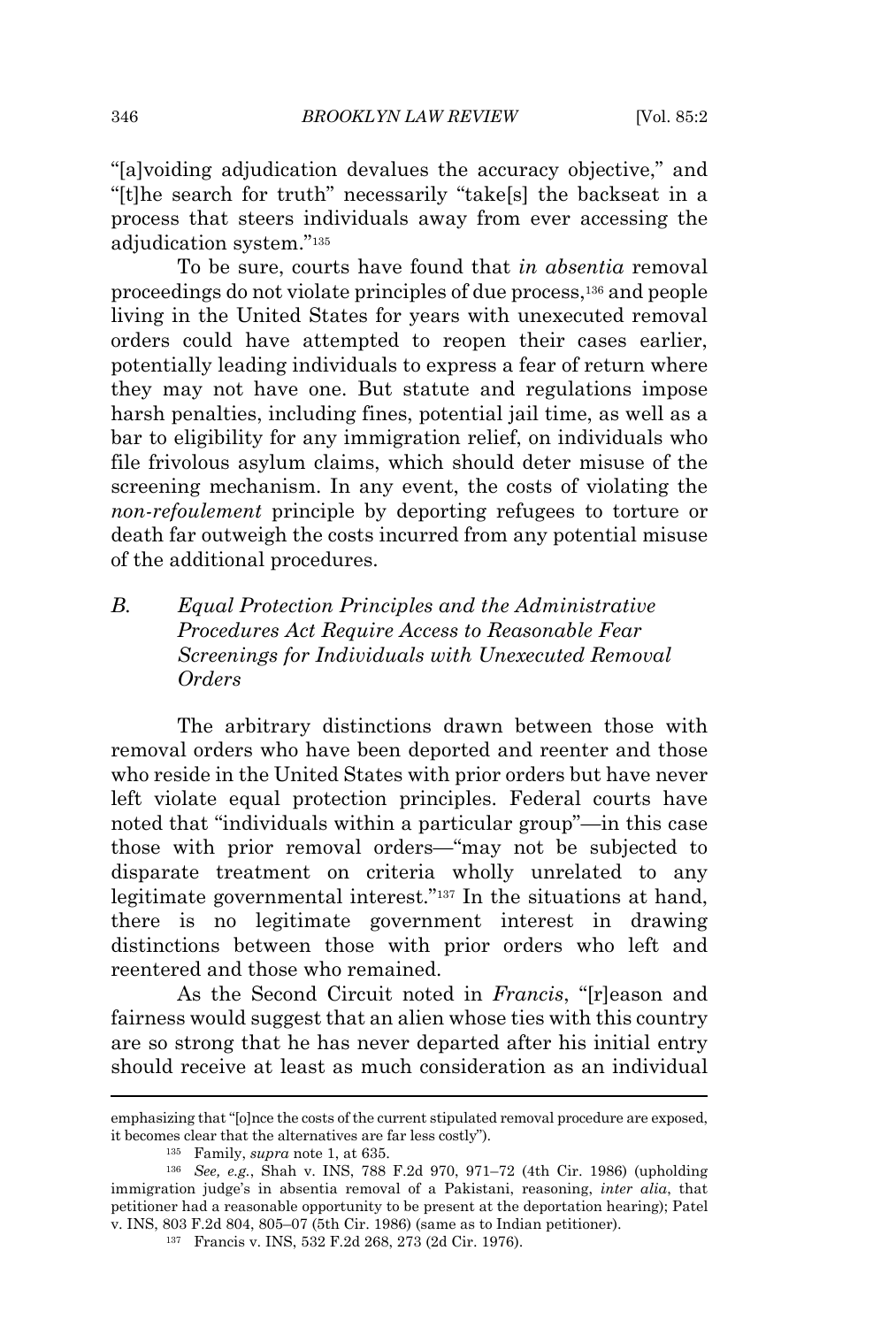who may leave and return from time to time."<sup>138</sup> Similarly, in *Judalang v. Holder*, Mr. Judalang, a lawful permanent resident charged under the aggravated felony crime of violence ground of deportability, argued, and the Supreme Court agreed, that the comparable grounds policy, which arbitrarily distinguished between those who remained in the country and those who left and attempted to reenter in terms of eligibility for discretionary 212(c) relief was arbitrary and capricious under the Administrative Procedures Act.<sup>139</sup>

The Court found that under the comparable grounds policy, the Board improperly limited eligibility for discretionary 212(c) relief from removal based on the grounds of deportability the individual was charged under, despite precedent establishing that lawful permanent residents facing either deportability or inadmissibility charges could seek 212(c) relief. The Court explained that "[b]y hinging a deportable alien's eligibility for discretionary relief on the chance correspondence between statutory categories—a matter irrelevant to the alien's fitness to reside in this country—the BIA has failed to exercise its discretion in a reasoned manner." <sup>140</sup> The Court went on to conclude that "[a] method for disfavoring deportable [as opposed to inadmissible] aliens that . . . neither focuses on nor relates to an alien's fitness to remain in the country—is arbitrary and capricious."<sup>141</sup>

Thus, the current distinctions in the law between those with prior removal orders who are covered by the reasonable fear process and those who are not, like the distinctions in*Francis* and *Judalang*, have no rational basis and are arbitrary and capricious.<sup>142</sup>

<sup>138</sup> *Id.*; *see also In re* Silva, 16 I. & N. Dec. 26, 30 (B.I.A. 1976) ("In light of the constitutional requirements of due process and equal protection of the law, it is our position that no distinction shall be made between permanent resident aliens who temporarily proceed abroad and non-departing permanent resident aliens.").

<sup>139</sup> *Implications of* Judulang v Holder *for LPRs seeking § 212(c) Relief and for Other Individuals Challenging Arbitrary Agency Policies*, NAT'L IMMIGR. PROJECT (Dec. 16, 2011), https://americanimmigrationcouncil.org/sites/default/files/practice\_advisory/J udulang-212-c-relief.pdf [https://perma.cc/2TJ4-S4BG]. For an in-depth discussion of *Judulang* in the context of reinstatement of removal and expedited, see generally Koh, *When Shadow Removals Collide*, *supra* note 1; Kate Aschenbrenner Rodriguez, *Irreconcilable Similarities: The Inconsistent Analysis of 212(c) and 212(h) Waivers*, 69 OKLA. L. REV. 111 (2017).

<sup>140</sup> Judulang v. Holder, 565 U.S. 42, 53 (2011).

<sup>141</sup> *Id.* at 55.

<sup>142</sup> *See* Song v. INS, 82 F. Supp. 2d 1121, 1123–24 (9th Cir. 2000) (finding that congressional decisions which draw distinctions between immigrants can be invalidated under the Equal Protection Clause if there is no rational basis for the distinction).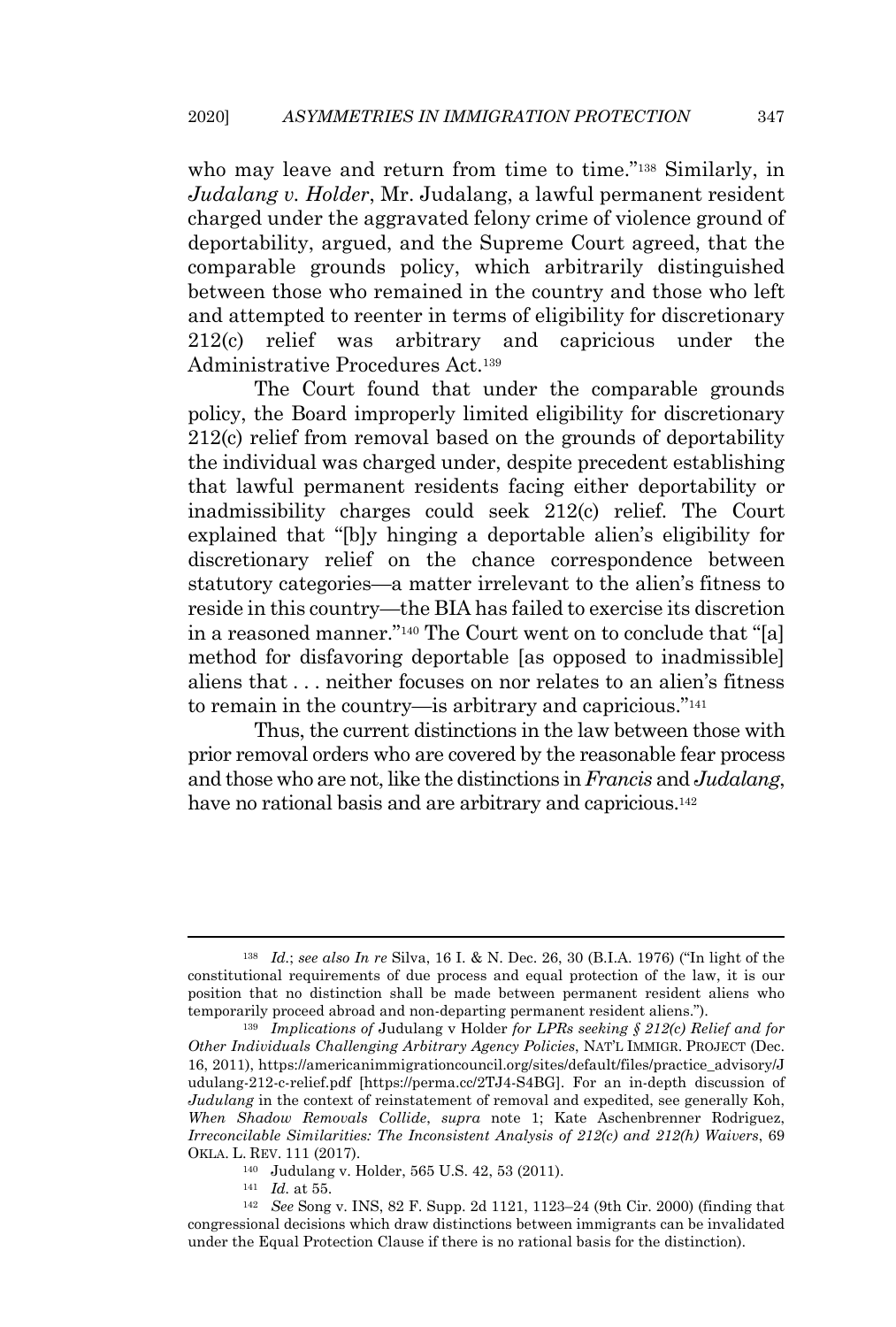## IV. THE NEED FOR EXPANDED SAFEGUARDS AGAINST RETURN TO PERSECUTION OR TORTURE

Unlike the cumbersome motion to reopen process, the reasonable fear screening process affords individuals facing removal from the United States a relatively straightforward mechanism through which to express their fears of persecution or torture to a USCIS asylum officer. Yet by failing to extend protection to individuals subject to unexecuted removal orders, the current reasonable fear regulations do not adequately safeguard individuals who fear persecution and torture in their home countries.<sup>143</sup> As discussed *supra*, current procedures are thus out of step with U.S. obligations under the Refugee Convention and CAT, as well as principles of due process and equal protection. 144

# *A. Expansion of the Reasonable Fear Process and the Need for Additional Safeguards*

The reasonable fear process should be expanded to all those with prior removal orders—including outstanding orders that have not yet been executed—who fear return to their home countries. In its overview of the reasonable fear process on the

<sup>&</sup>lt;sup>143</sup> Moreover, the reasonable fear regulations unnecessarily restrict the protection available to those with prior removal orders to withholding of removal under section 241(b)(3) and under CAT, barring them from asylum. Although extensive discussion of this issue is beyond the scope of this paper, advocates have long argued that the reasonable fear process should be expanded to allow for immigrants to apply for asylum, as well. For further discussion of this issue, see, e.g., Brief of Amicus Curiae American Immigration Lawyers Association et al., Perez-Guzman v. Holder, No. 13-70579 (9th Cir. Apr. 9, 2014); Letter to Jeh Johnson from Asylum and Immigration Law Practitioners and Scholars (Mar. 2014) (on file with author) (noting that "[i]n New Orleans, ICE officials have asserted to advocates that they have the authority to remove [E- G-V- A#], who was originally granted voluntary departure more than 10 years ago and has remained in the United States, without referring him to USCIS for a reasonable fear interview"). Mr. G-V- was ultimately removed, despite the filing of a motion to reopen by the New Orleans Workers' Center for Racial Justice, which engaged in extensive advocacy on this issue.

<sup>144</sup> A report filed by U.S. NGOs with the United Nations Committee Against Torture emphasized that "[t]he United States regularly fails in its obligation under Article 3 of the CAT to respect the right to *nonrefoulement* in its immigration laws, policies and practices." ADVOCATES FOR HUMAN RIGHTS & DET. WATCH NETWORK, VIOLATIONS OF ARTICLE 3 AND 16 RIGHTS OF REFUGEES, ASYLUM SEEKERS AND NON-CITIZENS 1 (Nov. 28, 2014), http://tbinternet.ohchr.org/Treaties/CAT/Shared%20Docum ents/USA/INT\_CAT\_CSS\_USA\_18567\_E.pdf [https://perma.cc/D49A-9JJP] (noting that "[s]ome violations result from the statutory framework itself, while others are a matter of administrative policy, agency practice or lack of accountability for individual bad actors"). The report cites the U.S.'s failure to create "an adequate legal mechanism implementing fully the obligations of Article 3," criticizing the government's use of "mandatory removal . . . without a discretionary hearing in a broad category of cases" and summary deportation procedures for their violations of "non-citizens' rights to due process, access to counsel, presentation of their case before a judge, and other fundamental safeguards of fairness." *Id.* at 3, 6, 7.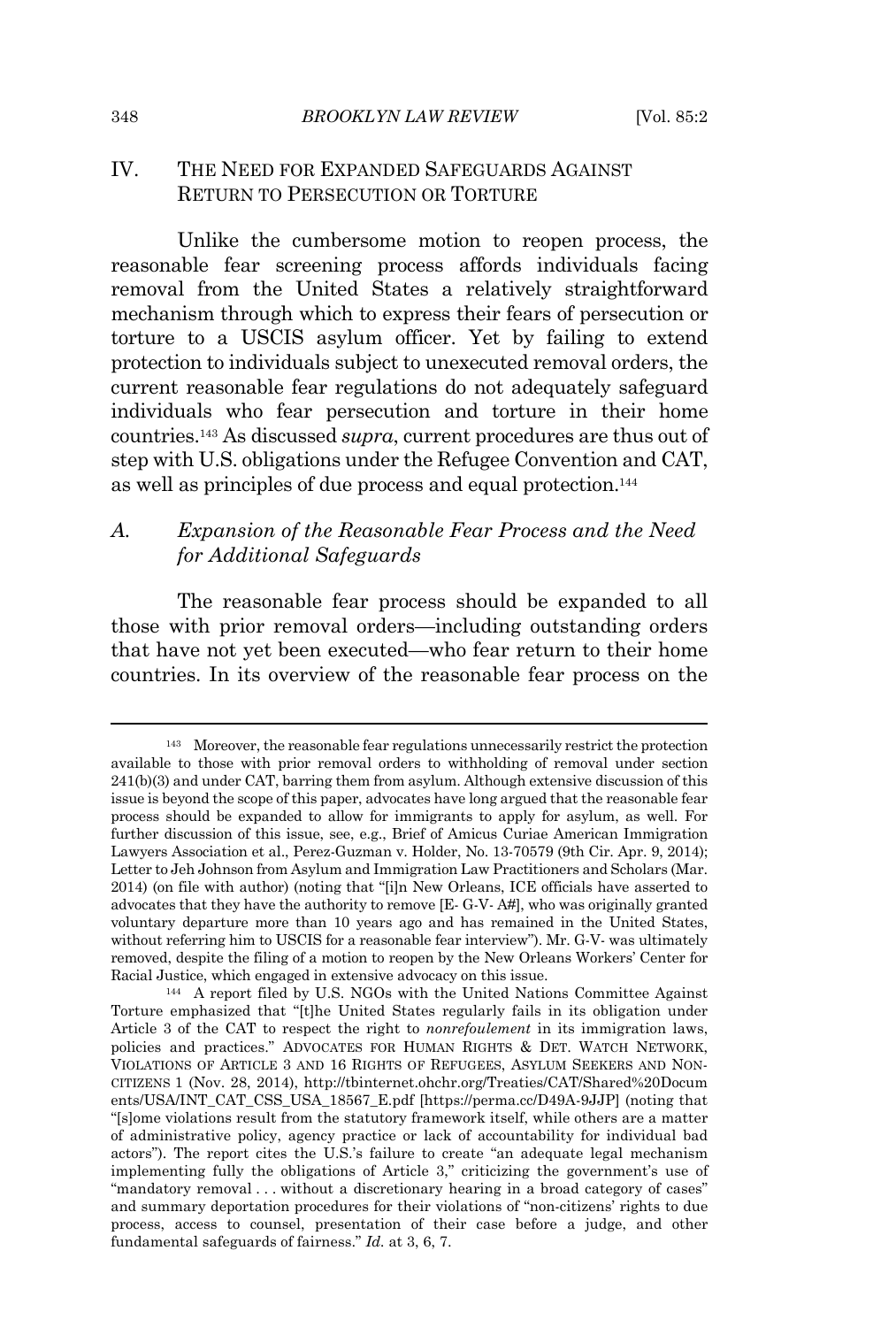USCIS website, the agency recognizes that ICE "may not remove individuals to a country where they are 'more likely than not' going to be persecuted and tortured" <sup>145</sup> and states, "[i]f you have been ordered removed and you express a fear of returning to the country to which you have been ordered removed, ICE must refer your case to an asylum officer who will determine whether you have a reasonable fear of persecution or torture."<sup>146</sup> U.S. obligations under the Refugee Convention and CAT mandate this more expansive interpretation of the reasonable fear process.

Although the expansion of the reasonable fear process to those who have not yet left the country would involve additional resources from the USCIS Asylum Office, which conducts those screenings, cost alone cannot, as noted, excuse lack of compliance with constitutional requirements or international and domestic obligations of *non-refoulement*. <sup>147</sup> Nor can the government's interests in finality and efficiency be considered separate from the high costs that come with detention and deportation of refugees who have valid claims for relief.<sup>148</sup>

The government must invest further resources in the hiring and training of asylum officers to ensure that such screenings can be conducted efficiently and effectively, providing a more fundamentally fair process for individuals who fear return to serious harm, torture, or even death. An expansion of reasonable fear screenings, in lieu of the motion to reopen process, would also make the process easier to navigate for applicants, the majority of whom are pro se.<sup>149</sup>

In developing this system, the United States should draw on the Pre-Removal Risk Assessment (PRRA) process in Canada, wherein screenings are offered to those who are "removal ready" and their removals are stayed to allow for assessment of their fears of return. Similarly, individuals who reside in the United States for years after they are ordered removed should periodically be afforded access to reasonable fear screenings. Such a pre-removal risk assessment would safeguard the rights of refugees and ensure that the critical reasonable fear safety valve is applied equitably to all noncitizens.

<sup>145</sup> *Questions & Answers: Reasonable Fear Screenings*, *supra* note 112.

<sup>&</sup>lt;sup>146</sup> *Id.* When an asylum officer determines that an individual has a fear of persecution or torture, the individual can then seek either withholding of removal or deferral of removal in a hearing before an immigration judge. *Id.*

<sup>147</sup> *See supra* Part II*.*

<sup>148</sup> *See supra* Section II.A*.*

<sup>149</sup> *See supra* Section II.B.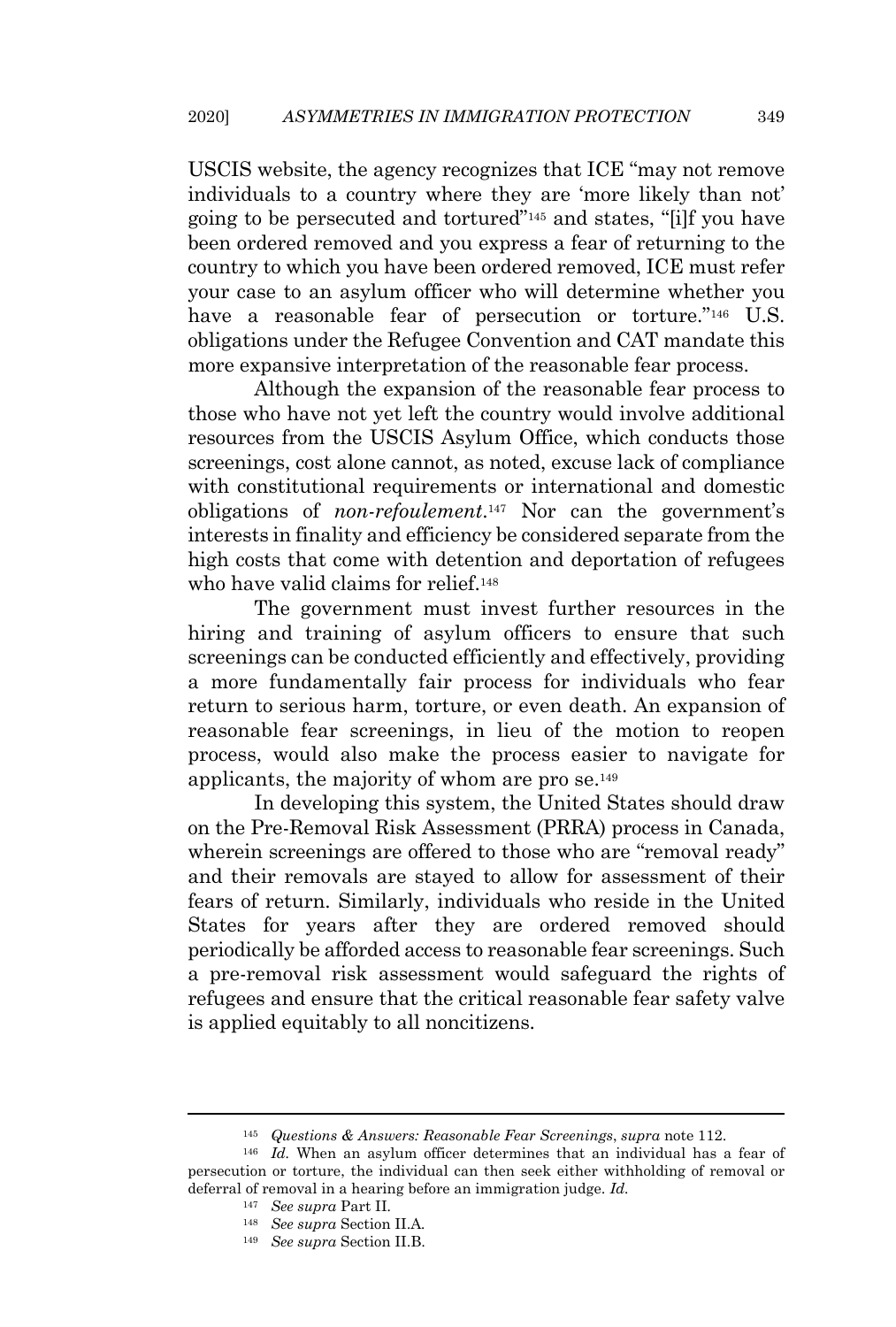## *B. What the United States Can Learn from Other Countries*

As noted above, state parties to the Refugee Convention and CAT are obligated to establish procedures to guarantee effective protection against return to persecution or torture for noncitizens on a case-by-case basis prior to removal.<sup>150</sup> The European Court of Human Rights (ECHR) provided the following guidance regarding the required procedures in *Hirsi Jamaa and others v. Italy*, explaining that:

For the refugee-status determination procedure to be individual, fair and effective, it must necessarily have at least the following features:

(1) a reasonable time-limit in which to submit the asylum application;

(2) a personal interview with the asylum applicant before the decision on the application is taken;

(3) the opportunity to submit evidence in support of the application and dispute evidence submitted against the application;

(4) a fully reasoned written decision by an independent first-instance body, based on the asylum-seeker's individual situation . . . ;

 $(5)$  a reasonable time-limit in which to appeal against the decision  $\dots$ ;

(6) full and speedy judicial review . . . ; and

(7) free legal advice and representation and, if necessary, free linguistic assistance . . . . 151

The ECHR in *Hirsi Jamaa* explained that "[t]he duty not to *refoule* is . . . recognized as applying to refugees irrespective of their formal recognition."<sup>152</sup> It noted that the duty "encompasses *any measure attributable to a State* which could have the effect of returning an asylum-seeker or refugee to the frontiers of territories where his or her life or freedom would be threatened, or where he or she would risk persecution." 153

In his concurring opinion in *Hirsi Jamaa*, Judge Pinto de Albuquerque emphasized that the principle of *non-refoulement* applies both "*to those who have not yet had their status declared* . . . *and even to those who have not expressed their wish*

<sup>150</sup> Hirsi Jamaa and others v. Italy, App. No. 27765/09, 2012-II Eur. Ct. H.R. 97, 150, 158–59 (2012) (citing the importance of procedural guarantees to protect the human rights of refugees and noting that "UNHCR stated that the principle of *nonrefoulement* involved procedural obligations for States").

<sup>151</sup> *Id.* at 180.

<sup>152</sup> *Id.* at 113 (holding that Somali and Eritrean immigrants being intercepted by Italian authorities in the high seas and being returned was contrary to the principle of *non-refoulement*).

<sup>153</sup> *Id.* (emphasis added).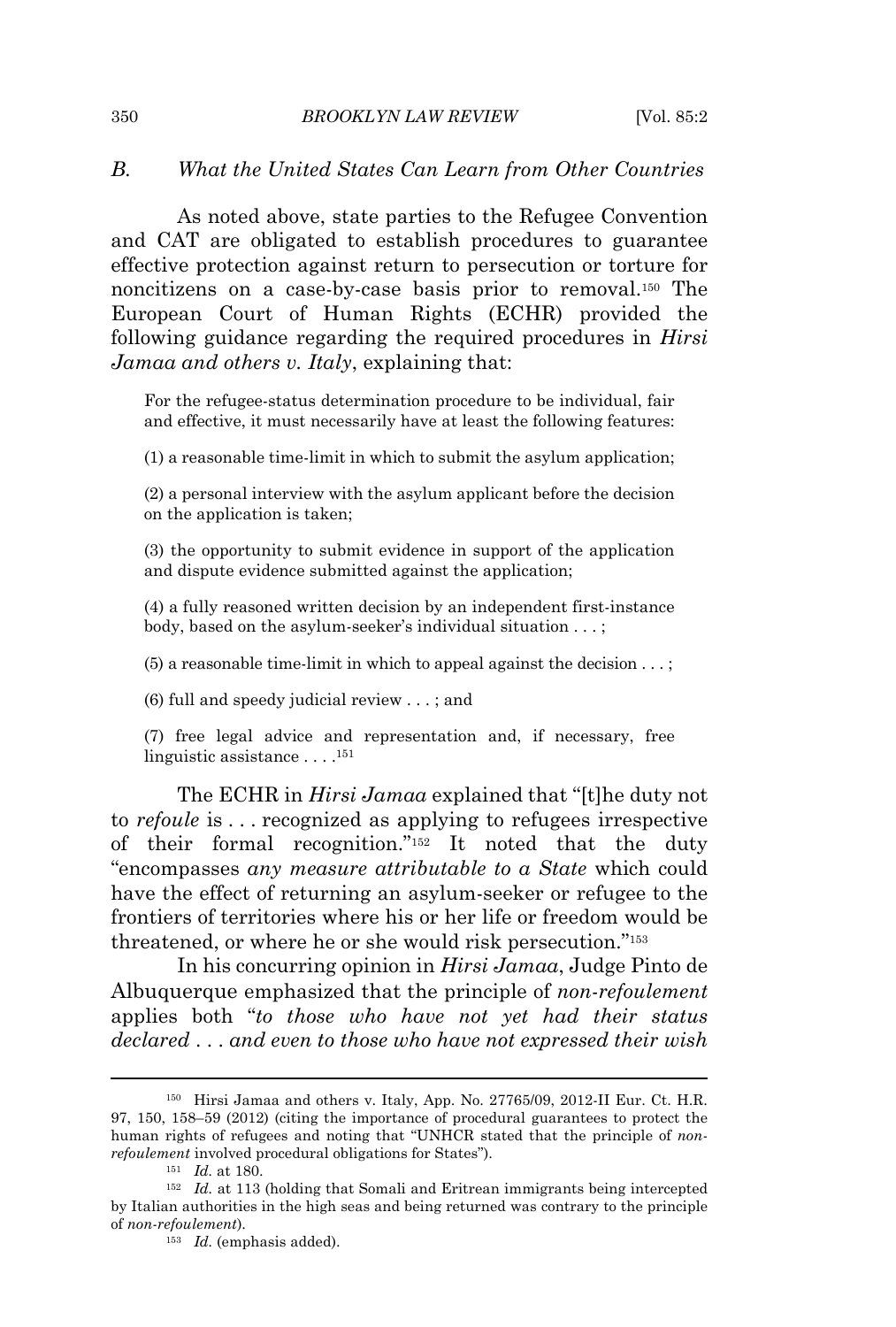*to be protected*" given the absolute duty to protect against refoulement, and therefore, "*neither the absence of an explicit request for asylum nor the lack of substantiation of the asylum application with sufficient evidence may absolve the State concerned of the* non-refoulement *obligation*."<sup>154</sup> In so doing, he underscored the key principle that state parties have an obligation to safeguard individuals against *refoulement*, regardless of whether the state has recognized the individual as a refugee or not.<sup>155</sup>

The European Asylum Procedures Directive (APD) recognizes the need for "*effective access to procedures*, the opportunity to cooperate and properly communicate with the competent authorities so as to present the relevant facts . . . and *sufficient procedural guarantees to pursue*" a claim for protection. <sup>156</sup> The APD mandates that individuals who express a fear of return be accorded a personal interview, along with "an adequate opportunity to present elements needed to substantiate the application  $\dots$  as completely as possible."<sup>157</sup> The European Qualification Directive similarly requires the assessment of fears of return on an individual basis, taking into account the relevant facts regarding the personal circumstances of the applicant, the country of origin, statements and documents presented by the applicant, if any, among other criteria.<sup>158</sup>

<sup>154</sup> *Id.* at 170–71 (separate opinion by Pinto de Albuquerque, J.); *see also* Chahal v. UK, App. No. 22414/93, 23 Eur. Ct. H.R. 1, 24–25 (1996) (noting that "the Court's examination of the existence of a real risk of ill-treatment must necessarily be a rigorous one, in view of the absolute character of Article 3 (art. 3) and the fact that it enshrines one of the fundamental values of the democratic societies making up the Council of Europe").

<sup>155</sup> *See* Case C-534/11, Arslan v. Czech Republic, 2013 E.C.R. 225/21 (May 30, 2013) (concluding that if a person applied for asylum after he was detained and ordered removed then the state must determine his application before removal).

<sup>156</sup> Directive 2013/32/EU, of the European Parliament and of the Council, of 26 June 2013, on Common Procedures for Granting and Withdrawing International Protection, 2013 O.J. (L 180) ¶ 25 (emphasis added) [hereinafter APD 2013].

<sup>157</sup> *Id.* at art. 16; *see also id.* at art. 40.2 (noting that "a subsequent application for international protection shall be subject first to a preliminary examination as to whether new elements or findings have arisen or have been presented by the applicant"). *But see id.* ¶ 36 ("Where an applicant makes a subsequent application without presenting new evidence or arguments, it would be disproportionate to oblige Member States to carry out a new full examination procedure. In those cases, Member States should be able to dismiss an application as inadmissible in accordance with the *res judicata* principle.").

<sup>158</sup> Directive 2011/95/EU, of the European Parliament and of the Council of 13 December 2011, on Standards for the Qualification of Third-Country Nationals or Stateless Persons as Beneficiaries of International Protection, for a Uniform Status for Refugees or for Persons Eligible for Subsidiary Protection, and for the Content of the Protection Granted, 2011 O.J. (L 337) 9, 14, art. 4; *see also* UNHCR Research Project on Improving Asylum Procedures: Comparative Analysis and Recommendations for Law and Practice, sec. IV (Mar. 2010) (outlining the requirements for a personal interview). The ECHR has also repeatedly emphasized the special circumstances of asylum seekers, and the need to accord them the benefit of the doubt. *See, e.g.*, Affaire Singh et autres c. Belgique [Singh and others v. Belgium], App. No. 33210/11, (Eur. Ct. H.R. Oct. 2, 2012);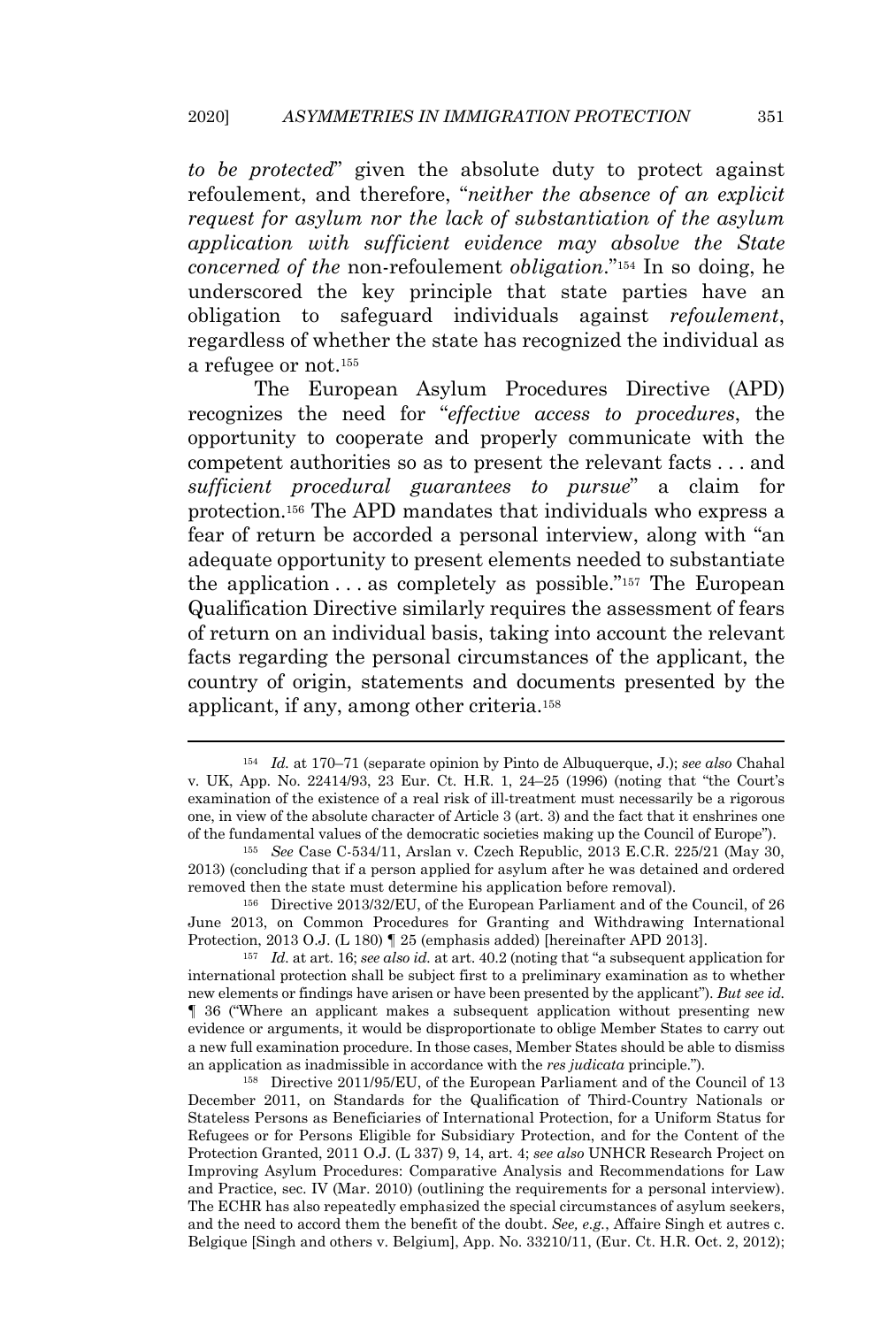Furthermore, the "right to be heard" is recognized as "part of the general principles of EU law" and "is affirmed in Article 41 of the European Charter of Fundamental Rights, which provides for the 'right of every person to be heard, before any individual measure which would affect him or her adversely is taken.'"<sup>159</sup> Additionally, "Article 13 of the ECHR requires a remedy with automatic suspensive effect when the implementation of a return measure against [an asylum applicant or refugee] might have potentially irreversible effects."<sup>160</sup>

Canada has established a PRRA process to supplement the refugee status determination system, which affords certain individuals fear screenings prior to removal.<sup>161</sup> Individuals are generally allowed to apply for PRRA protection a year after their refugee claim was refused and when they have exhausted all remedies.<sup>162</sup> When a person is "removal-ready" the Canada Border Services Agency provides the individual with a PRRA application kit and the individual's removal is stayed to allow for consideration of the application.<sup>163</sup> The PRRA defines the test for risk broadly as including grounds in the Refugee Convention and CAT as well as the "risk to life." 164

The United States can look to the Canadian example and should consider adopting a similar case-by-case pre-removal risk assessment screening procedure for individuals who have unexecuted removal orders. Doing so would be an important step

SF and others v. Sweden, App. No. 52077/10, ¶¶ 68–69 (Eur. Ct. H.R. May 15, 2012); RC v. Sweden, App. No. 418277/077, ¶ 50 (Eur. Ct. H.R. Mar. 9, 2010); Saadi v. Italy, App. No. 37201/06, ¶ 129 (Eur. Ct. H.R. Feb. 28, 2008); Collins and Akaziebie v. Sweden, App. No. 23944/05 (Eur. Ct. H.R. Mar. 8, 2007); Matsiukhina and Matsiukhin v. Sweden, App. No. 31260/04 (Eur. Ct. H.R. June 21, 2005).

<sup>159</sup> U.N. HIGH COMM'R FOR REFUGEES, BEYOND PROOF: CREDIBILITY ASSESSMENT IN EU ASYLUM SYSTEMS 121 (May 2013) (emphasis omitted).

<sup>160</sup> European Court of Human Rights, Council of Europe, European Union Agency for Fundamental Rights, Handbook on European Law Relating to Asylum, Borders and Immigration 115 (2014).

<sup>&</sup>lt;sup>161</sup> See BENJAMIN R. DOLIN & MARGARET YOUNG, LAW AND GOVERNMENT DIVISION, BP-185E, CANADA'S REFUGEE PROTECTION SYSTEM 15 (Oct. 2002); *Pre-removal Risk Assessment—Refugee Claims in Canada*, CANADA.CA, https://www.canada.ca/en/immigration -refugees-citizenship/services/refugees/claim-protection-inside-canada/after-apply-nextsteps/refusal-options/pre-removal-risk-assessment.html [https://perma.cc/43Y8-MCK2].

<sup>162</sup> *Processing Pre-Removal Risk Assessment (PRRA) Applications: Intake*, CANADA.CA, https://www.canada.ca/en/immigration-refugees-citizenship/corporate/publica tions-manuals/operational-bulletins-manuals/refugee-protection/removal-risk-assessment /applications-intake.html [https://perma.cc/HWE4-CJ5Q]; *see* DOLIN & YOUNG, *supra* note 161, at 15 (noting that individuals granted protection through Canada's PRRA process are also eligible for permanent residence).

<sup>163</sup> *Processing Pre-Removal Risk Assessment Applications*, *supra* note 162.

<sup>164</sup> DOLIN & YOUNG, *supra* note 161, at 15; *see also Guide 5523 – Applying for a Pre-Removal Risk Assessment*, CANADA.CA, https://www.canada.ca/en/immigration-ref ugees-citizenship/services/application/application-forms-guides/guide-5523-applyingremoval-risk-assessment.html [https://perma.cc/3VK2-GGAV].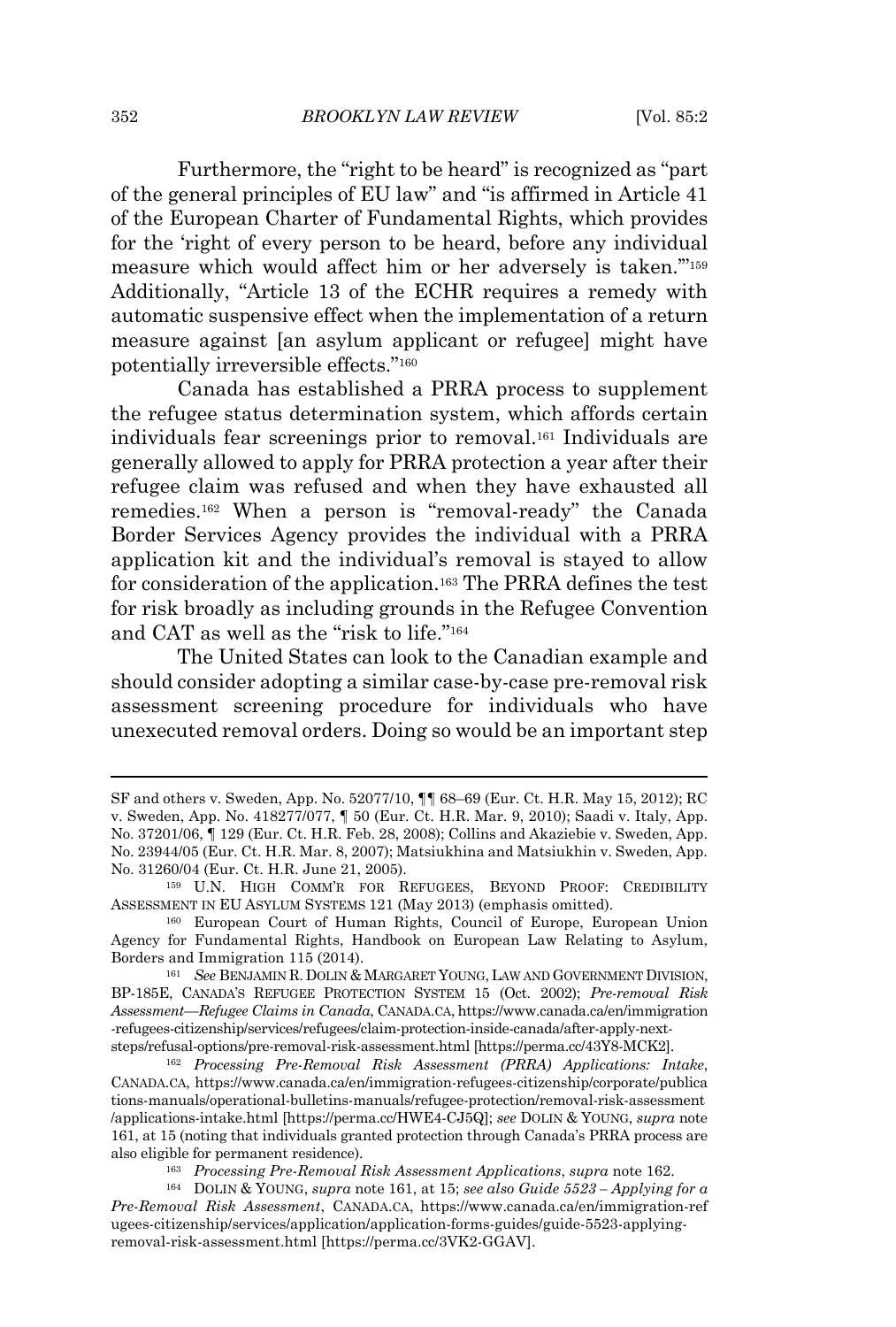toward fulfilling U.S. obligations not to return individuals to countries where they fear persecution or torture.

### **CONCLUSION**

Implementation of such a pre-removal risk assessment screening for those with unexecuted removal orders would rectify a fundamental inequity in the current system that existing scholarship has not yet highlighted: the disparate treatment of immigrants with prior removal orders who remain in the United States, as compared to immigrants with prior removal orders who are deported and then reenter.

Although those residing in the United States with unexecuted orders should have had their fears of return heard and adjudicated prior to an immigration judge ordering them removed in the first place, the shortage of adequate legal representation and other systemic flaws mean that this is not often the case. Some may never have had their day in court, if, for example, like Manuel, they were too traumatized to appear or their hearing notices were lost in a bureaucratic shuffle. Others may not have understood the forms of relief available to them or may not have been able to open up fully about their past harm, given the lasting effects of the trauma suffered. Even if they had a court hearing, it might have been truncated or incomplete.

A universal reasonable fear screening prior to removal would protect against improper return of immigrants to persecution and torture in contravention of domestic and international obligations under the Refugee Convention and CAT. While it may be tempting to dismiss individuals with prior orders who express a fear of return as merely looking for a second bite at the apple or as fabricating claims where they have none, the imposition of harsh penalties—including fines, jail time, and bars against eligibility for any immigration relief—for filing frivolous claims for protection, as mandated under current law, would likely deter such abuse of this system.

Given that the mechanism for such reasonable screenings already exists in the reinstatement (as well as administrative) removal context, it would not require the establishment of new procedures, but rather a change in policy to allow for the application of reasonable fear screenings to individuals with prior unexecuted removal orders. The United States, like its counterparts in Europe and Canada, has a responsibility to fully comply with its *non-refoulement* obligations and must take additional steps to prevent the